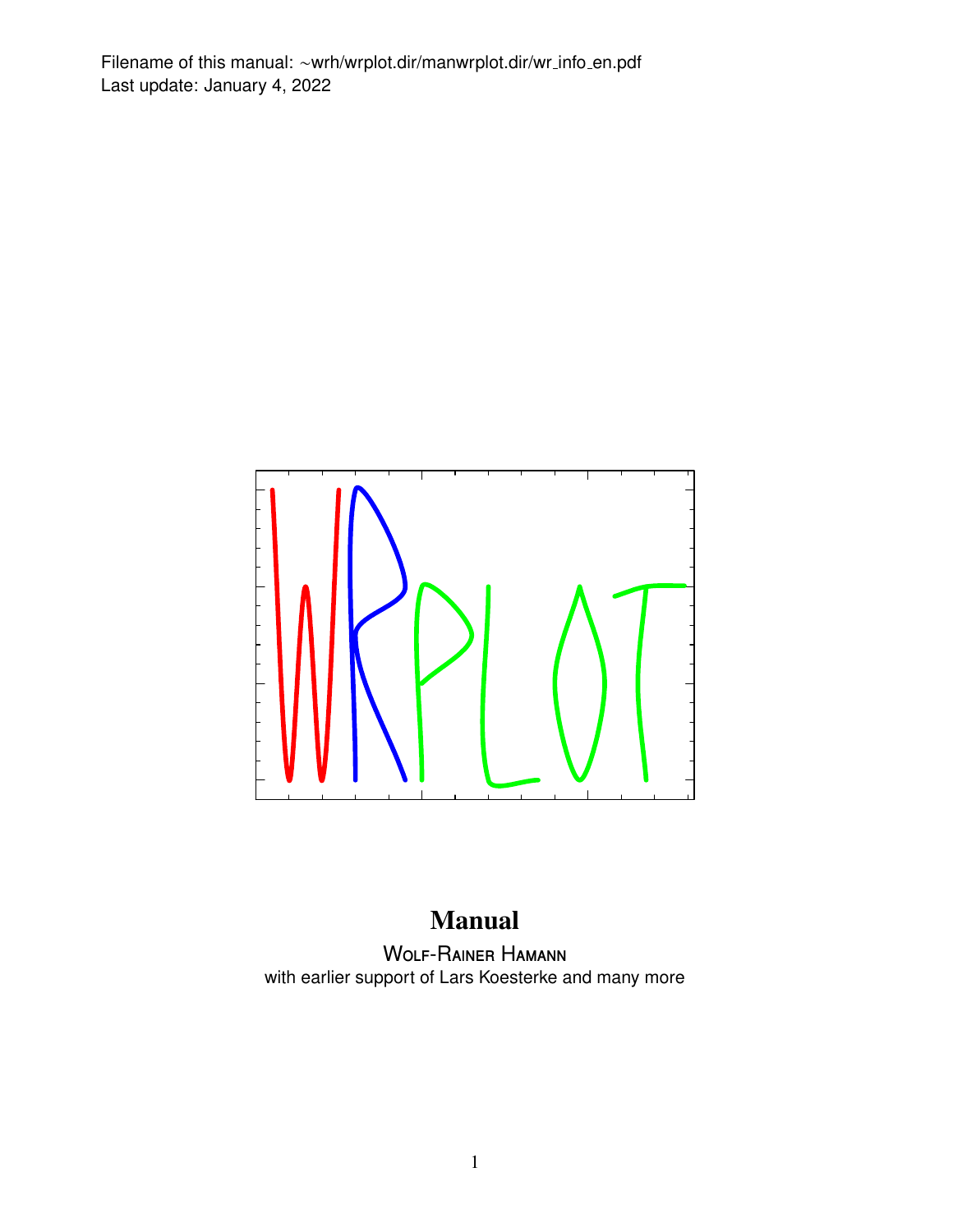# **Contents**

| 1            | 3<br><b>Program installation and execution</b> |                                     |                                                                                                    |    |  |  |  |  |  |  |  |
|--------------|------------------------------------------------|-------------------------------------|----------------------------------------------------------------------------------------------------|----|--|--|--|--|--|--|--|
|              | 1.1                                            |                                     | Computers within the Astro I cluster at the Univ. Potsdam                                          | 3  |  |  |  |  |  |  |  |
|              | 1.2                                            | 3                                   |                                                                                                    |    |  |  |  |  |  |  |  |
| $\mathbf{2}$ |                                                | The structure of a WRplot file<br>6 |                                                                                                    |    |  |  |  |  |  |  |  |
| 3            |                                                |                                     | The KASDEF commands                                                                                | 8  |  |  |  |  |  |  |  |
|              | 3.1                                            |                                     |                                                                                                    |    |  |  |  |  |  |  |  |
|              |                                                | 3.1.1                               |                                                                                                    | 8  |  |  |  |  |  |  |  |
|              | 3.2                                            |                                     |                                                                                                    | 9  |  |  |  |  |  |  |  |
|              | 3.3                                            |                                     |                                                                                                    | 11 |  |  |  |  |  |  |  |
|              |                                                | 3.3.1                               | Output in the Terminal/command window and System calls                                             | 11 |  |  |  |  |  |  |  |
|              |                                                | 3.3.2                               | Variables                                                                                          | 11 |  |  |  |  |  |  |  |
|              |                                                | 3.3.3                               |                                                                                                    | 14 |  |  |  |  |  |  |  |
|              |                                                | 3.3.4                               |                                                                                                    | 14 |  |  |  |  |  |  |  |
|              |                                                | 3.3.5                               | Write into/read from a file $\ldots \ldots \ldots \ldots \ldots \ldots \ldots \ldots \ldots$       | 15 |  |  |  |  |  |  |  |
|              | 3.4                                            |                                     |                                                                                                    | 16 |  |  |  |  |  |  |  |
|              |                                                | 3.4.1                               |                                                                                                    | 16 |  |  |  |  |  |  |  |
|              |                                                | 3.4.2                               |                                                                                                    | 17 |  |  |  |  |  |  |  |
|              |                                                | 3.4.3                               |                                                                                                    | 19 |  |  |  |  |  |  |  |
|              |                                                | 3.4.4                               |                                                                                                    | 19 |  |  |  |  |  |  |  |
|              |                                                | 3.4.5                               | Text output options $\ldots \ldots \ldots \ldots \ldots \ldots \ldots \ldots \ldots \ldots \ldots$ | 20 |  |  |  |  |  |  |  |
|              |                                                | 3.4.6                               |                                                                                                    | 22 |  |  |  |  |  |  |  |
|              |                                                | 3.4.7                               |                                                                                                    | 22 |  |  |  |  |  |  |  |
|              |                                                | 3.4.8                               |                                                                                                    | 23 |  |  |  |  |  |  |  |
|              |                                                | 3.4.9                               |                                                                                                    | 23 |  |  |  |  |  |  |  |
|              |                                                | 3.4.10                              |                                                                                                    | 24 |  |  |  |  |  |  |  |
|              |                                                | 3.4.11                              |                                                                                                    | 24 |  |  |  |  |  |  |  |
|              |                                                |                                     |                                                                                                    | 26 |  |  |  |  |  |  |  |
|              |                                                |                                     |                                                                                                    | 27 |  |  |  |  |  |  |  |
| 4            |                                                |                                     | The coordinate box                                                                                 | 28 |  |  |  |  |  |  |  |
| 5            |                                                | The plot data                       |                                                                                                    | 30 |  |  |  |  |  |  |  |
|              | 5.1                                            |                                     |                                                                                                    | 30 |  |  |  |  |  |  |  |
|              | 5.2                                            |                                     |                                                                                                    | 30 |  |  |  |  |  |  |  |
|              | 5.3                                            |                                     |                                                                                                    | 31 |  |  |  |  |  |  |  |
|              | 5.4                                            |                                     |                                                                                                    | 32 |  |  |  |  |  |  |  |
|              | 5.5                                            |                                     |                                                                                                    | 38 |  |  |  |  |  |  |  |
| 6            |                                                |                                     | <b>Creating WRplot files with FORTRAN programs</b>                                                 | 40 |  |  |  |  |  |  |  |
| 7            |                                                |                                     | Include plots into TeX documents                                                                   | 40 |  |  |  |  |  |  |  |
|              |                                                |                                     | <b>Literature/References</b>                                                                       | 42 |  |  |  |  |  |  |  |
| A            |                                                |                                     | <b>Appendix: Examples for fonts</b>                                                                | 43 |  |  |  |  |  |  |  |
| В            |                                                |                                     | <b>Appendix: Examples for colors</b>                                                               | 44 |  |  |  |  |  |  |  |
| C.           |                                                |                                     | <b>Appendix: The Plot symbols</b>                                                                  | 45 |  |  |  |  |  |  |  |
|              | <b>Index</b><br>48                             |                                     |                                                                                                    |    |  |  |  |  |  |  |  |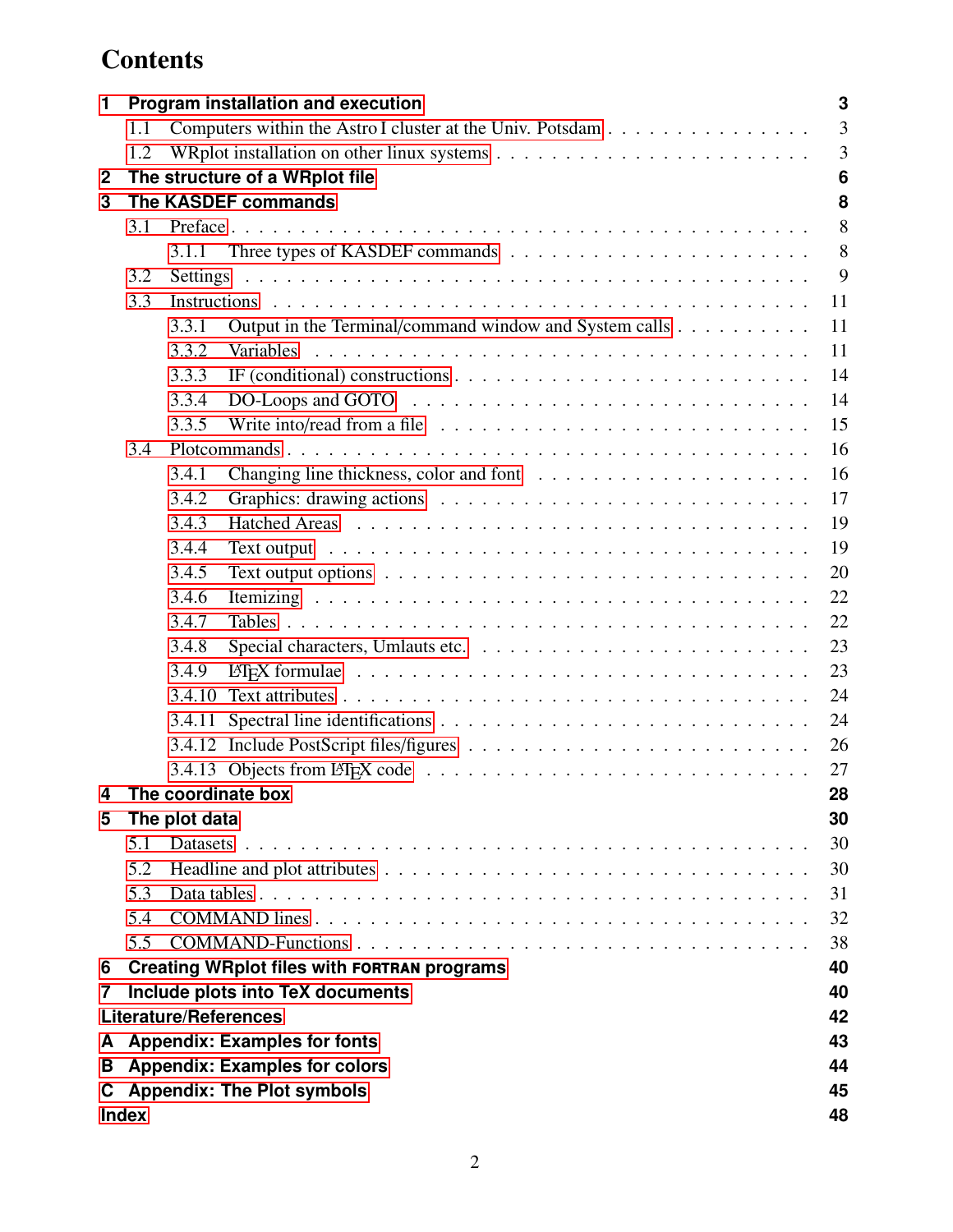## <span id="page-2-3"></span><span id="page-2-0"></span>1 Program installation and execution

## <span id="page-2-1"></span>1.1 Computers within the Astro I cluster at the Univ. Potsdam

At the Linux Workstation-Cluster astro.physik.uni-potsdam.de, the WRplot system is presently installed in the user directory of W.-R. Hamann: /home/corona/wrh/linux-wrplot.dir . This installation is cluster-wide.

C-shell users must define the proper path variable, and load a couple of aliases, by inserting the following two lines in his/her .login or .cshrc script:

```
setenv PATH_WRPLOT /home/corona/wrh/linux-wrplot.dir/wrplot.dir
source $PATH_WRPLOT/proc.dir/wrplot-aliases
```
Bash users have to add the following two lines to their .profile (for login shells) as well as to .bashrc:

```
PATH_WRPLOT=/home/corona/wrh/linux-wrplot.dir/wrplot.dir
source $PATH_WRPLOT/proc.dir/wrplot-aliases_bash
```
Alternatively, there is another installation with Helge's version of the program in PATH\_WRPLOT /home/crater/htodt/linux-wrplot.dir.

## <span id="page-2-2"></span>1.2 WRplot installation on other linux systems

For an automatic installation, download the installation script

wget ftp://ftp.astro.physik.uni-potsdam.de/pub/wrhamann/wrplot-install.com

and execute

wrplot-install.com

WRplot will be installed in the user's home directory, i.e. root rights are not requiered. The script sets up the required environment and also provides the syntax highlighting files for KDE's editor kate, if the user has kate installed.

In case of problems with this skript, one may alternatively download (e.g. via anonymous ftp):

```
ftp ftp.astro.physik.uni-potsdam.de
cd pub/wrhamann
get wrplot.README
get wrplot.tgz
```
and follow the README instructions.

The executable of WRplot comes in three different versions:

## wrplot.gnu.exe

This version is linked \*statically\* and should therefore run on \*any\* linux computer. This executable is my reference version and should be referred to when trouble-shooting. However, this version has only 32-bit numbers and is compiled without optimisation, i.e. it is slow.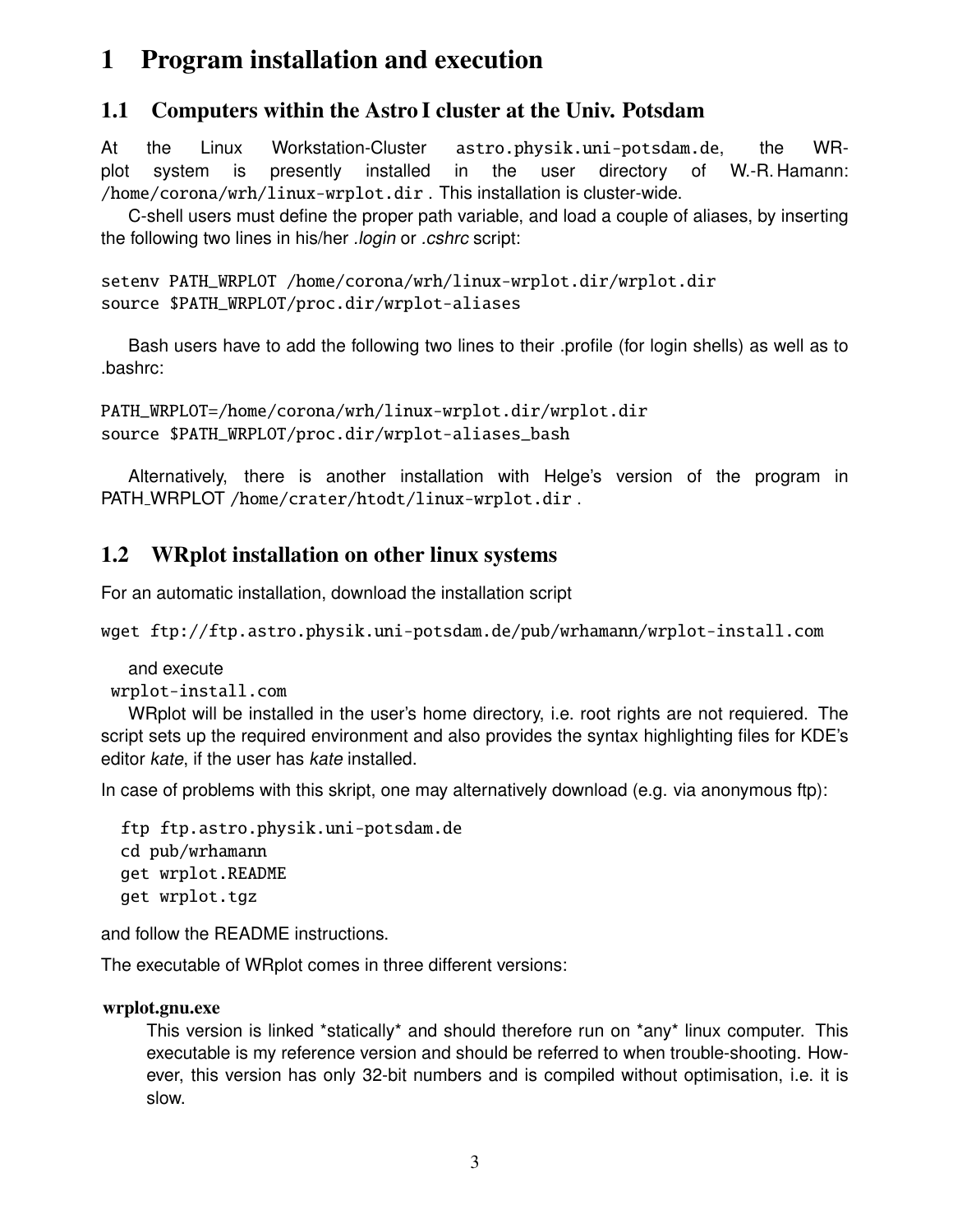#### <span id="page-3-0"></span>wrplot.X11.exe

This version is optimized, and hence fast. Since the X11 window is progressively written, this version can be used for WRplot animations. However, depending on your Xserver abilities, it might be that WRplot windows are not refreshed after they have been covered or iconized.

#### wrplot.motif.exe

In this version, the WRplot window is only filled when the plot is complete. Hence, this version cannot be used for animations. Howver, the X window is restored after ithad been covered or iconized.

In your private installation, you can chose between these versions by setting a corresponding link from the generic wrplot.exe in \$PATH WRPLOT/exe.dir. The default is:

ln -sf ../exe64.dir/wrplot.X11.exe wrplot.exe

After succsessfull installation, the following commands are available:

#### wrplot-update

For keeping your WRplot installation up-to-date, you should enter this command from time to time.

#### manwrplot

displays this manual with ghostview at your screen.

#### wrplot

enters an interactive mode where the source file can be specified later.

#### wrplot *filename[.plot]* [*parameters* ] [1](#page-0-0)

opens the WRplot-window on your screen and shows the first plot contained in the source file filename. Entering the return key in that (active) window opens the next plot in that file or closes the window if the end is reached.

Note that the WRplot-X11-window is designed for a quick inspection of data; it has no nice (PostScript) fonts, and cannot display encapsulated PS files (but indicates the BoundingBox of EPSF files in the place they would appear).

#### wrplot *filename[.plot]* + [*parameters* ] [1](#page-0-0)

creates a PostScript file wrplot.ps.1 with the plot of the source file. If wrplot.ps.1 already exists, the trailing number is incremented. If the file contains more than one plot, each plot is written into an own *wrplot.ps*-file with incrementing trailing numbers. **psappend** combines all \*.ps.*i*(*i*) files (*i* or *ii* being the one or two character trailing numbers) found in the present work directory into one PS file *total.ps* with subsequent pages. The dps command removes all wrplot.ps.\* files in the present work directory.

wrps *filename[.plot]* [*parameters* ] [1](#page-0-0) means "WRplot-to-PS". The extension of the WRplot-file must be *.plot* and can be omitted in the call. A PostScript file is generated which has the name of the source file, the extension being replaced by .ps. The WRplot-file may contain a number of plots, which than are concatenated to PS file with each plot on a separate page.

<sup>1</sup>Additional parameters are witten into a temporary file ∼/ WRplot-argument in the form of WRplot variable definitions WRplot\_arg1 [WRplot\_arg2 ...] which than can be read from the WRplot script via an \INCLUDE command.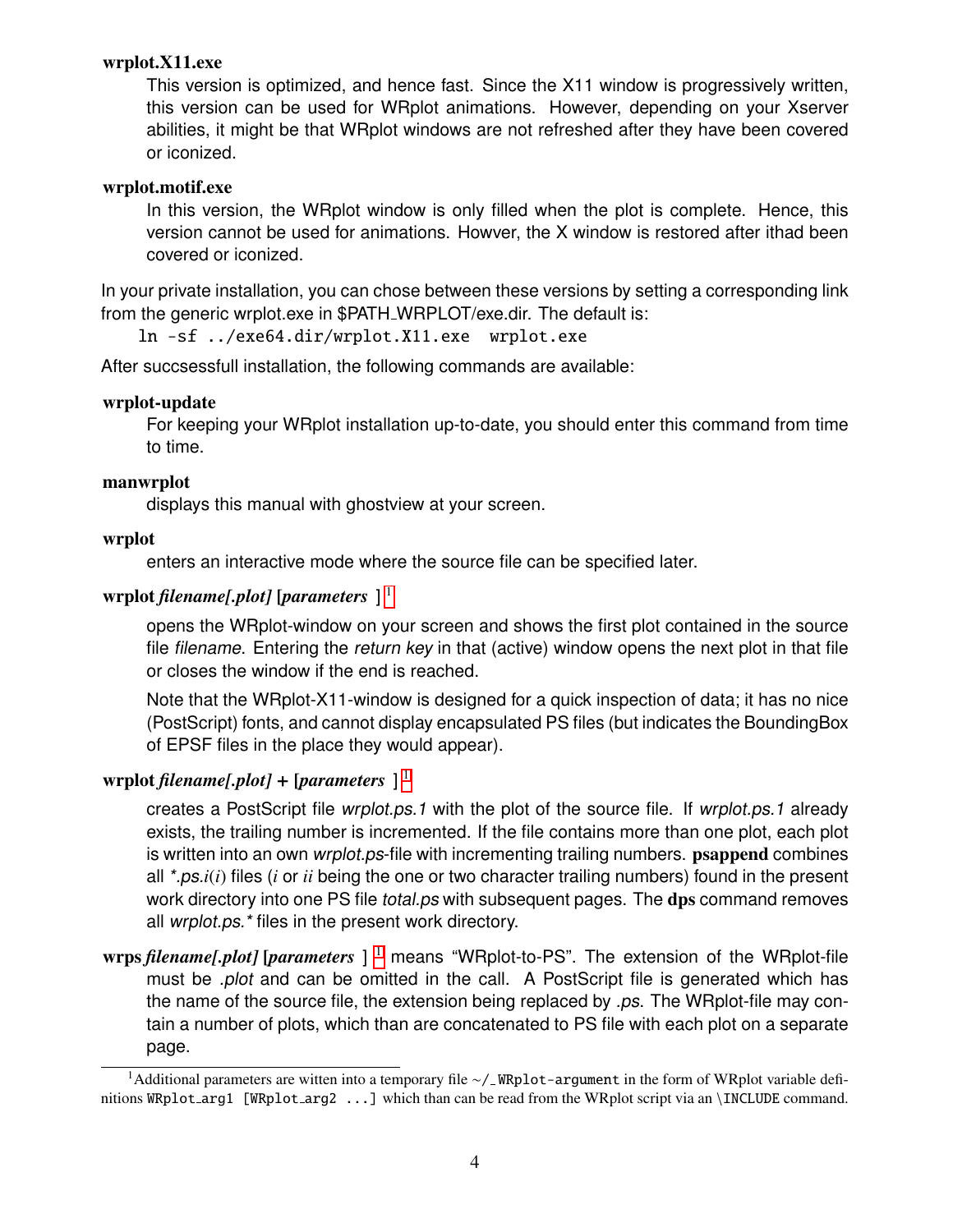<span id="page-4-0"></span>wrmult *filename[.plot] nn* [+] [*parameters* ] [1](#page-0-0) is especially useful for quickly viewing a WRplot file which contains a number of plots, each of about a "standard" size of 20 cm  $\times$  15 cm in landscape orientation. The first nn plots ( $nn = 2, 4, 6, 8, 10$  or 12) of that file are scaled down and mounted onto one page. The trailing "+" option creates the PostScript file filename.plot.multi.plot.

#### ttw *filename* [f77 as132 ]

is a WRplot-based ascii-to-ps converter. The option "f77" supports the classical fortran format by marking the columns 6 and 73. Option "as132" allows for long lines with 132 characters by producing landscape format. The output is written into the file ttw.ps. The command dttw (including the dps command) removes all ttw debris.

#### psappend

concatenates all ps-files in the current directory into one file total.ps which then may contain many pages. This works only for sufficiently simple PostScript files, such as those generated by WRplot.

#### new *filename*

is equivalent to wrps filename; psappend

#### newall

performs wrps for all WRplot-Files in the current directory, and finally a psappend.

#### ps2pdf portrait *filename[.ps]*

converts filename.ps into filename.pdf while enforcing portrait orientation, i.e. preventing any automatic rotation which might happen otherwise by the standard ps2pdf. Media format is A4.

#### ps2pdf landscape *filename[.ps]*

same as above, but for landscape orientation.

#### ps2pdf screen *filename[.ps]*

same as above, but for landscape orientation and media format ArchA, which is 4:3 and thus fitting to a XGA full-screen.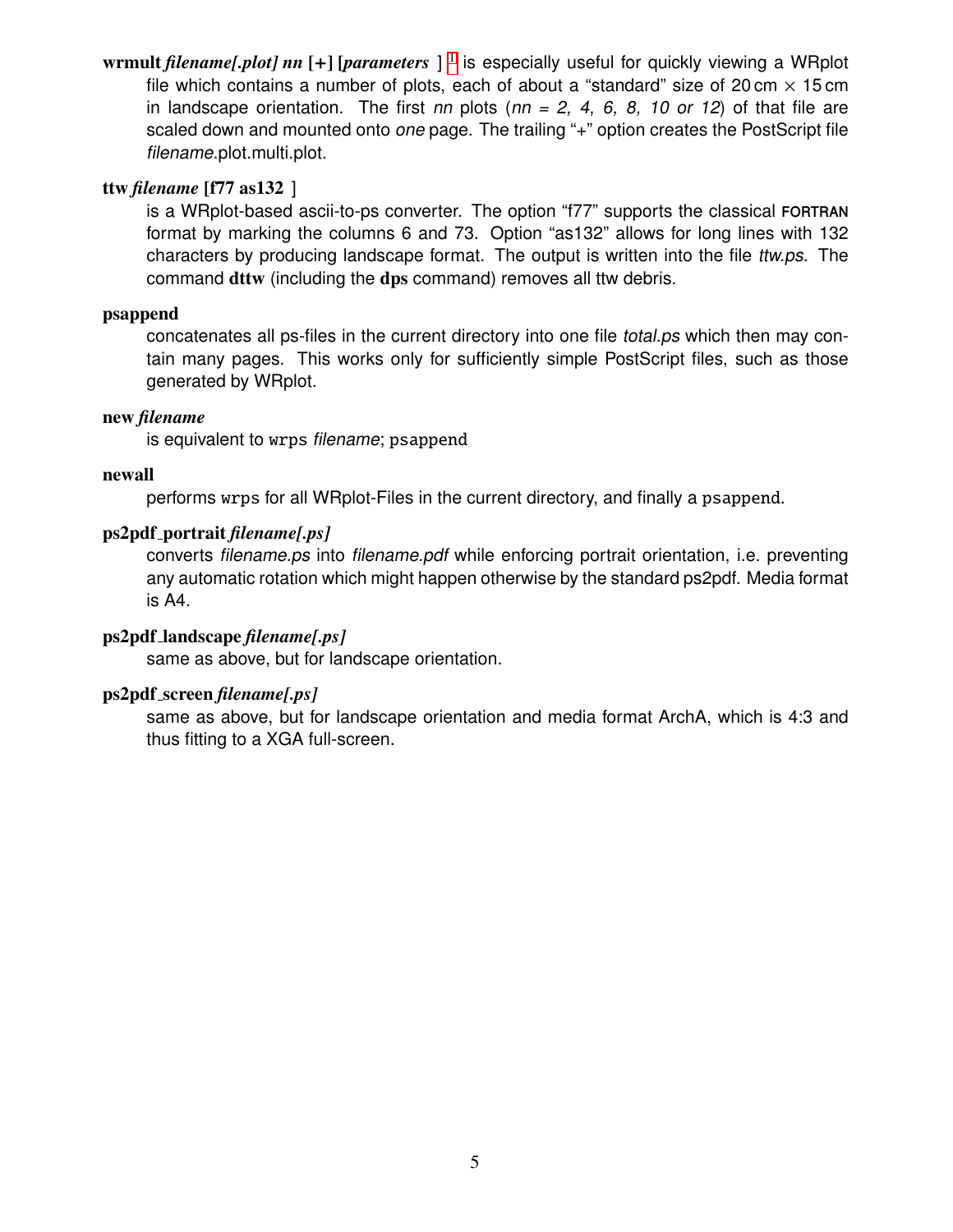# <span id="page-5-1"></span><span id="page-5-0"></span>2 The structure of a WRplot file

## Preface:

A WRplot file may contain several PLOTs and/or MULTIPLOTs. The rule is: One PLOT per page, unless it is in a MULTIPLOT (also one MULTIPLOT per page).

All WRplot commands need to be written in CAPITALS; small letters may, of course, within strings. Names of variables are case-sensitive.

Comment lines start with an \* and may start (nearly) everywhere. Blanks are allowed in (nearly) all places, too.

Parameters can be separated as desired: a delimiter (comma, equality sign or colon), one or more blanks, or a delimiter and blanks. The TAB-character is interpreted as blanks.

Lines may be up to 132 characters long. KASDEF-commands can have continuation lines (see Ch. [3\)](#page-7-0).

Attention, EMACS users! WRplot is a FORTRAN program. FORTRAN reads in formatted files line by line. Each line must end with a *carriage-return* symbol (CR, "Enter"-button). Some editors, especially emacs in its default settings, do not close the last line of a file with a CR but directly with an end-of-file (EOF). The last line can not be read by FORTRAN, then. To avoid this in EMACS or xemacs, add this line

(setq require-final-newline t) ; always add a newline at EOF

into the configuration file *emacs* or *xemacs/custom.el*, respectively. Alternatively one always needs to add a blank line (CR) at the end of the file.

## MULTIPLOT START

Optional; all following plots in the file until the occurrence of MULTIPLOT END are being added into a single plot.

## PAPERFORMAT <Format: string> [Keyword]

Optional; unless specified the default (A4Q) format is used.

Allowed formats: A4Q (default), A4H, A3Q, A3H etc. until A0; "H" = german Hochkant (Portrait), "Q" = Quer (Landscape), SCREEN and SCREEN2.

Allowed keywords: BBNOROTATE, BBROTATE, EPS.

Additionally to the A*n*H/Q formats, there are two additional formats: SCREEN and SCREEN2. The first is a landscape format with an aspect ratio of 4:3, like a monitor screen. The short axis corresponds to the A4 equivalent, the long axis is slightly shorter (28.03 cm×21.02 cm). The format SCREEN2 is even better; it has a aspect ratio of 4:3, too, and corresponds to the known media format ArchA. With this option one can create pdf files using the script ps2pdf screen which look nice in the XVGA fullscreen mode.

The optional keywords BBNOROTATE (default) and BBROTATE allow the user to rotate the BondingBox. With BBROTATE landscape plots can e.g. be placed in  $ET$  $\epsilon$ X portrait pages.

When using the optional keyword EPS, the produced PostScript file will be marked as an EPS file in its first line without suppressing the showpage at the end (if needed, one can remove this manually from the ps file). This feature was added to improve the integration of WRplot-made PS files into Microsoft "WORD" documents.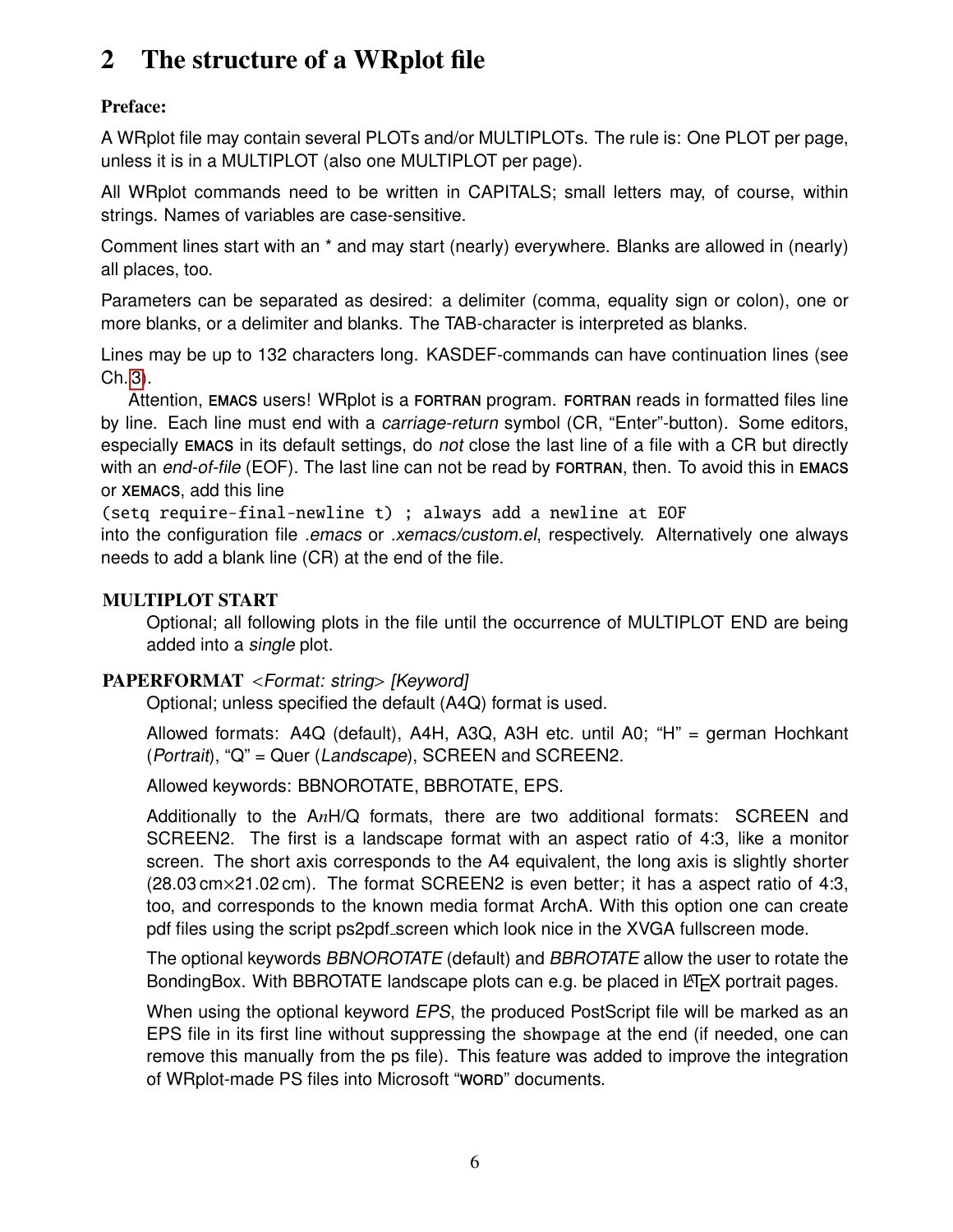#### FORMATFACTOR <scale factor: real>

(Default=1., optional), scales the following plot or all plots of the multi-plot by the given scale factor.

### $\text{PLOT}:$   $\lceil \text{$

Start of a plot. Plot name (optional) appears in the console window and may help to identify different plots in the same file, e.g. in the interactive mode.

## KASDEF commands (see Ch. [3\)](#page-7-0)

Some KASDEF commands may be placed between the datasets but they are executed before the box and datasets are plotted. By KASDEF PAUSE (see below) the execution of the following KASDEF commands is delayed until the datasets are plotted. With KASDEF LATEBOX the plotting of the box is delayed to the end.

#### $HEADER$  : <title:string>

Upper caption of the plot. Following this line a sequence of five lines is mandatory (they describe the plot box, see Ch. [4\)](#page-27-0).

#### N=... [Parameter]

In this line the description of the dataset starts (see Ch. [5\)](#page-29-0).

- END or ENDE: End of the plot
- MULTIPLOT END or MULTIPLOT ENDE finishes the multi-plot started with MULTIPLOT START.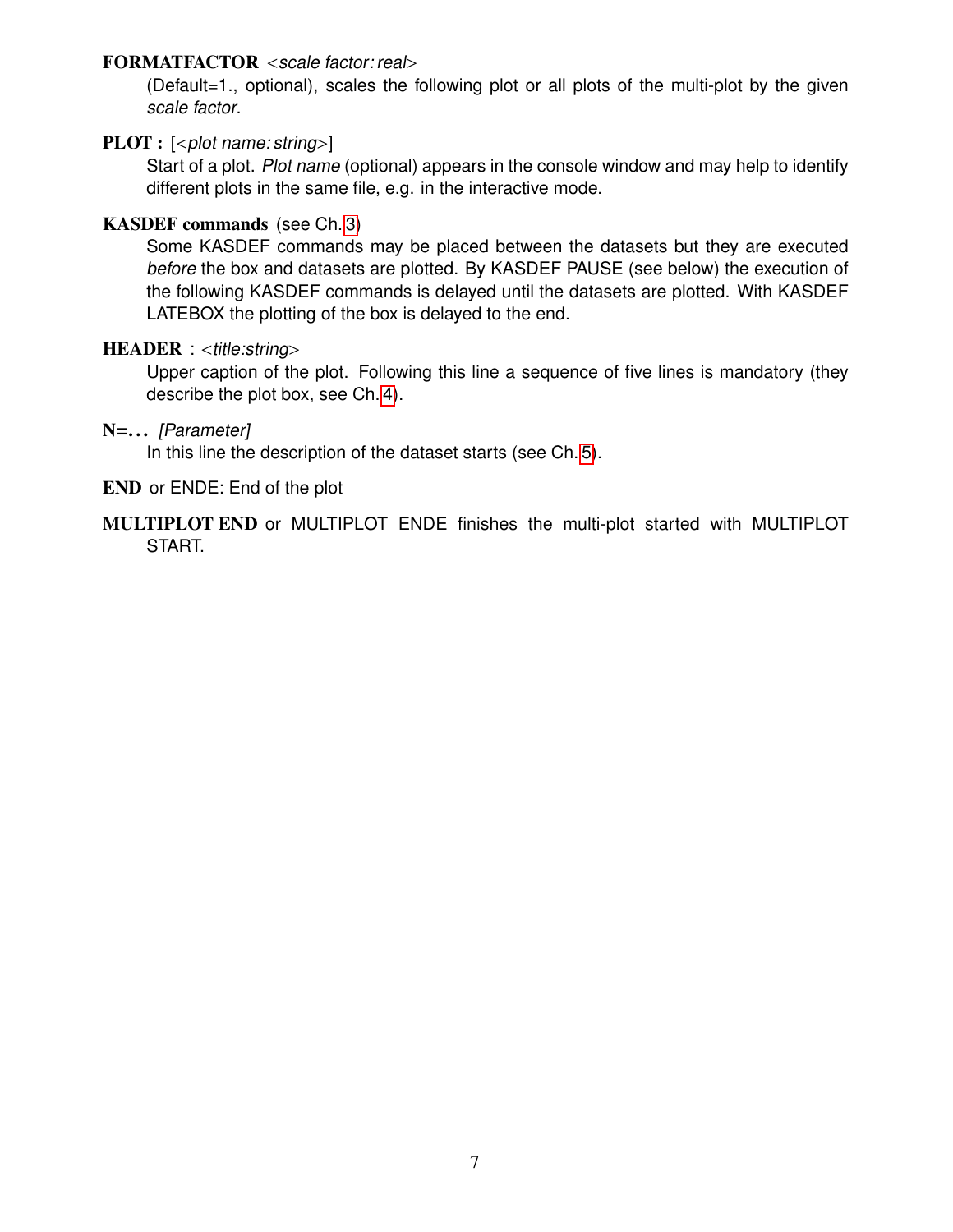## <span id="page-7-3"></span><span id="page-7-0"></span>3 The KASDEF commands

## <span id="page-7-1"></span>3.1 Preface

The term KASDEF has historical reasons (german "Kastendefinition", i.e. definition of the box). KASDEF commands start with the word KASDEF. It's more modern to use the Backslash (\) instead (both are valid, though). Error messages (and partly this manual) still use the old naming KASDEF.

KASDEF commands may have continuation lines. They start with

\> <continuation...>

and work as if the previous line's KASDEF command were continued behind the > character.

(Nearly) all KASDEF commands that have a parameter with the meaning in *units* may have these replaced by predefined constants XMIN, XMAX, YMIN, YMAX and PXMIN etc., where XMIN etc. are the coordinates of the BoundingBox and PXMIN etc. are those of the page. This option is however partly obsolete and should not be used anymore. It's more convenient to use (proper variables instead (see below).

KASDEF commands may contain variables which are replaced by their current content during the program execution. Variables (see Ch. [3.3.2\)](#page-10-2) are marked by a preceding dollar sign (\$, like in Unix). In principal they are Strings, but one can also calculate with them if their contents are numbers (see, e.g., \CALC). The command \PREDEFINE-VARIABLES (see page [12\)](#page-10-2) creates a whole set of standard variables, e.g. \$XMIN.

Note that variables are expanded (i.e. names are replaced by their content) nearly everywhere. When printing text, each \$ is interpreted as the beginning of a variable and the program tries to replace it. In case a dollar sign shall be printed, it needs to be escaped by  $\$ \$ (also see Table [1\)](#page-22-2). *Exception:* As long as a plot has no variables defined, the substitution of variables is switched off.

For convenience, some of the plot commands now allow to write arithmetic expressions instead of a simple argument. Such expressions must be enclosed in parantheses. If the expression contains delimiters, it might also be necessary to enclose the whole argument in quotation marks.

Example:

\SYM (0.5\*cos(\$alpha)) (0.5\*sin(\$alpha)) 5 5 .2 4

Furthermore, in many cases it's possible (try!) to use the code word SAME in place of repeated parameters, e.g.:

\SYM 3. 4. 0. 0. 1. 4

\SYM SAME SAME 0. 0. 1. 8

plots a square and a circle centered at the same coordinates.

In many KASDEF commands, parameters may be specified to be taken logarithmically, or to be raised to a power of ten. For example, one can write LOG35000 (without blank!) for log(35000) and DEX5. for  $10^5$ . Arithmetic expressions instead of parameters are not yet possible but planned for future versions of the program (so far one has to use the CALC command to prepare parameters).

## <span id="page-7-2"></span>3.1.1 Three types of KASDEF commands

The execution of WRplot is split into three phases: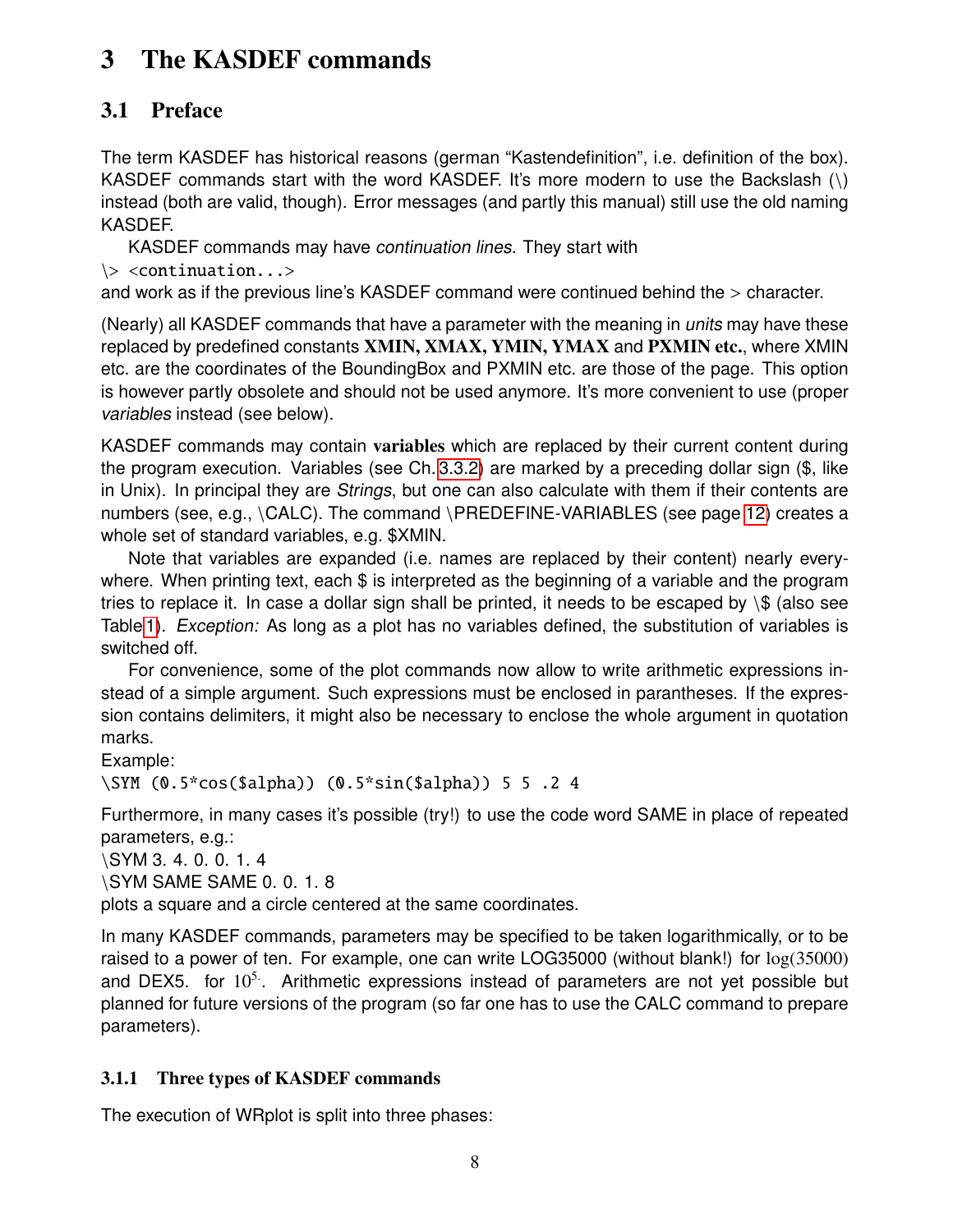- <span id="page-8-1"></span>• Reading the input file
- Manipulation of data (only in the Interactive mode)
- Printing the plot

WRplot has three types of KASDEF commands:

- *Settings* are interpreted during the read-in phase of the WRplot file. They set certain specifications for the plot which cannot be changed later. The \INCLUDE command, which inserts the KASDEFS from an external file, belongs to the Settings, too.
- *Instructions* are KASDEF commands that do not perform plotting actions, but, e.g., deal with variables. Instructions can be arranged inside INSTRUCTION EXPORT blocks; such blocks are already executed during the read-in phase of the plot file. Any KASDEF commands outside such blocks are first stored in a buffer and executed later during the phase when the plot is created.
- *Plot commands* create the output of text and graphics or relate to such actions (e.g. definition of the current color by \COLOR). As Plot commands are not executed in the read-in phase, and are therefore not allowed inside an INSTRUCTION EXPORT block.

Because some old WRplot scripts may violate this strict rule, WRplot enters a compatibility mode if a Plot command is found inside an INSTRUCTION EXPORT block. In this case, all commands of the INSTRUCTION EXPORT block are executed a second time during the Plot phase. A WARNING is issued, because this might cause spurious effects.

Settings and Instructions may only appear in the preamble, e.g. before the block that describes the box (starting with HEADER). Plot commands may in contrast also appear further below, i.e. between the data blocks.

## <span id="page-8-0"></span>3.2 Settings

KASDEF commands of this type are read first, as they pre-specify certain values which cannot be modified later anymore. These commands must appear before the HEADER line (otherwise they are ignored and produce a non-fatal error message).

## \INTERACTIVE

enters the interactive mode; the same mode can be reached by the interactive menues, when calling wrplot without filename. Clearly, it only works with the X11 window (i.e. not when a PostScript file shall be produced).

The INTERACTIVE mode offers many possibilities, especially by means of graphic input with the mouse, for instance:

- zooming into the data;
- measuring equivalent widths;
- rectifying spectra.

The menus are self-explaining, please figure out yourself.

#### \PENDEF <pen: integer>

Defines the default value of the line thickness for datasets (in units of typographic points, i.e. 1/72 inch).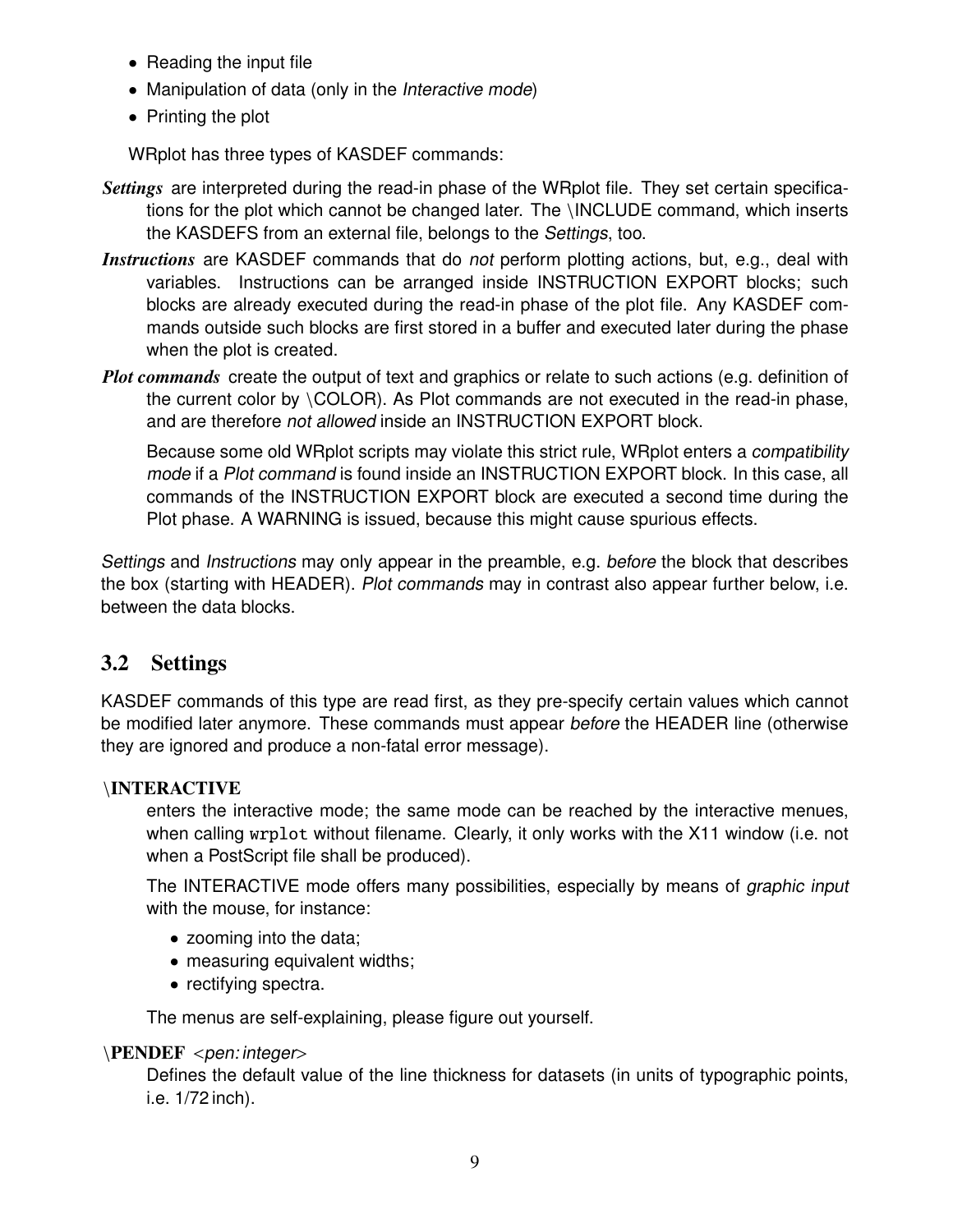#### <span id="page-9-0"></span>\DEFAULTCOLOUR <*n*: integer>

Defines the default color of the datasets. If not specified, it is 1 (black).

#### $\langle$  OFS < $x_{\text{offset}}$ : cm> < $y_{\text{offset}}$ : cm>

Sets the offset of the lower left corner of the plot box relative to the corner of the page. The default is (4., 3.). This option is especially needed to arrange multiple plots on a single page (MULTIPLOT).

### \SKL <Scale factor *<sup>f</sup>* : real>

Scales the following plot by the given scale factor f. The default is 1. This is often needed to arrange multiple plots on a single page.

## \INBOX

Datasets are clipped to the inside of the box. Graphical objects plotted by KASDEF commands are not subject to this clipping, unless the corresponding KASDEF command stands after a PAUSE command and is hence plotted after the datasets. Filled areas which are partly clipped might suffer from spurious effects.

#### \NOBOX

The plot box (including tick marks and their labels) are suppressed. The header (plot caption) and axes descriptions are not affected.

#### \LATEBOX

The data box (including tick marks etc.) are plotted after the datasets, i.e. can overplots other objects.

#### \DEFAULTS

defines a coordinate system with scales of 1 cm per unit in both axes. The origin is at the lower left corner of the page (i.e. it implies  $\setminus$ OSF 0 0), and the axes are not shown (i.e. it implies NOBOX). This DEFAULTS setting is mutually exclusive with the definition of the coordinate box as decribed in Sect. [5.](#page-29-0)

#### \LETTERSIZE <size *<sup>r</sup>*: real>

Size of the characters for labels of the plot box (tick labels, axes descriptions, plot caption). Default: 0.4

#### \TICKSIZE <size *<sup>r</sup>*: real>

Size of the (small) ticks at the plot box (the numbered ones have the double length); by default their size is harmonic to the LETTERSIZE (same numerical value).

#### \SET NDATMAX <n.points *<sup>n</sup>*: integer>

Changes the maximum number of data pairs in a dataset. The default is  $NDATMAX =$ 100000. The maximum value allowed is 10 times this default. Increasing NDATMAX leads to a corresponding decrease of the maximum number of datasets, NSETMAX.

#### \SET NSETMAX <n.sets *<sup>n</sup>*: integer>

Change the maximum number of datasets. The default is  $NSETMAX = 100$ . The maximum value allowed is 10 times the default. Increasing NSETMAX leads to a corresponding decrease of the maximum number of data pairs in a dataset, NDATMAX, such that NSETMAX  $\times$  NDATMAX  $\leq 10^7$ .

#### \INCLUDE <filename: string> [INCKEY="string"]

Reads and includes all KASDEF commands from the given file at that point in the WRplot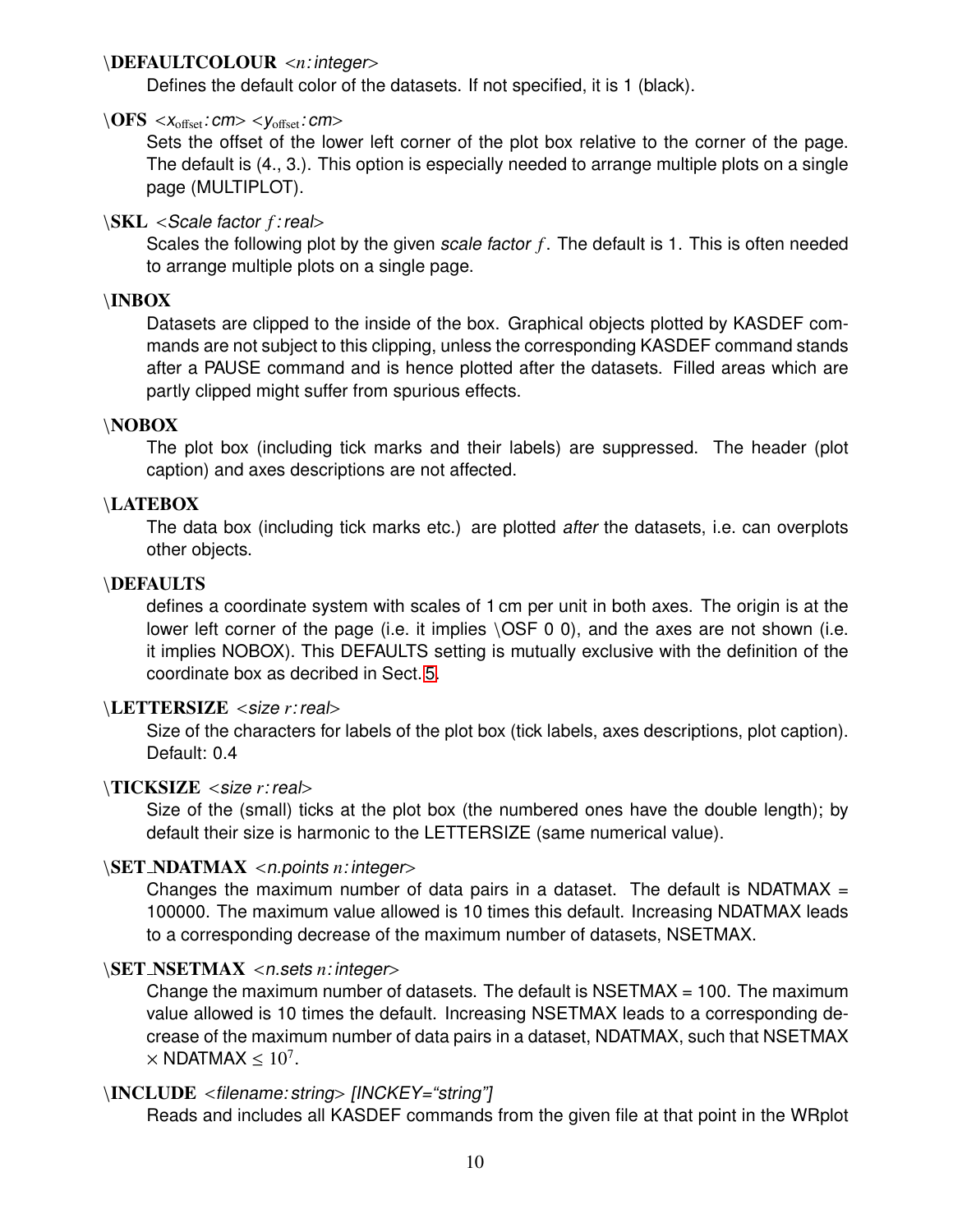<span id="page-10-3"></span>file. Lines are checked for KASDEF commands (i.e. for lines starting with  $\setminus$  or KASDEF); other lines are ignored.

If the keyword INCKEY="<string>" is set, the reading starts below the first line which starts with the given *string*; reading ends when a line "END" is encountered (or at the end of the file).

If the include-key is a variable, this variable must be defined inside an INSTRUCTION EX-PORT block (see below). If this variable contains blanks (or other delimiters), the variable name must be enclosed in double (!) double quotes, for instance: INCKEY=""\$varkey"".

### \INSTRUCTION EXPORT

until

## \INSTRUCTION NO-EXPORT

All Instructions between these two lines constitute an "INSTRUCTION EXPORT" block. All commands inside such blocks are already executed during the read-in phase. This is needed, for instance, to set variables or create data which are used when reading the datasets.

## <span id="page-10-0"></span>3.3 Instructions

## <span id="page-10-1"></span>3.3.1 Output in the Terminal/command window and System calls

## \ECHO string

Writes the String to the Terminal/command window

## \SYSTEM commands-to-be-passed

WRplot allows shell calls, i.e.

\SYSTEM echo The file \$file has `cat \$file | wc -l` lines.

The line's content after SYSTEM is passed to a fortran shell call, i.e. to Bash. Note: Variables are expanded before they are passed to the shell. To use system variables, use \\$ (e.g. \\$PWD). Variables are not handed back to WRplot (see the example at \READ, e.g. Sect. [3.3.5\)](#page-14-0).

## <span id="page-10-2"></span>3.3.2 Variables

Variables are used by WRplot in a similar syntax as in UNIX. A dollar sign (\$) preceding a variable name refers to the content of this variable. Note that, like in UNIX, variable names are case-sensitive. The length of a variable name, as well of a variable's content, is limited to 132 characters. The end of the variable's name is indicated by a blank or another delimiter out of the set ,=:+-\*/^{}()"\$ — these characters cannot be part of the variable's name, thus. For compatibility with older versions, the arithmetic operators  $+-\gamma$  are still – until further notice? allowed, unless this variable is used in \CALC operations. To separate a variable's name from directly following text, enclose it in double quotes, e.g. "\$Mv"mag (the quotes are interpreted as delimiters and removed).

Square brackets ([,]) are allowed at the end of variables' names to indicate/emulate indexed variables. In case the index is a variable (with preceding \$), it is first replaced by its value, then all other variables are interpreted. Example:

 $\widehat{CALC}$  x2[\$i] = \$x[\$i]\*\*2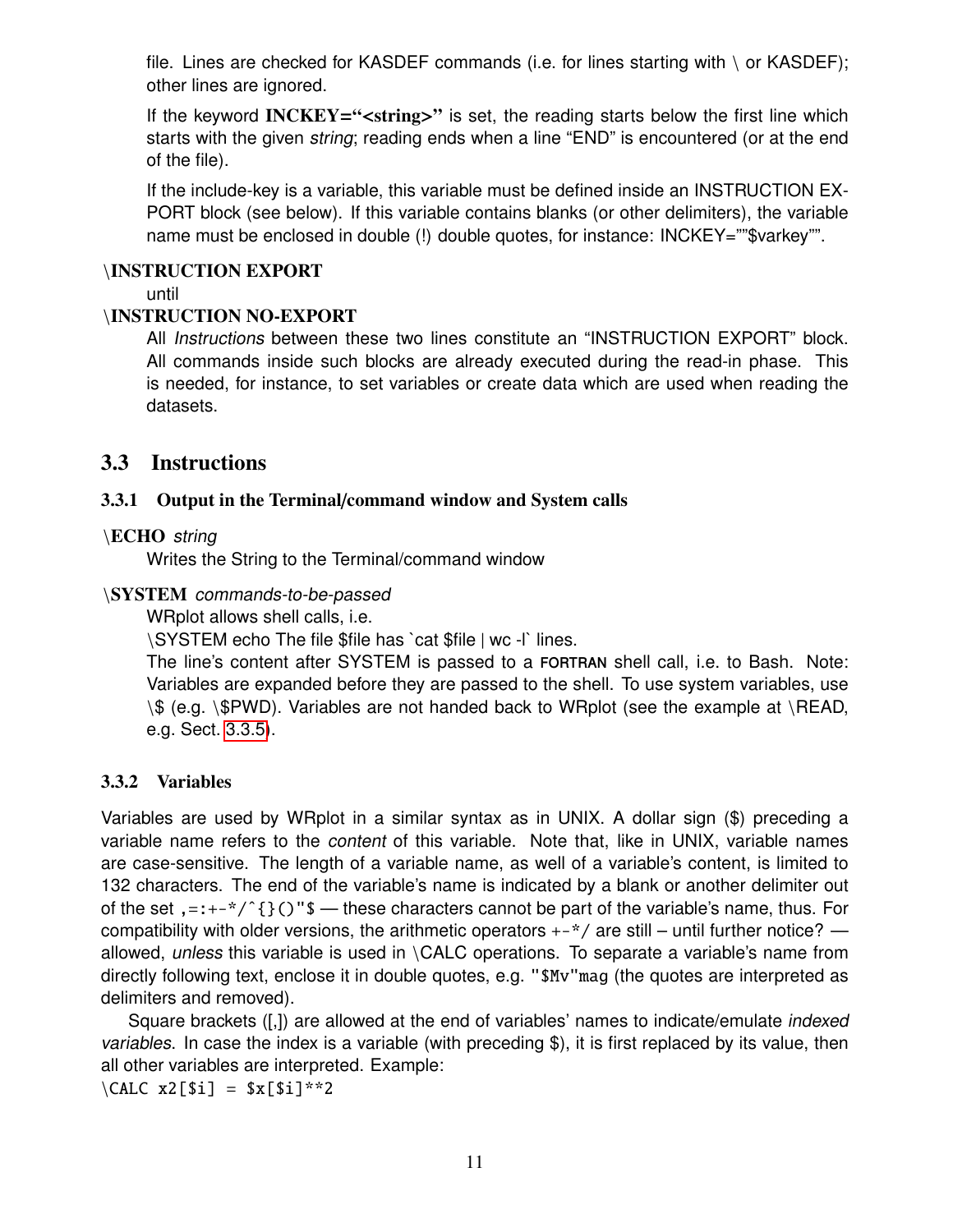<span id="page-11-0"></span>Blanks are not allowed between the square brackets. Variables with multiple indices are not allowed yet.

## $\forall$ **AR**  $A = \dots$

Fill a variable (here A) with the given content.

## \PREDEFINE-VARIABLES

Defines a couple of standard variables, e.g.:

• the minimum and maximum value of the plot's coordinate box, as well as the midpoint values of both axes (in their respective units) (XMIN, XMAX, XMID, YMIN, YMAX, YMID)

• the coordinates (in units) of the paper borders and center of the page (PXMIN, PXMAX, PXCENTER, PYMIN, PYMAX, PYCENTER)

• the scale factors to convert units to cm (XSCALE, YSCALE)

• filename, date and time (FILENAME, DATE, TIME). Attention, only these three variables are immediately accessible after the *predefine* command; all others are defined after the coordinate box has been specified.

## \GETTIME

Write the current time (format: hh:mm:ss) into the variable TIME.

## \FITSVAR fitsname parameter=value [parameter=value] ...

reads header-entries from fits files into WRplot variables with the same name.

The "parameter-value" pairs are evaluated in the sequence as given. The following pairs parameters=value are allowed:

#### NHDU=n

chooses the "unit" n (n is integer number) within the fits file. Default is n=1. Non-simple fits files can contain NEXTEND units, each of them carrying an own HEADER. Note that NEXTEND is given in the HEADER of the first unit. One might use fitsview (fv) to inspect the structure of a fits file and the FEADER keywords.

#### VAR=keyword

reads the header entry with "keyword"; a WRplot variable with the same name "keyword" is created and filled with the value given in the fits header.

Example:

## \FITSVAR fitsfile.fits VAR=NEXTEND NHDU=2 VAR=EXPTIME

returns the number of extensions into the WRplot-variable NEXTEND, and the exposure time as given in the header of unit 2 into the WRplot-variable EXPTIME.

## $\backslash$ CALC A = expression

Calculate arithmetic expressions. The syntax is quite flexible and robust. It mainly corresponds to the syntax rules of FORTRAN. The following arithmetic operators are allowed:

+ - \* /, power (a<sup>b</sup>) with \*\* or ^ and functions as well as nested parentheses. Constants may be in the following formats: I, F, E (Integer, Float/Real, Exponential). Variables need the preceding \$, of course. Blanks are not significant.

The following functions are intrinsic (the names of these functions may be typed in small or in capital letters, but not mixed):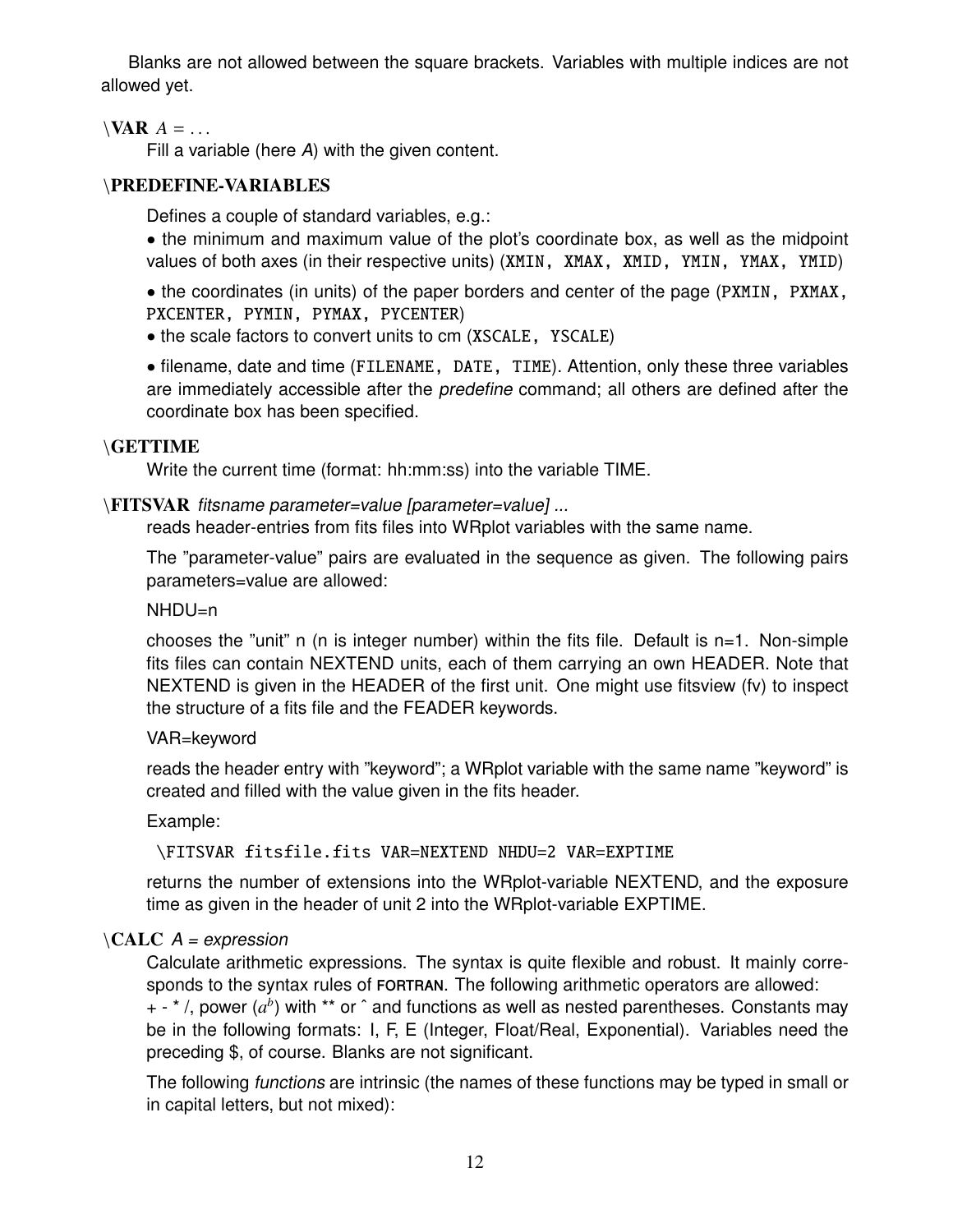<span id="page-12-0"></span>SIN, COS: sinus, cosinus; in contrast to FORTRAN, the argument is in degrees;

ATAN: arcus tangens; in contrast to FORTRAN, the result is in degrees;

DEX: dex(\$x) is equivalent to  $10^x$ ;

LOG: decadic logarithm

EXP exponential function;

LN: natural logarithm;

SQRT: square root;

ABS: absolute value

RAND: random number in the range (0.0, 1.0); the argument of this function decides:  $\text{RAND}(0) \rightarrow$  each run yields the same sequence of random numbers;  $\text{RAND}(1)$  (or any argument  $\neq 0$ )  $\rightarrow$  each run yields different random numbers. Actually, the alternative executables behave slightly different in this respect: in the *gnu* version, the first call of the RAN function decides the seed behaviour, while in the *intel* versions all calls must have the zero argument in order to reproduce the random sequence;

INT: cuts off the decimals (like in FORTRAN);

INT: rounding to the nearest integer (like in FORTRAN).

## \CALC DEBUG

or \CALC\_DEBUG ON enables debug output in the console window showing how \CALC evaluates the arithmetic expression step by step.

\CALC DEBUG OFF Switch off the debug output (default).

#### $\E{XPR}$  A = \$var1 // \$var2

concatenates the strings in the two variables;

for historical reasons, the operator between the variables can also be an arithmetic operator  $(+, -, * or /),$  but one should now use  $\angle$ CALC instead.

## \VAR-LIST

prints the current list of all variables and their content to the terminal.

## \FORMAT formatstring \$var

Formatting of a real number according to the formatstring which has to be specified in fortran syntax, including the parentheses, e.g. (F5.2), (PG8.2) or (E8.2). Use doublequotes if the string contains delimiters.

## \FORMATI formatstring \$var

formatting of an integer number according to the formatstring which has to be specified in FORTRAN syntax, including the parentheses. Use doublequotes if the string contains delimiters. Example: a variable *i* = 1, after

\FORMATI "(SP,I4.3)" \$i has the content +001

## \FORMATA formatstring \$var

formatting of a string variable according to the formatstring which has to be specified in FORTRAN syntax, including the parentheses. Enclose in doublequotes if the formatstring contains delimiters. Note that the format specifier "A" may not be used without specified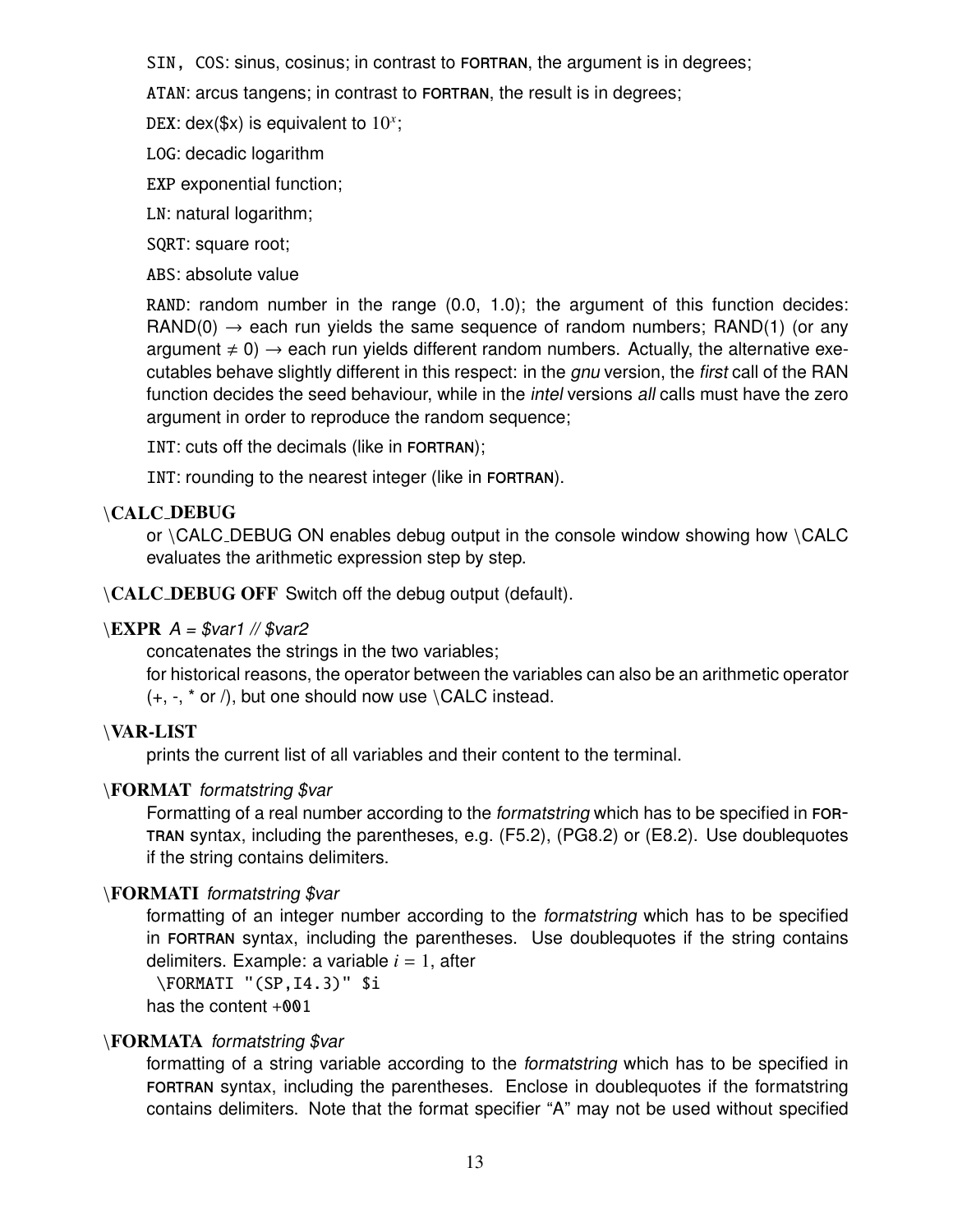<span id="page-13-2"></span>length, and that the length of the re-formatted string may not exceed 132 characters. formata can be conveniently used to augment a string with leading blanks, as in the following example:

\FORMATA "(3X,A10)" \$text

### \CUTVAR var *n* : *m*

Cutting a string that is content of a variable. The new value of var will be the substring (*n* : *m*) where *n* and *m* are the character positions within the string (starting with 1). The colon between *n* and *m* stands for any delimiter or blank. The first argument may be left blank (i.e. var : *m*) or the second may be blank, i.e. var *n* : (with obvious defaults). If *n* and/or *m* are negative, the position is counted from the end.

Example: \CUTVAR \$var 1:-5 cuts off the last five characters of \$var. Here the dollar sign of  $\sqrt{\frac{3}{2}}$  may be omitted.

#### \PARSEVAR varname *n*

The string in variable varname is parsed into arguments (with the delimiter rules as de-scribed in the handbook at beginning of Sect. [2,](#page-5-0) and the content of the variable varname is replaced by its n-th argument.

varname can be written with or without leading '\$'. If *n* is larger then the number of arguments in the input string, the output string will be empty.

## <span id="page-13-0"></span>3.3.3 IF (conditional) constructions

Like in FORTRAN, one can build (nested) constructions of IF, ELSEIF, ELSE and ENDIF. In contrast to FORTRAN syntax, the logical expression may only be a simple comparison (no .AND. and .OR.). Neither parentheses nor the keyword THEN are allowed.

The operators .EQ. and .NE. compare the operands as strings (i.e. 0 is different from 0.0 here!); the other operators .LT., .LE., .GT. and .GE. assume the operands as numbers and compare them accordingly.

The command ELSEIF must be written as one word.

Example:

```
\IF $k .LT. $l
 \ECHO branch 0
\ELSE
 \IF a .EQ. b
    \ECHO branch1
 \ELSEIF a .EQ. $c
    \ECHO branch 2
  \ELSE
    \ECHO branch 3
  \ENDIF
\ENDIF
```
## <span id="page-13-1"></span>3.3.4 DO-Loops and GOTO

One can construct (nested) DO loops with KASDEFs, too:

```
\DO labelname I=start end [increment]
     \... kasdef statements)
```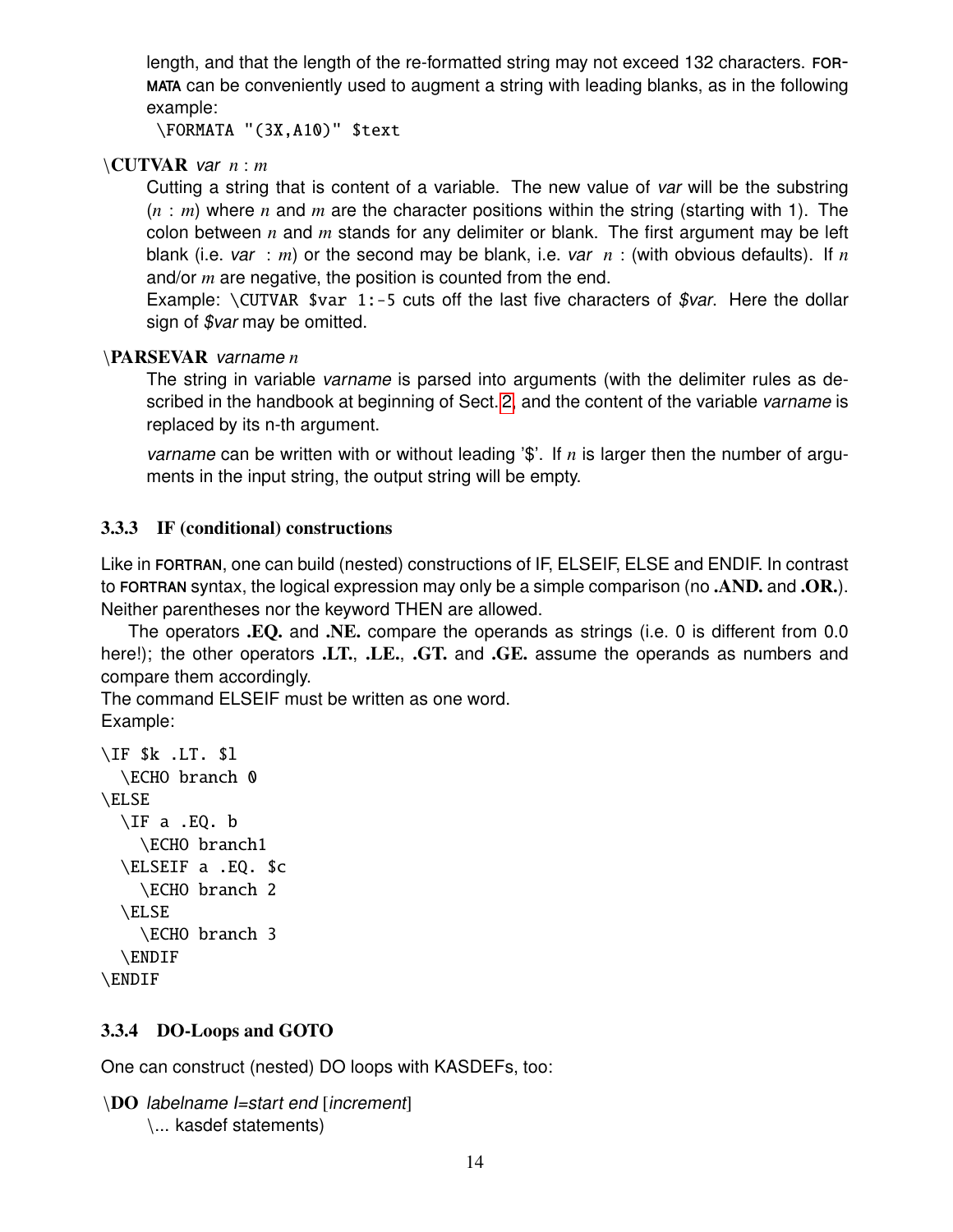#### <span id="page-14-1"></span>\LABEL labelname

(with the same labelname as specified in the \DO statement) marks the end of the loop. The control parameter must not be integer. Nested loops may end at the same LABEL.

Note: WRplot does not check for repeated allocation of the same labelname; a DO loop ends where the first fitting LABEL is found.

\GOTO labelname

Jump to the line with the first occurrence of \LABEL labelname in the plot file, starting the search from the beginning of the file.

## <span id="page-14-0"></span>3.3.5 Write into/read from a file

Only one file can be open at a time for reading or writing with KASDEF commands. A unix filename is assigned by:

\OPEN filename

...

```
\WRITE ...
```
\CLOSE <filename>

If the OPEN command is absent, the default filename is fort.50. If the CLOSE command is absent, the file will not be closed and may either be incomplete or grow with each new execution of the WRplot file.

Note: If a file is opened and written with an INSTRUCTION EXPORT block, the file written can already be read as a dataset in the dataset section. This provides very flexible possibilities.

\READ varname

reads from the currently open file. The current line will be stored in the variable \$varname. If reading reaches the end of the file, \$varname gets the content E-O-F. Example:

```
\forallAR n=0
\OPEN inutfile
\LABEL begin
\READ line
\IF $line .EQ. E-O-F
 \GOTO continue
 \ENDIF
 \LambdaCALC n = $n + 1\FORMATI "(I2.2)" $n
 \ECHO $n $line
\GOTO begin
\LABEL continue
\CLOSE
```
This example reads from inputfile and echoes line-by-line on the console with a preceding twodigit line number, till the end of the file is reached.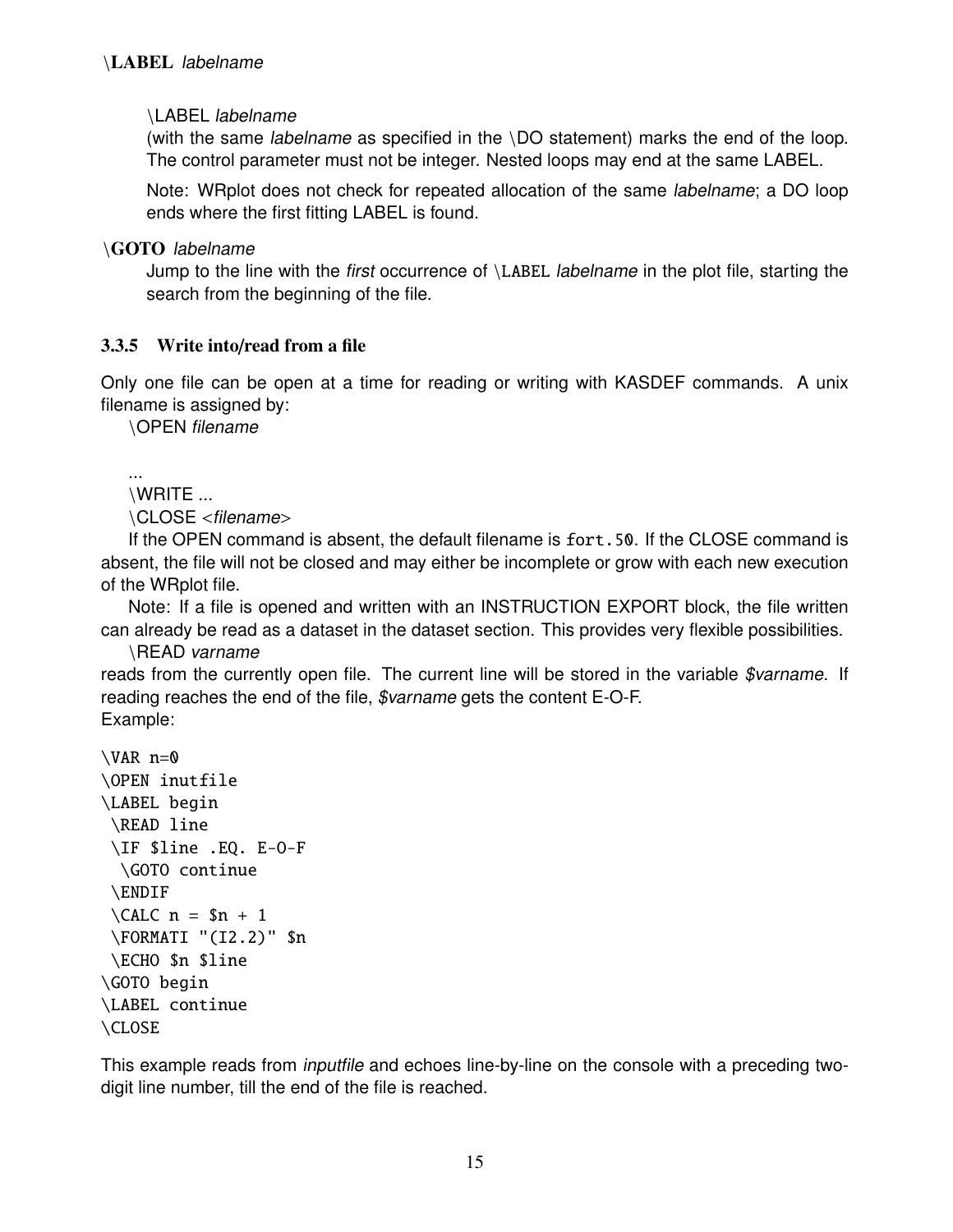## <span id="page-15-2"></span><span id="page-15-0"></span>3.4 Plotcommands

Plot commands allow the output of text or graphics or relate to such output.

## \PAUSE

the execution of the subsequent KASDEF commands is postponed until the datasets have been plotted.

## <span id="page-15-1"></span>3.4.1 Changing line thickness, color and font

#### $\PEN$  <pen: integer>

sets the line thickness hereafter to pen typographical points (default: PEN=1).

## \FONT <font: string>

sets the current font for text output in the plot. The following fonts are defined: WRPLOT (default), TIMES, HELVETICA (in short: HELVET), COURIER or ZAPF (see page [43\)](#page-42-1).

## \COLOR <color *<sup>i</sup>*: integer>

sets the color for graphical and text output by the subsequent KASDEF commands. Colors are encoded as one-digit integers  $(i = 0...9)$ , using the current color definitions. See Fig. [3](#page-43-1) for the default definitions. The default is COLOR=1.

## \DEFINECOLOR <color *<sup>i</sup>*: integer> <*r*: real> <*g*: real> <*b*: real>

It is possible to change colors in WRplot, i.e. to plot in more than ten colors or just to alter them. The new color definition is valid from the point of definition onward (either to the end of the plot – if using a MULTIPLOT it needs to be defined for each PLOT – or until the color is reset/redefined).

The values *r*, *g* and *b* are the relative intensities of red, green and blue, respectively; they can each range between 0 (no intensity, i.e. '00' in hex) and 1 (full intensity, i.e. 'FF' in hex). Colors are mixed in an additive way.

The colors 0 to 9 are predefined according to the following table (also see Fig. [3\)](#page-43-1). For usage with projectors one can use a set of predefined colors with darker background, see wrplot.dir/screen.kasdefs and the right part of Fig. [3.](#page-43-1)

| number |   |       |    | 2          | 3               | 4          |             | O          |       |       |      |
|--------|---|-------|----|------------|-----------------|------------|-------------|------------|-------|-------|------|
| name   |   | white |    |            | black red green |            | dark yellow | pink       | light | light | blue |
|        |   |       |    |            |                 | blue       |             |            | blue  | green |      |
| red    |   |       | O. |            | $\theta$ .      | $\theta$ . |             |            | 0.    | 0.5   | 0.0  |
| green  | g |       | O. | $\theta$ . |                 | 0.         |             | $\theta$ . |       | 1.0   | 0.5  |
| blue   | h |       | 0. | $\theta$ . | 0.              |            | U.          |            |       | 0.0   | 1.0  |

## \RESETCOLOR

Restore all predefined colors to their original values (i.e. see the above table). Luxury!

## \LIMITCOLOR = *nr ng nb*

Limit the number of colors usable with DEFINECOLOR. It coarsens the steps of the RGBcolor cube to nr, ng and nb steps. This only applies to the X11-window (if the graphic controller of the computer needs some adjustment), but not the generated PS-file(s). Should be obsolete with modern computers.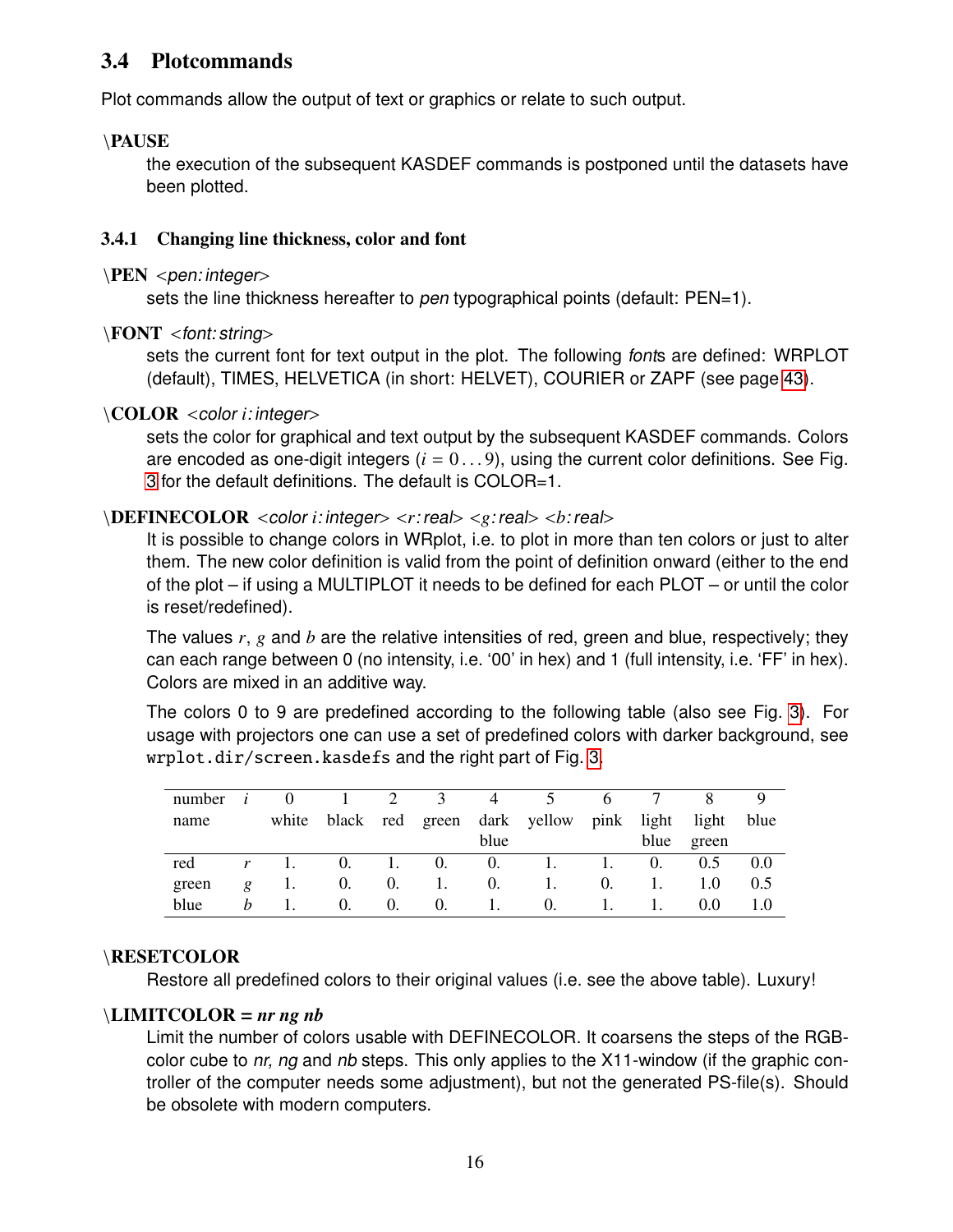#### <span id="page-16-1"></span>\NCOLORSTEP = nstep

This command is only used in combination with the plot SYMBOL=40 (false-color plot) and limits the number of color steps per color table. This only applies to the X11-window (if the graphic controller of the computer needs some adjustment), but not the generated PS-file(s). Should be obsolete with modern computers.

#### <span id="page-16-0"></span>3.4.2 Graphics: drawing actions

Nearly all plot options in the following description allow to specify coordinates by four parameters,  $x, y$  in the units of the plot, plus offsets in x and y, named  $x_{\text{offset}}$  and  $y_{\text{offset}}$  in centimeter.

In the following, these parameters are not repeatedly described. Parameters in [square brackets] are optional, while mandatory ones are placed between < and >.

```
\LLIN < x1: cm> < y1: cm> < x2: cm> < y2: cm>
```
draws a straight line from (*x*1, *<sup>y</sup>*1) to (*x*2, *<sup>y</sup>*2) (parameters here only in cm!).

```
\LINREL <x: units> <y: units> <∆x: cm> <∆y: cm> [<xoffset: cm> <yoffset: cm> <SYMBOL=i>
```
 $\langle$ SIZE= $x$ >]

Plot a line from a starting point  $(x, y)$  with the length  $(\Delta x, \Delta y)$  in cm.

The following parameters are optional:

• Offsets in *x* and *y* (either none or both need to be specified);

• A different SYMBOL can be chosen for the line, i.e. dashed lines, SYMBOL=*i*, where *i* is the number of the symbol, see Fig. [5](#page-46-0) (note: discrete symbols only mark the start and end point, not in between).

• A different SIZE can be chosen as well, the default is SIZE=0.5

(if SYMBOL and/or SIZE are used, one needs to specify the offset before these keywords).

\LINUN <x1: units> <y1: units> <x2: units> <y2: units> <xoffset: cm> <yoffset: cm> [<SIZE=*x*> <SYMBOL=*i*>]

Plot a line between the points (*x*1, *<sup>y</sup>*1) and (*x*2, *<sup>y</sup>*2). The keywords SIZE (default: 0.5) and SYMBOL (default: 5) can change the size and style of the line, i.e. to plot a dashed line.

#### $\langle \text{ARC} \prec x$ : units>  $\langle y$ : units>  $\langle x_{\text{offset}} : \text{cm} \rangle$   $\langle y_{\text{offset}} : \text{cm} \rangle$   $\langle x \rangle$  and  $\langle x : \text{degree} \rangle$   $\langle \text{A} x : \text{degree} \rangle$ [<FILLED>]

Plot an arc of a circle at the given coordinates with given radius, starting at the angle  $\alpha$  and with an arc of length  $\Delta \alpha$  ( $\alpha = 0$  is to the right,  $\Delta \alpha$  counting in the mathematically positive sense). With the keyword FILLED the sector ("piece of cake") is filled.

 $\ELLI < x: units>$   $\lt; y: units>$   $\lt x_{offset}: cm>$   $\lt y_{offset}: cm>$   $\lt a: units>$   $\lt b: units>$   $\lt \phi: degree>$ <α: degree> <∆α: degree> [<FILLED> <SYMBOL=*i*> <SIZE=*x*>]

Plot an arc of an ellipse with half axes *a* and *b*, where the longer axis is tilted by the angle φ. The arc starts at the angle  $\alpha$  (the angles are taken for a circle of radius  $r = \max(a, b)$ ) before the axes' ratio is applied) and has the length  $\Delta \alpha$ . If the keyword FILLED is set, the (arc of an) ellipse is filled. By setting SIZE and SYMBOL, one can choose the style of the arc (see Fig. [5\)](#page-46-0).

 $\langle \text{ARR} \times x$ : units>  $\langle y$ : units>  $\langle 3^{rd}$  parameter>  $\langle 4^{th}$  parameter>  $\langle$  size *r* of the arrow's tip: cm><br> $\langle x \rangle$  cm>  $\langle y \rangle$  cm>  $\langle x \rangle$  cm>  $\langle x \rangle$  cm>  $\langle x \rangle$  cm>  $\langle x \rangle$  cm>  $\langle x \rangle$  cm>  $\langle x \rangle$  cm>  $\langle x \rangle$  cm  $\langle x_{\text{offset}}: \text{cm} \rangle \langle y_{\text{offset}}: \text{cm} \rangle \langle \text{Mode}: 0, 1, 2, 3, 4, 5 \rangle$   $\langle \langle \text{FILLED} \rangle \langle \text{BAR} \rangle \langle \text{SHRINK} = f : \text{real} \rangle$ Plot an arrow. If the keyword BAR is set, the arrow's foot gets a perpendicular bar, if the keyword FILLED is set, the arrow's head is filled, with SHRINK=real one can multiply the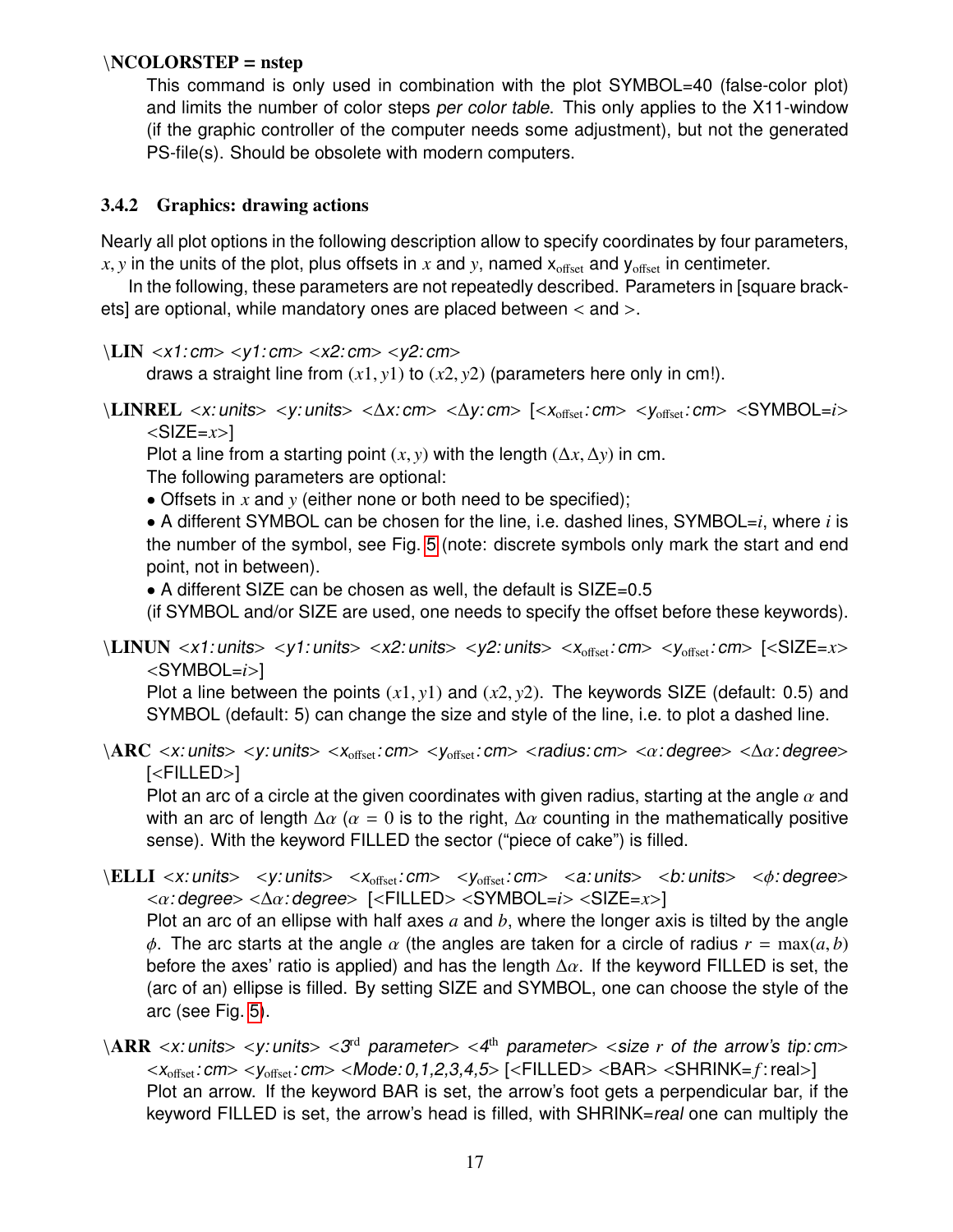<span id="page-17-0"></span>arrow's length by a given factor *f* , i.e. to leave some elegant space between the connected points.

Example: \ARR 0 0 5 45 0.25 0 0 0 FILLED

They have the starting point  $(x, y)$  and the fifth parameter as the size of the arrow's tip (if the keyword BAR is set, the bar will have the same size) in common.

There are different modes (specified as seventh parameter). The meaning of the third and forth parameter depending on that mode:

| Mode     | Interpretation of the third and fourth parameter                                                |
|----------|-------------------------------------------------------------------------------------------------|
| $\theta$ | $3rd$ par.: Length of the arrow in cm or units <sup>(1)</sup> ;                                 |
|          | $4th$ par.: Set the angle to which the arrow points (0: right, 90: top etc.);                   |
|          | as in mode 0, but $x_{offset}$ is the offset in direction of the arrow; $y_{offset}$ is ignored |
| 2        | $3rd$ par.: Length of the arrow in x direction in cm or units <sup>(1)</sup> ;                  |
|          | $4th$ par.: Length of the arrow in y direction in cm or units <sup>(1)</sup> ;                  |
| 3        | as in mode 2, but $y_{offset}$ is ignored here                                                  |
| 4        | $3rd$ par.: <i>x</i> coordinate of the tip in units;                                            |
|          | $4th$ par.: y coordinate of the tip in units;                                                   |
|          | as in mode 4?                                                                                   |

Note  $(1)$ : Lengths (in modes 0 and 2) can be specified in units if an U is directly attached to the number, i.e. 5U.

 $\RECT < x1: units >$   $<$ y1: units>  $<$ x2: units>  $<$ y2: units>  $<$ x<sub>offset</sub>: cm>  $<$ y<sub>offset</sub>: cm>  $[$ <FILLED>] Plot a rectangular between the given corners  $(x1, y1)$  and  $(x2, y2)$ .

\RECTLUN <x: units> <y: units> <x<sub>offset</sub>: cm> <y<sub>offset</sub>: cm> <width: cm> <height: cm>  $\leq$ FILLED>  $\leq$ ROTATE= $\alpha$ : degree>]

Plot a rectangular. Depending on the prefix of  $x_{offset}$  and  $y_{offset}$  (L, R, M in  $x$  for left, right, middle and U, D, M in *y* for *upper, lower, middle*) the coordinates  $(x, y)$  refer to the left, right, upper, lower or middle of the rectangle. If no prefixes are given, the coordinates refers to the lower left corner.

The rectangular has dimensions width, height in cm, with attached U in units (c.f.  $\{ARR\}$ ). If the keyword FILLED is set, it will be filled. If ROTATE= $\alpha$  is set, the figure will be rotated (the reference point of rotation is set by the offsets) by angle  $\alpha$ .

Note: It's useful, e.g. when plotting a box around some text, to use SAME instead of (*x*, *<sup>y</sup>*) and *x*/*y*<sub>offset</sub>. SAME takes the prefixes of the offsets used in the LUN command, i.e. one has the position NEXTLUN would have. This makes plotting boxes around text rather easy:

KASDEF LUN 5 2 M0 M0 0.22 Text text text KASDEF RECTLUN SAME SAME SAME SAME 2.5 0.7

 $\text{SYM} \ll x$ : units>  $\lt y$ : units>  $\lt x_{\text{offset}}$ : cm>  $\lt y_{\text{offset}}$ : cm>  $\lt$  size *r*: real>  $\lt$  symbol *j*: integer> [<CFILL=*i*: integer>]

Plot the symbol *j* (numbers see Fig. [5](#page-46-0) – only discrete symbols are allowed here!) in size *r* at the position  $(x, y)$ . If CFILL=*i* is set, fill the inner part of the symbol (if it's a circle, square etc.) with color *i* and have its border in the current plot color.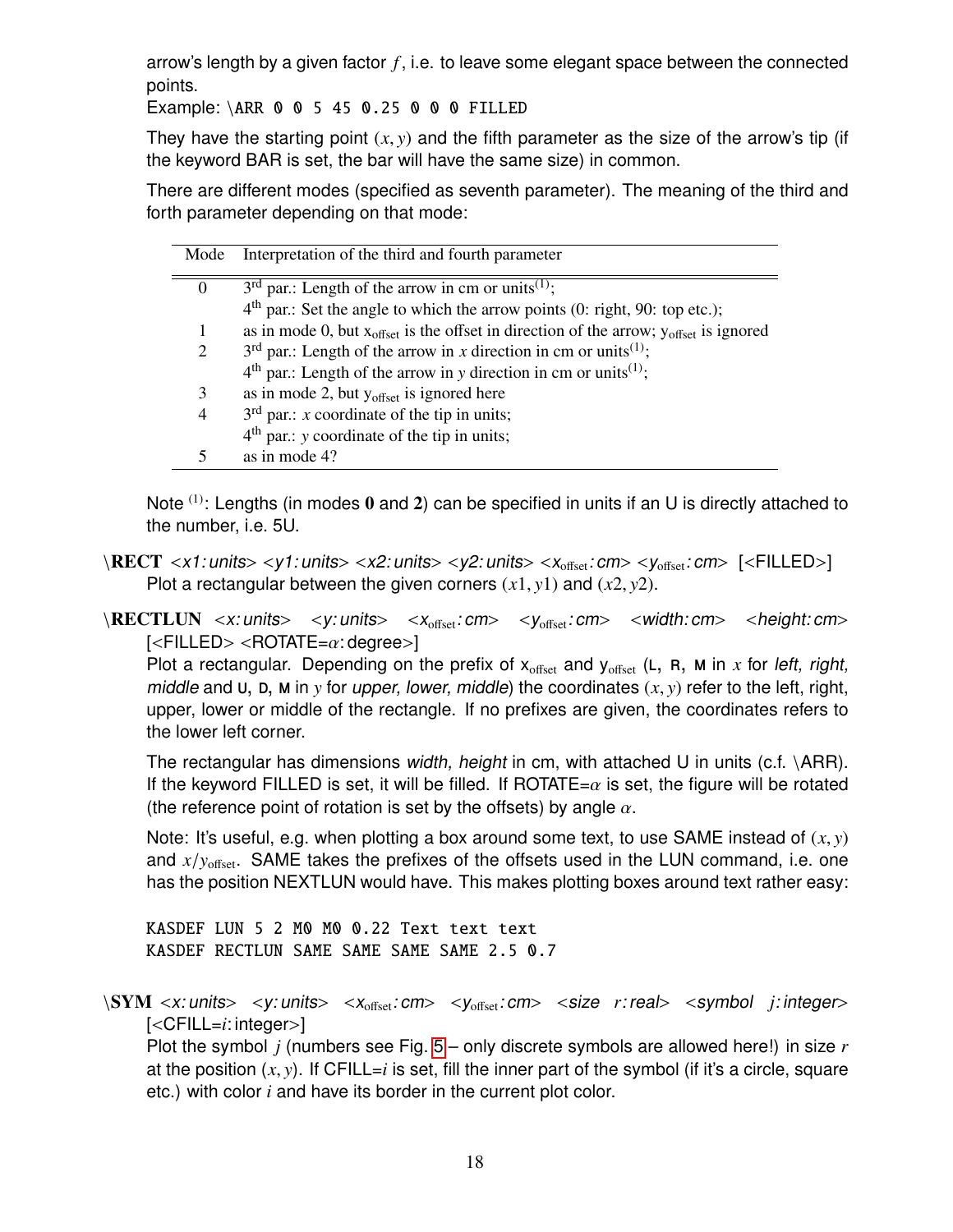<span id="page-18-2"></span> $\Bbb{A}$ RLEN < $\Delta_{v,up}$ : units> < $\Delta_{v,down}$ : units> < $\Delta_{x,up}$ : units> < $\Delta_{x,down}$ : units>

Define the lengths of the error bar in  $\pm y$  and  $\pm x$  direction in units of *x*, *y*. Default: 0.,0,,0,,0. (i.e. no bars).

#### $\Bbb{ARPAR}$  <space: cm> <edge: cm>

Specify the space left out at the center (at the bars' intersection) and define the length of the edges (i.e. small perpendicular foot bars at the end of the error bars). Default: 0.,0.

```
\Bbb{A} < x: units> < y: units> < x_{\text{offset}}: cm> < y_{\text{offset}}: cm>
```
Plot an error bar at  $(x, y)$  with the previously specified properties.

Note: One first needs to specify the BARLEN (and BARPAR) parameters at least once before setting the BAR, else it will plot error bars of zero (=default) length.

## <span id="page-18-0"></span>3.4.3 Hatched Areas

Various areal objects can be filled with a color, e.g. by the optional keyword FILLED (see, e.g., \ARC or \ELLI). Discrete symbols (cf. \SYM) can be filled by specifying a negative SIZE, or with the parameter CFILL= $n$ , where  $n$  specifies the color of the filling.

Alternatively to a full color, the area can be filled with a hatched pattern. Note that hatched patterns only appear in the PostScript files, while in the X11-window the area is just filled smoothly.

For hatching, one uses the keyword HATCHED instead of FILLED. In \SYM, the value of SIZE must be positive now, while CFILL can still be used to define the color of the hatched pattern.

The hatched pattern can be specified in detail by further keywords (actually, the keyword HATCHED is redundant as soon as such hatching specifications appear):

#### $HTYPE = t$

with  $t = [D, V, H, K, C]$  defines the pattern of the hatching; **D**: (default) diagonal lines; V: vertical lines;  $H$ : horizontal lines;  $K$ : checked hatching (vertically and horizontally);  $C$ : cross-hatched (diagonal).

#### HW=*x*.*<sup>x</sup>*

sets the thickness of the hatching lines. *<sup>x</sup>*.*<sup>x</sup>* is in typographical points, i.e. 1/72 inch as in the PEN commands. For hatching even decimal fractions are allowed.

#### $HSEP=x.x$

sets the spacing between the hatching lines. The value is in typographical points as for HW (see above).

#### <span id="page-18-1"></span>3.4.4 Text output

```
\LAB <x: cm> <y: cm> <size r: real> <text: string>
```
Write the text string of size *r* at the location x,y.

\LUN <x: units> <y: units> <x<sub>offset</sub>: cm> <y<sub>offset</sub>: cm> <size *r*: real> <text: string>

Plotting a text string at a position given in the coordinate units (LUN = Label at UNits). An offset in cm can be given additionally.  $x_{offset}$  and  $y_{offset}$  can have prefixes. In order to understand their meaning, imagine the text string represented by its bounding-box. By default, the string is placed such that the coordinates refer to the lower-left corner of that box. For  $x_{offset}$  precede by the letter L (default), M or R, the string is placed with its middle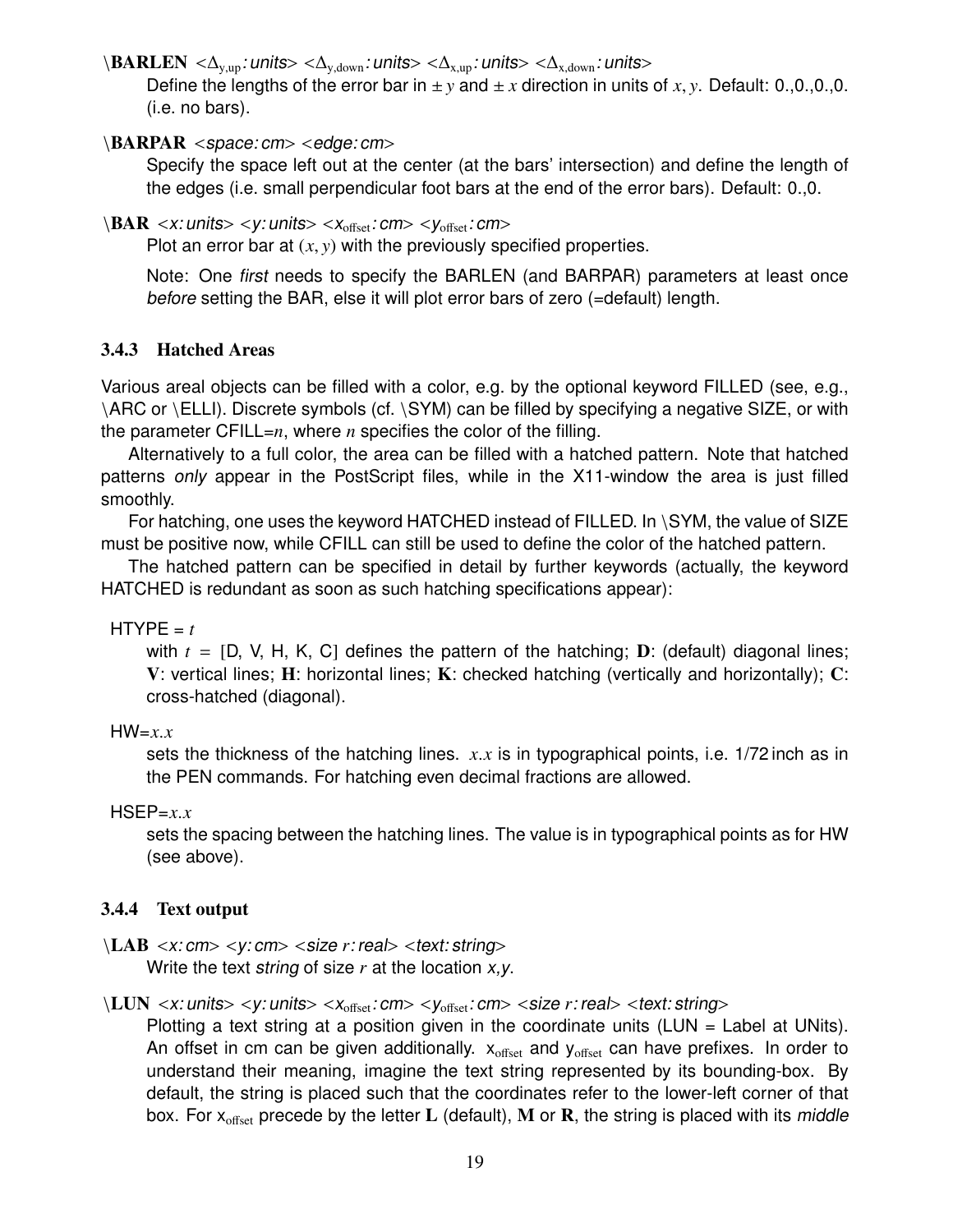<span id="page-19-1"></span>(in *x* direction) or with its right boundary at the specified coordinates. Similarly, one can use the prefixes **D** (default), **M** or **U** for  $y_{offset}$ . The coordinates then refer to the baseline (D), the middle, or the upper boundary of the string's bounding-box. Note that these features make it very convenient to place labels close to discrete plotsymbols.

\LUNA <x: units> <y: units> <x<sub>offset</sub>: cm> <y<sub>offset</sub>: cm> <size *r*: real> <angle: degree>  $<$ text: string $>$ 

issues a text string like LUN, but the string is rotated counterclockwise by the given angle; the reference point for rotation is set by the coordinates including the offsets. Hence the prefixes R, M ets. allow to rotate around the rspective corner or midpoint of the string's bounding-box.

 $\verb|\LINUNLAB| < x1: units>$  <y1: units> <x2: units> <y2: units> <x<sub>offset</sub>: cm> <y<sub>offset</sub>: cm> <*<sup>S</sup>* <sup>o</sup>ff−center: cm> <size *<sup>r</sup>*: real> <text: string>

Plot a line from  $(x1, y1)$  to  $(x2, y2)$  and write the text string at the center of that line, shifted by  $S_{\text{off–center}}$ .

\LUNINC <x: units> <y: units> <x<sub>offset</sub>: cm> <y<sub>offset</sub>: cm> <size *r*: real> <filename: string>  $\langle$  prefix: string $>$   $\langle$  search string: string $>$ 

Grep the first line in filename that starts with the search string, and issues that line as text string like LUN would do, but with preceeded by the string given as parameter *prefix* (e.g. &F&2 as prefix string writes the line in boldface and red color). The writing position is given by the coordinates.

#### \NEXTLUN <text>

writes another line of text. The position (coordinates, offsets, prefixes) are taken from the previous LUN command, but shifted by a LINESKIP to write into the next line. An error will ocur if no previous writing position has been defined by a corresponding LUN command.

#### \SAMELUN <text>

Like NEXTLUN, but without a LINESKIP in order to write into the same line.

 $\langle TEXT ~[<\mathsf{x}$ : units> <y: units> < $\mathsf{x}_{\text{offset}}$ : cm> < $\mathsf{y}_{\text{offset}}$ : cm> <size *r*: real>]

until

#### \ENDTEXT

All lines between these two commands are considered as a paragraph of running text. Line breaks are created automatically according to the currently set RIGHTMARGIN. Hyphenation is semi-automatic: hyphenation breaks can only happen where indicated by hand by "\-" (like in  $\langle \text{FT}_F X \rangle$ . Example: hyphen\-ation

Line spacing is the same as LINESKIP by default, but can de chosen differently by the command TEXTLINESKIP.

The parameters (position, offsets and size) are optional; if they are not set, the first line of the floating text appears in the same place as NEXTLUN ould write.

#### <span id="page-19-0"></span>3.4.5 Text output options

```
\NEWSIZELUN <size r: real>
```
Change the font size of LUN to *r*.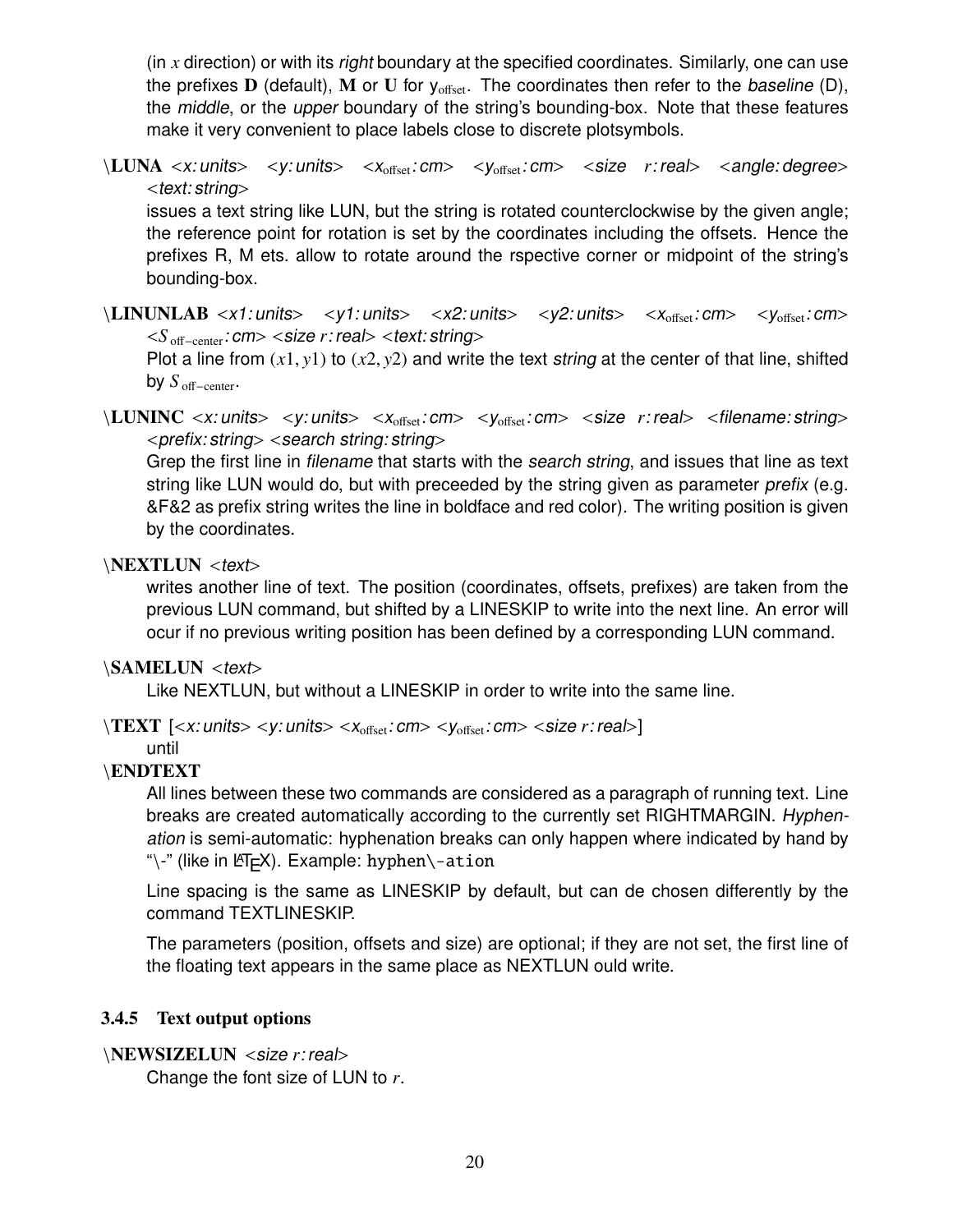## <span id="page-20-0"></span>\LINESKIP <spacing *<sup>l</sup>*: cm>

Set the line spacing (for NEXTLUN) to the given value. The default unit of *r* is cm. If an S or U is attached to the number (i.e. 0.5S), it is interpreted in units of symbol size (S) or *<sup>y</sup>*-units (U), respectively. The default corresponds to LINESKIP=2.0S, which means <sup>2</sup>.0<sup>×</sup> the current font size.

## \TEXTLINESKIP <spacing *<sup>l</sup>*: cm>

Set the line spacing for continuous text (for TEXT) to the given value (default: same as LINESKIP). Again, an attached S or U is interpreted as units of symbol size or *y*-units, respectively.

### \MEDSKIP

Insert half a LINESKIP as line spacing at that position, i.e. between two lines.

## \TABLUN <tab *<sup>l</sup>*: cm>

adds a horizontal offset to the current writing position; the parameter tab may carry a prefix (L, R or M) which then replaces a prefix that has been set before.

## \RIGHTMARGIN <x: cm>

Set the right margin for floating text and for horizontal lines (see \HLINE). Default is 18 cm.

## \BLOCK or BLOCK ON

sets a parameter that floating text appears in block mode, i.e. each line is stretched till the RIGHTMARGIN. Default is ragged-right margin.

#### \BLOCK OFF

returns to ragged-right margin for floating text.

## \BGRLUN [<L=*x*.*x*, R=*x*.*x*, U=*x*.*x*, D=*x*.*<sup>x</sup>* > <OFF> <ON> <RESET> <COLOR=*i*>]

fills the text box with color *i* befor printing the text. This works for all subsequent LUN, NEXTLUN and LUNA commands (but not for TEXT), as well as included eps files (see Sect. [3.4.12\)](#page-25-0) or LATEX blocks. Default for the underlying color is *i*=0 (white, if not redefined).

The filled box is larger than the text bounding box a margin; its widths can be with the parameters L, R, U and D (left, right, upper, lower; in units of the current font size). By default, all margins are 0.5.

If COLOR=*i* is negative, the box is not filled but only surrounded by a line with color abs(*i*). One can also be filled with hatched patterns (see Sect. [3.4.3\)](#page-18-0).

Note: The underlying box does not belong to the object as such, i.e. so its position and BoundingBox are not affected by BGRLUN.

#### BGRLUN OFF

disables the BGRLUN feature. With a later BGRLUN one enters it again with the parameters kept from the previous use. All defaults (color, L, R, U, D) are restored by the option RESET.

#### \HLINE

draws a horizontal line between the current writing position (where NEXTLUN would write) and the RIGHTMARGIN position. If HLINE is drawn within the TABON environment, it covers the width of the table.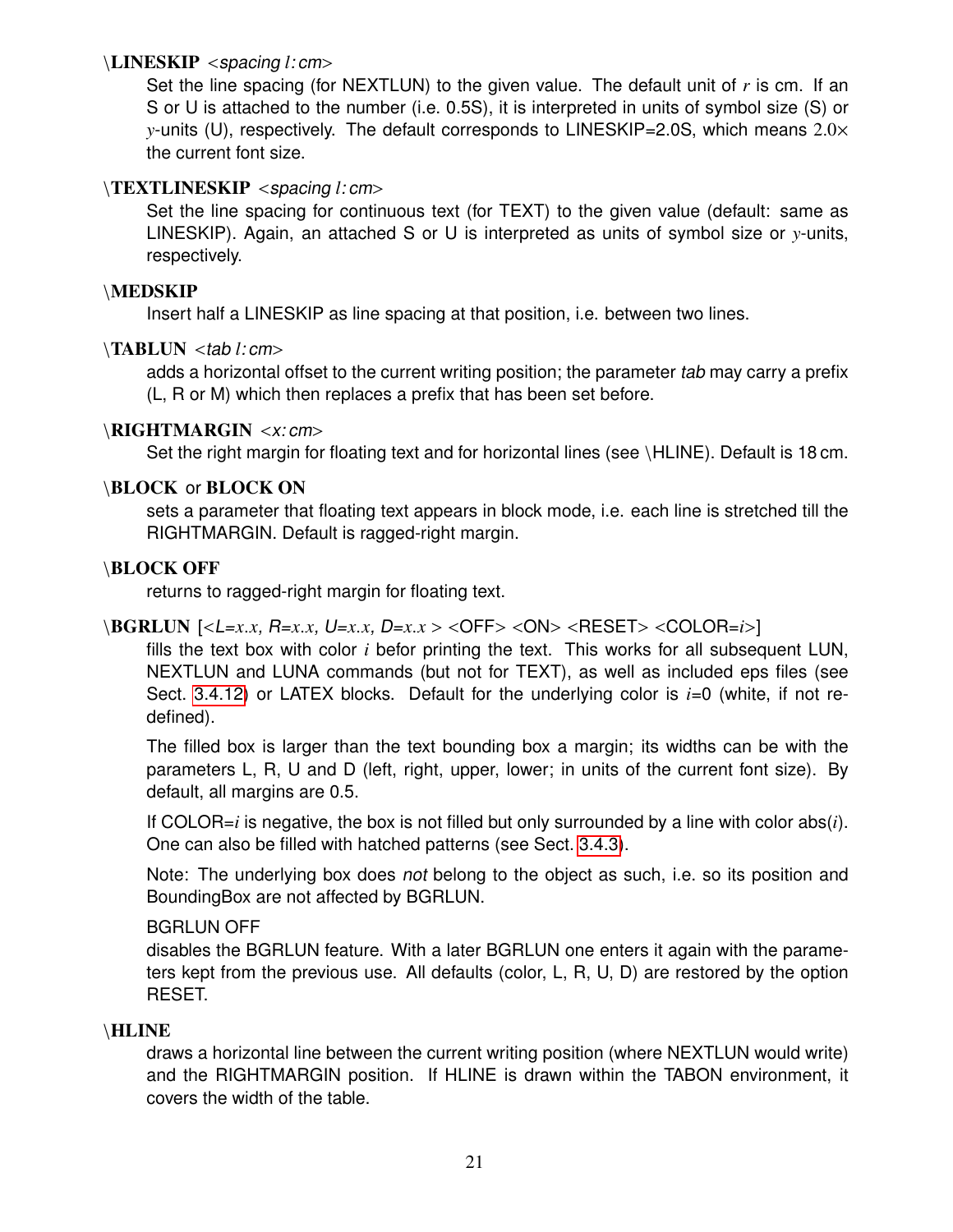### <span id="page-21-2"></span><span id="page-21-0"></span>3.4.6 Itemizing

### \ITEMIZE <size *<sup>r</sup>*: real> <string>

starts en itemizing environment; subsequently, all text lines or paragraphs written by LUN, NEXTLUN or TEXT are indented and marked by string in the font size *r* (or SAME). Examples: \ITEMIZE SAME &2\o marks the items with a red bullet; \ITEMIZE SAME &4\> marks each item with a blue arrow

## \ITEMIZE OFF

closes the itemize environment.

## \ITEMSEP <spacing *<sup>l</sup>*: cm>

specifies an additional space between items (default: 0cm) *l* is in cm, or in units of the current font size if appended with letter S.

## <span id="page-21-1"></span>3.4.7 Tables

## $\langle$ TABON <colums> [<prefix>]

enters the tabular environment. The string colums consists of the letters L, R or C, each letter representing one column. The meaning of the letters is analog to  $ETF X$  syntax and describes the positioning of the entries:  $(L:$  left-justified,  $R:$  right-justified,  $M:$  centered).

The optional parameter prefix will preceed each entry in the table.

Example:

\TABON LLL &F&2

opens a table with three colums, where all entries are flushed left, and all entries are in boldface style and color 2.

The table starts at the current position (i.e. where NEXTLUN would write). In *x* direction the current prefix is taken, i.e. M centers the table. In that sense TABON acts like a NEXTLUN.

 $\Delta B \leq$ strings>

writes a row in the table. The string is parsed according to the usual rules, i.e. the arguments are separated by blanks and/or delimiters, while quotation marks keep an argument together. Each argument then is a column entry. The number of arguments must agree with the number of columns declared in TABON.

#### \TABOFF

quits the tabular environment.

## $\Delta \text{ATE}$  [<x: units> <y: units> <x<sub>offset</sub>: cm> <y<sub>offset</sub>: cm> <size *r*: real> <angle: real>]

Write the date string ("Plot created on dd-Mon-yy hh:mm:ss" where Mon is the three character abbreviation of the month) at the given position or (default) at the right side of the plot in vertical alignment.

## $\FILE$  [<x: units> <y: units> <x<sub>offset</sub>: cm> <y<sub>offset</sub>: cm> <size *r*: real> <angel: real>] Write the file name of the current file at the given position or (default) at the right side of the plot in vertical alignment (a bit right of the position DATE would have).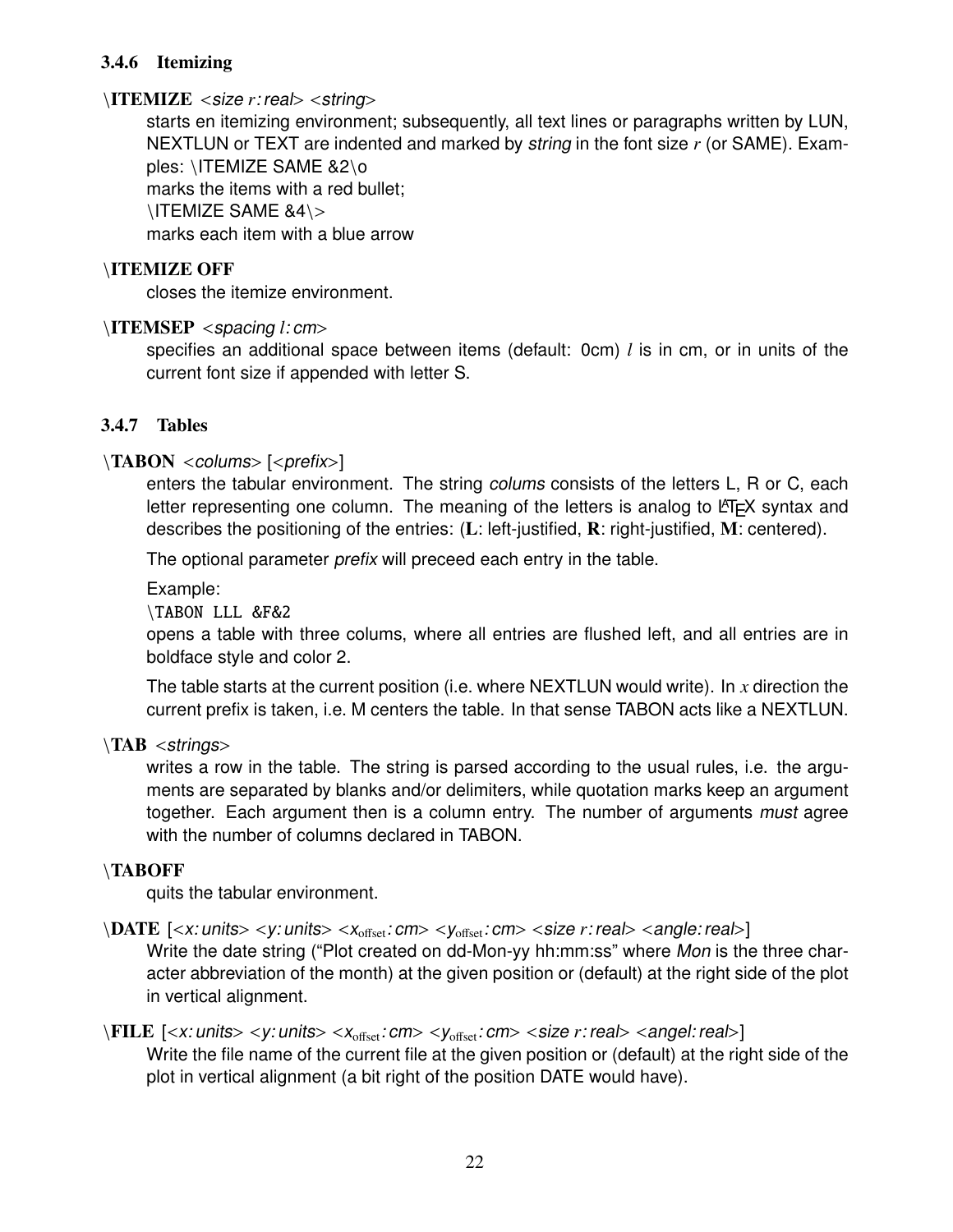#### <span id="page-22-3"></span><span id="page-22-0"></span>3.4.8 Special characters, Umlauts etc.

See Appendix [A](#page-42-0) (page [43\)](#page-42-0) to have an overview of the special characters WRplot can print in different fonts. Special characters are encoded by a prefixed  $\setminus$  or & (see Table [1\)](#page-22-2). For other special characters (i.e. ∓, ó, ŝ etc., use LEFEX instead).

|               |               |               | Code Symb.   Code Symb.   Code Symb.   Code Symb.   Code Symb. |               |   |          |        |        |          |
|---------------|---------------|---------------|----------------------------------------------------------------|---------------|---|----------|--------|--------|----------|
| $\setminus S$ | $\odot$       | $\setminus A$ |                                                                | $\setminus M$ | М | ∗        | $\ast$ |        | $\infty$ |
| い             | $\rightarrow$ |               |                                                                |               |   | ١O       |        |        |          |
| \#            | #             | $\cdot$ 'e    | e                                                              | `e            | e | $\sim$ n | ñ      | $\&i$  |          |
| $\&^{\cdot}$  | 66            | $\&$          | , ,                                                            | $\&\&$        | & | &a       | ä      | $\&$ o | $\Omega$ |
| &u            | ü             | $&\mathbf{A}$ | А                                                              | &O            |   | &U       |        | $\&$ s |          |

<span id="page-22-2"></span>Table 1: Encoding of special characters with  $\setminus$  and  $\&$ 

## \GLATEX or \GLATEX ON

Enter the "German-LaTeX" mode, i.e. umlauts and german ß can be encoded by a prefixed " (double quote) like in  $\text{ETr}X$ , i.e. "a for  $\ddot{a}$  etc.

To print double quotes, use two single quotes (apostrophes,  $\hat{ }$ ) like in  $EFT$  and two backquotes ('): (''quoted text''), or (the german variant with lower and upper quotation marks): "`Text"´, double quote plus backquote and double quote plus single quote.

#### \GLATEX OFF

leaves the German-LAT<sub>EX</sub> environment again.

#### Greek letters

The hashmark (#) toggles between latin and greek letters. Example: #abg# results in plotting  $\alpha\beta\gamma$ .

#### Fractions

simple fractions can be written in text strings in the form  $\setminus \{a \setminus |b \setminus \}$ , which produces  $\frac{a}{b}$ .

Special spaces/orientation can be inserted into strings by:

- $\langle$ , : "thin space" (0.3 SIZE)
- \! : "negative thin space" (-0.3 SIZE)
- $\hat{\ }$ : small upward displacement (superscript; only in PS fonts)
- \v : small downward displacement (subscript; only in PS fonts)

#### <span id="page-22-1"></span>3.4.9 **LATEX** formulae

Any text strings (e.g. in LUN commands or axis descriptions) can contain  $\mathbb{E}T$ <sub>F</sub>X formulae. This environment is started by  $\setminus$  and ended by  $\setminus$ ).

The formula is inserted into the string in the current font size (the default scaling factor, <sup>3</sup>.6×SIZELUN, can be changed by setting SCALE LATEX; see there) and font color. WRplot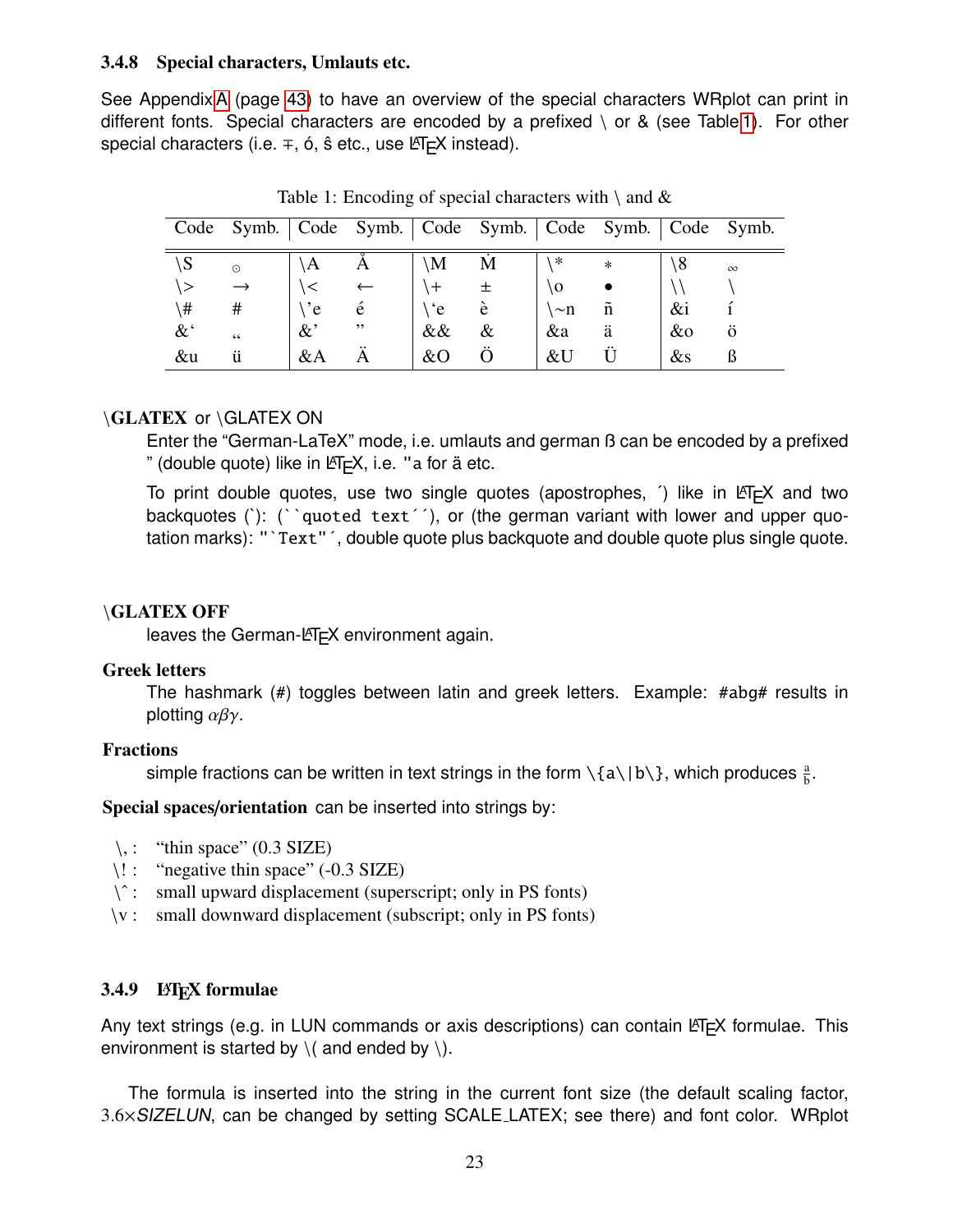<span id="page-23-3"></span>variables, recognized by the preceeding \$ sign, can also appear in this environment and are expanded as usual.

As LATEX output is imported as postscript code, it cannot be displayed in the X11-window where only its bounding box is shown instead.

### Example:

\NEXTLUN Every child knows \(c = \sqrt{a^2+b^2}\), the essence \> of the Pythagorean theorem.

## \SCALE LATEX <sup>=</sup> <factor *<sup>f</sup>* : real>

The given factor (default  $f = 1.0$ ) is multiplied to the default factor (3.6) and acts on all LATEX elements. Together with the Helvetica font ( $\Gamma$ ONT=HELVET) a factor  $f = 1.25$  looks more harmonic than the default.

## <span id="page-23-0"></span>3.4.10 Text attributes

The text style can be changed at (mostly) any point of the string by prefixes, see Table [2](#page-23-2) below.

| Prefix | Effect                                                                         |
|--------|--------------------------------------------------------------------------------|
| $&$ T  | subscript (tiefgestellt)                                                       |
| &H     | superscript (hochgestellt)                                                     |
| &M     | Return to normal, middle vertical alignment                                    |
| &E     | compact letter spacing (compressed by 30%; eng gestellte Schrift)              |
| &B     | broad letter spacing (broadened by 30%; weit/breit gestellte Schrift)          |
| &I     | <i>Italics</i> font                                                            |
| &N     | return to normal font style (inclination and letter spacing, switch off $&W$ ) |
| &R     | inclination to the right                                                       |
| &L     | inclination to the left                                                        |
| &G     | return to uninclined font (gerade)                                             |
| $\&F$  | "boldface" Postscript-Fonts (fett; has no effect in the X11-window)            |
| &f     | quit boldface font                                                             |
| &W     | quasi-bold face by double plotting (WRplot fonts only, use in X11 window)      |
| &i     | change to color $i = 09$                                                       |
| &PW    | locally change the font to WRplot (only at the beginning of the string)        |
| &PT    | locally change the font to Times (only at the beginning of the string)         |
| &PH    | locally change the font to Helvetica (only at the beginning of the string)     |
|        |                                                                                |

<span id="page-23-2"></span>Table 2: Prefixes in text strings

## <span id="page-23-1"></span>3.4.11 Spectral line identifications

A whole set of KASDEF commands are especially designed to label spectral lines in a pretty and convenient way.

## $\IDRNT < x$ : units  $>$  <text: string>

Plot an identification mark at the given position in *x* (i.e. wavelength) and write the text at that mark. The height and font size can be changed by the following commands; the default size is 0.4 and the default height is 8 cm. Note that (by default) idents and their texts do not run into each other, i.e. get an automatic spacing.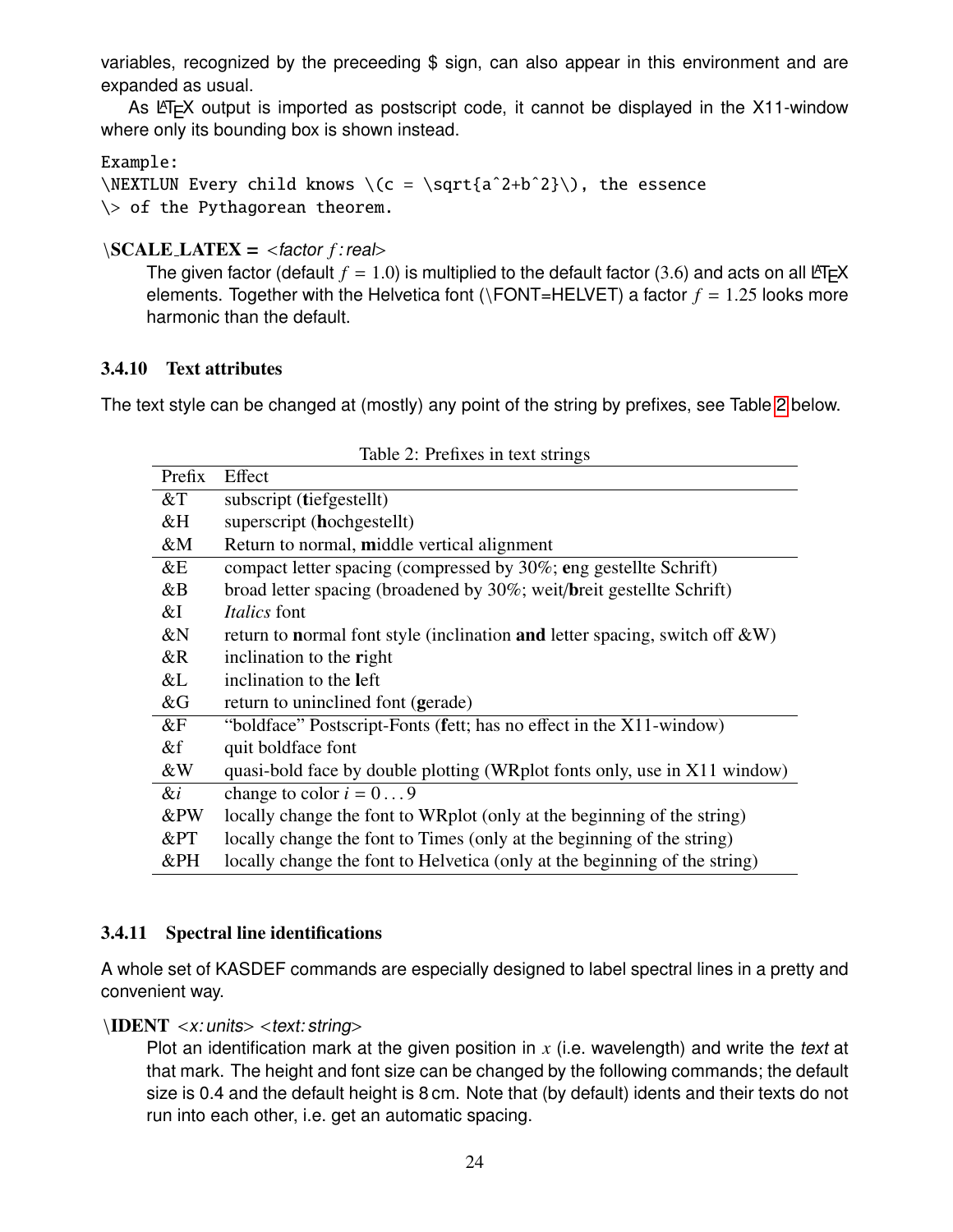#### $\Ipsilon$  \IDMULT < $\lambda_1$ : units> < $\lambda_2$ : units> ... < $\lambda_n$ : units> <text: string>

This command combines *n* components of a blended line or multiplet transition with their respective wavelengths  $\lambda_i$  and a single identification text (the last parameter; if it contains blanks, use quotation marks, e.g. "C IV").

#### Settings for subsequent line identifications

#### \IDLENG <length *<sup>l</sup>*: cm>

Set the length of the identification marks (default 2 cm). In case the value is negative, the identification mark points down and the text is underneath. If the suffix U (i.e. 0.5U) is set, the length is taken in *y*-units.

#### $\IDY$  <height y: cm>

Set the height of the identification marks over the *x* axis (default: 8 cm) in cm or units if suffixed with U (i.e. 1.5U).

#### \IDXOFF <offset *<sup>a</sup>*: units>

Shift the *x* position of the identifications (\IDENT and \IDMULT) by *a* units in *x* direction.

#### \IDXFAC <factor *<sup>f</sup>* : real>

Multiply the x position of the identification (\IDENT and \IDMULT) by  $f$ , i.e. for radial velocity or redshift. If both IDXOFF and IDXFAC are set, the total shift is calculated as follows:  $x_{\text{ident}} = f \times \lambda + a$ , where  $\lambda$  is the unshifted *x* value.

#### \IDSIZE <size *<sup>r</sup>*: real>

Set the font size for identifications (default: 0.4).

#### \IDSPACE or ID SPACE <space *<sup>l</sup>*: real>

Set the minimum spacing between the identifications (basically in units of IDSIZE).

#### \IDRESET or ID\_RESET

Disable the spacing once, i.e. identifications can run into each other.

#### \IDHOR or ID HOR

The following identifications are written horizontally.

#### \IDVER or ID\_VER

The following identifications are written vertically (default).

#### \IDBACKWARD or ID BACKWARD

The following identifications are arranged from right to left (or downward).

#### \IDFORWARD or ID FORWARD

The following identifications are arranged from left to right (or upward) (default).

#### \ID\_START or IDENT\_START <x: units>

The identifications' text starts at the given *x* value, i.e. wavelength.

#### \ID CONNECT

The identifications are kept together.

#### \ID NOCONNECT

The identifications are not kept together (default), i.e. remain at their given *x* value (i.e. wavelength).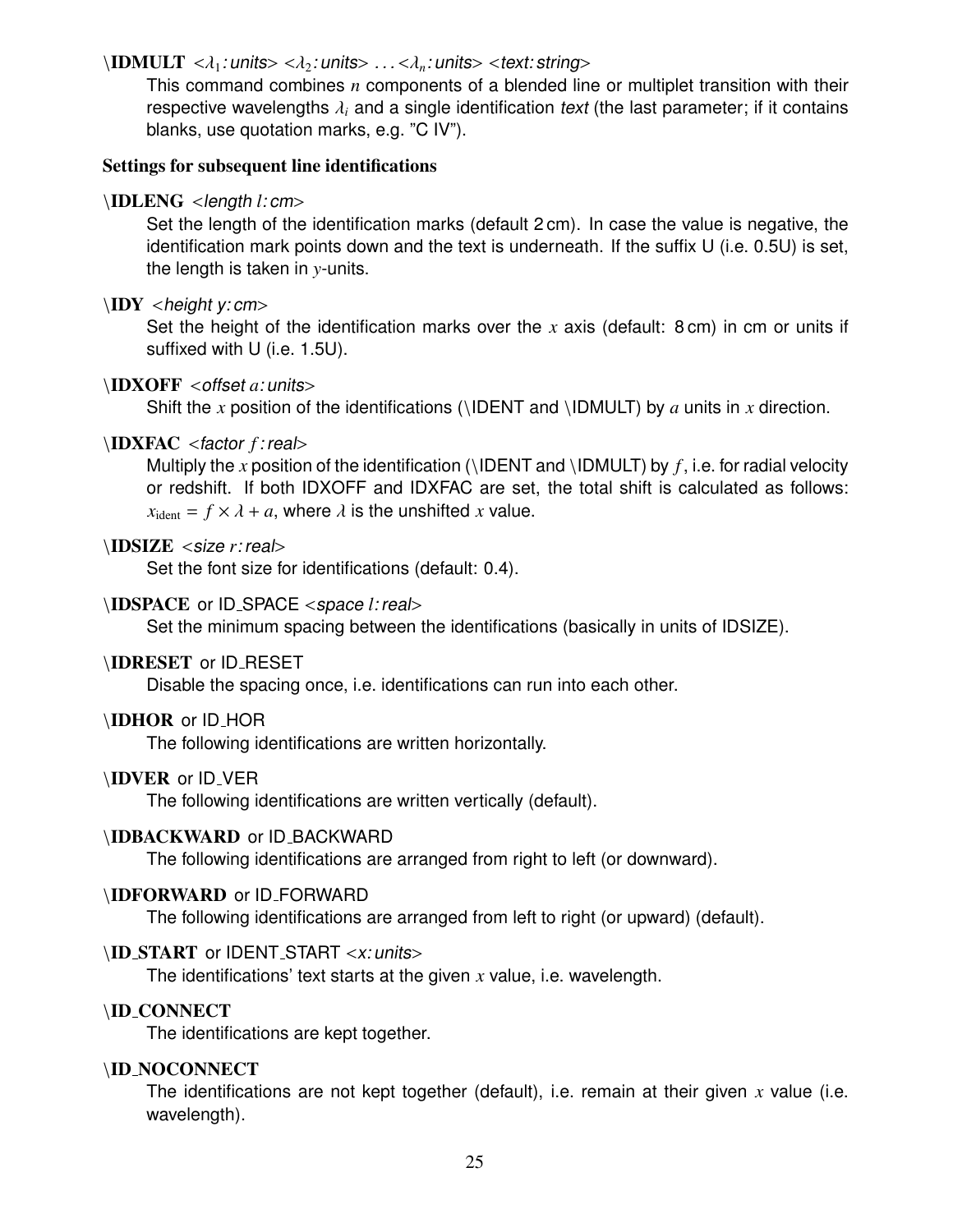#### <span id="page-25-1"></span>\IDMLENG <RESET> or <*a*: real> <*b*: real>

Set the division of the identification line or RESET to default values of  $a = 0.43$  and  $b = 0.43$ (43%). The first value, *a*, sets the proportion of the lower part of the line, the second (*b*) is the middle part. The upper part gets the rest of the length, i.e.  $1 - a - b$ . Thus, both *a* and  $b$  can only range between  $(0, 1)$  and their sum must be less than 1.

## \IDMCOMB <TRUE/FALSE>

If set TRUE, IDMULT does not write the identifications and just plots the comb, i.e. connects the components of IDMULT.

## \IDLOG

take the logarithm of all *x* positions specified in subsequent identification commands; usefull is spectra are plotted over  $\log \lambda$ 

## \IDNOLOG

Change to non-logarithmic *x* scale (default).

## \ID INBOX

Set to suppress identifications outside the *x* range of the plot box. It acts on \IDENT and \IDMULT (note: at IDMULT the whole set is suppressed if at least one of its components is out of the box's range).

There are some related, obsolete commands:

\LAM <x: units> <y: cm> <∆*y*: cm>

Plot a vertical line (i.e. line identification) of length ∆*y* at position *x* and height *y*.

#### \TRA <x: units> <y: cm> <size *<sup>r</sup>*: real> <text: string>

Write the string text in vertical alignment and given size at position *x* and height *y*.

 $\CON < x1$ : units $> : units $> : cm $>$$$ 

Plot a horizontal line in height *y* between *x*1 and *x*2 (i.e. connect the components of a multiplet).

#### <span id="page-25-0"></span>3.4.12 Include PostScript files/figures

WRplot can include PostScript (PS) files in its PS output (in the X11-window only the Bounding-Box is shown as a filled rectangular in the current color). The position and scaling of the included object is oriented – like in  $\mathbb{E}T$ =X – by its BoundingBox. If neither NEXTLUN nor COORDs are given, the lower left corner of the BoundingBox will be placed at  $(x, y)=(0, 0)$ .

\EPSF <filename.ps> [options]

If no options are specified, the size, position and scaling is default (this also works if no BoundingBox is present or if it's broken).

• COORD  $\langle x$ : units $\rangle \langle y$ : units $\rangle \langle x_{\text{offset}}$ : cm $\rangle \langle y_{\text{offset}}$ : cm $\rangle$ 

Place at coordinates  $(x, y)$  with offsets (see \LUN, Sect. [3.4.4,](#page-18-1) for details of the offset options, i.e. prefixes and their meaning).

• NEXTLUN

Place at the position NEXTLUN would write (set either COORD or NEXTLUN).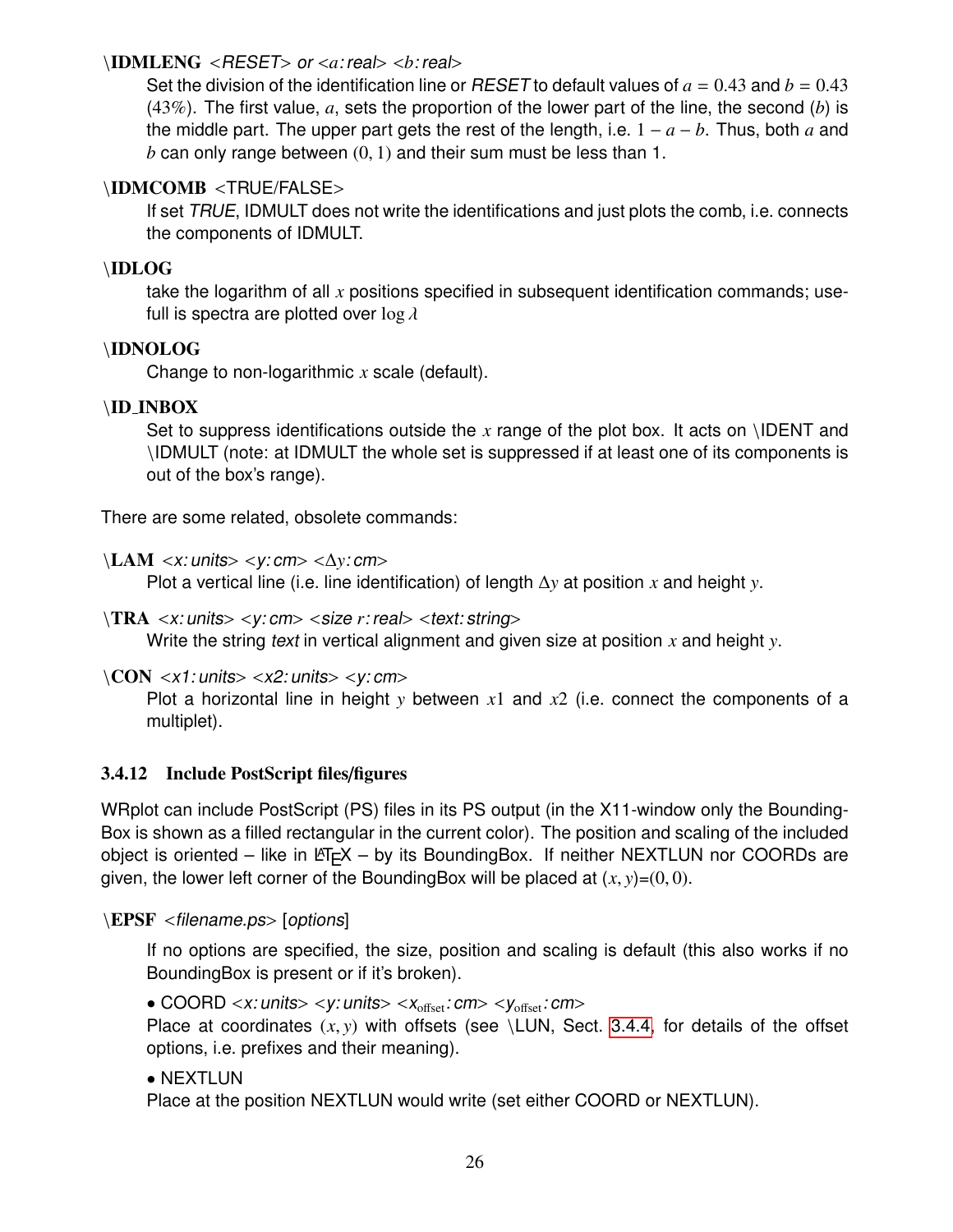<span id="page-26-1"></span>• EPSFXSIZE =  $<$ xsize: cm> or EPSFYSIZE =  $<$ ysize: cm>

Scale to the given width xsize or height ysize in cm or in *<sup>x</sup>*/*<sup>y</sup>* units if suffixed by U.

•  $SCALE =$ 

Scale by the given factor

• ROTATE  $=$  <angle: degree>

Rotate by the given angle, the center of rotation is set by the reference point of the coordinates/offsets (cf. \LUNA, page [20\)](#page-18-1).

• LATEX

Try to remove the showpage of epsf files, i.e. files that were created by latex and dvips -o -E filename.

• NOSHOW

Do not include the actual EPSF file but simulate a placeholder of same size; the positions for NEXTLUN is updated, and the variables EPS\_X1 etc. are updated as if the eps file was shown. BGRLUN is shown if active.

• New variables for coordinates:

The box's coordinates are saved in new variables named EPS X1, EPS XM and EPS X2 for the *x* coordinates (left, middle, right) and the same with Y1 etc. for the *y* coordinates of the box (all in units). An additional set of variables with suffix CM (EPS X1CM etc.) is also created (all in cm).

## <span id="page-26-0"></span>3.4.13 Objects from LATEX code

\LATEX [options]

...latex-script ...

...latex-script ...

\ENDLATEX

The lines betwee LATEX and ENDLATEX are inserted into a  $\mathbb{E}T_FX$  document (documentstyle, default font size 12 pt) between \begin{document} and \end{document}. In addition, the leading lines may contain  $\usepackage{\ldots}$  instructions which are properly taken into account.

The font color is taken from the current  $\setminus$  COLOR; if the color is changed within the L<sup>AT</sup>EX code, this will affect the current color outside the LATEX-Block.

The  $\text{L}T$ <sub>F</sub>X code is compiled and the created eps file is included into the WRplot. By default, the position correspond to the next line of text, but can be specified alternatively by the option COORD=xunits yunits xoffset yoffset (same syntax as described for \LUN).

Note: As the X11-window cannot display the eps file, it just shows a filled rectangle of the BoundingBox's size.

The *options* following  $\L{ATEX}$  are those of  $\E{PSF}$  (position, scaling, rotation). In contrast to EPSF the defaults are different:

- The default position is like in NEXTLUN (i.e. next line) unless COORD is set.
- The font size is scaled to the current size (SIZELUN) unless another scaling is set (the created EPS file has a font size of 12 pt that is scaled by SCALE, EPSFXSIZE or EPSFY-SIZE).

Notes: In most cases the default options for \LATEX will be sufficient. Use BGRLUN to create a background or box around.

Hint: For inserting smaller formulae in text strings, see Sect. [3.4.9.](#page-22-1)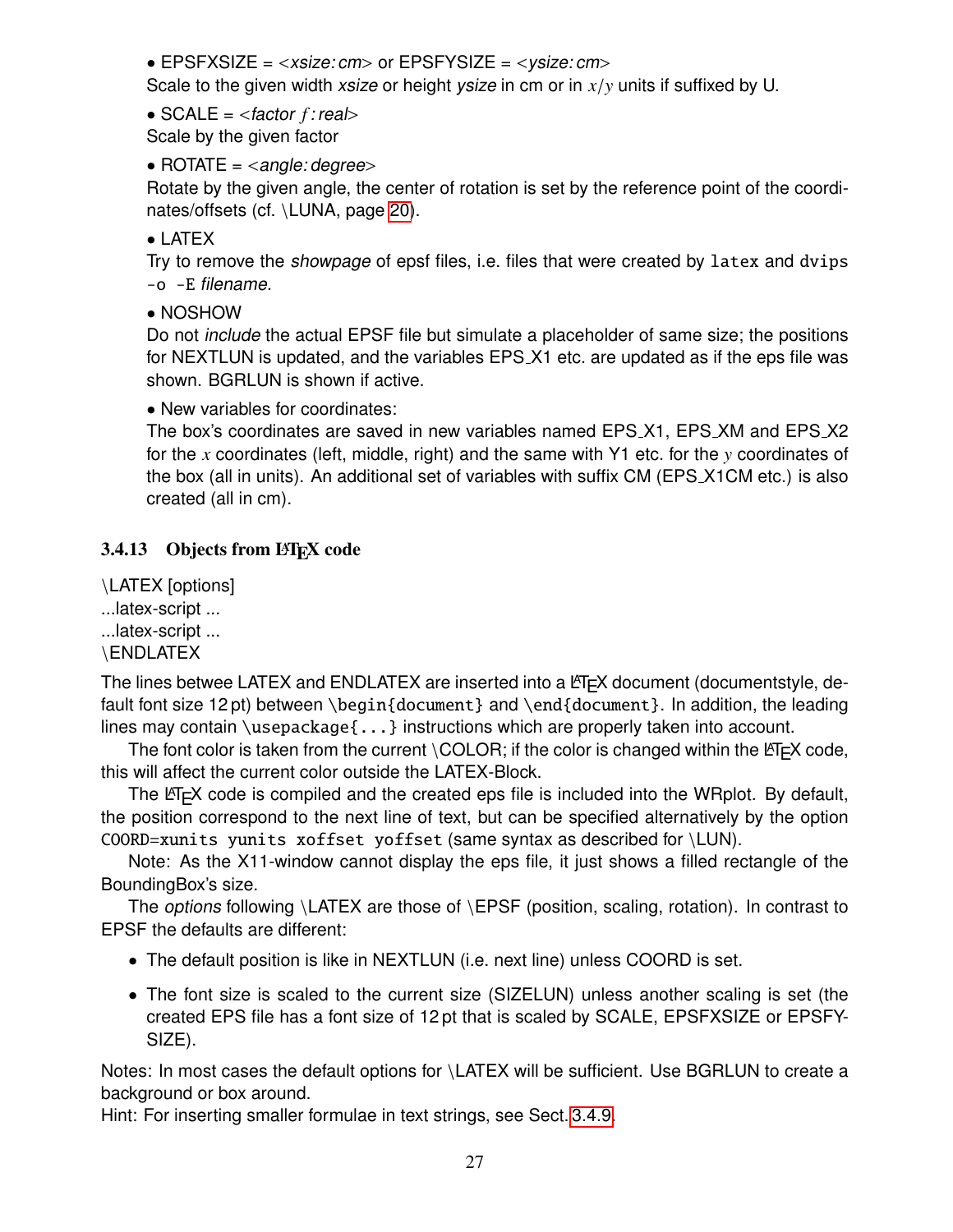## <span id="page-27-1"></span><span id="page-27-0"></span>4 The coordinate box

The plot header describes the axes and captions/labels of a diagram. If no such coordinate box is needed, use \DEFAULTS instead.

The coordinate box is specified by a block of six lines, starting with the keyword HEADER. Their sequence is mandatory, but comment lines starting with \* are allowed in between). Example:

| HEADER :\CENTER\Centered header caption |                            |                |     |       |         |                  |  |
|-----------------------------------------|----------------------------|----------------|-----|-------|---------|------------------|--|
| X-AXIS : X-Axis description             |                            |                |     |       |         |                  |  |
|                                         | Y-AXIS: Y-Axis description |                |     |       |         |                  |  |
|                                         | SCALE                      | MIN            | MAX | TICKS | LABELED | INCLUDING        |  |
|                                         | X: 1. 15. 16.              |                |     | 1.    |         | 0. [options (x)] |  |
|                                         | $Y$ :<br>$\mathbf 0$ .     | $\mathbf{0}$ . | 20. |       | 5.      | 0. [options (y)] |  |

Important:

- The interpretation of lines 2 and 3 starts from character 9

- The fourth line (SCALE etc.) is only comment, but may not be omitted!

- The interpretation of lines 4 and 5 starts from character 4

Explanation of parameters:

HEADER : Headline, printed on top of the box (may be left blank)

X-AXIS : Description of the X axis (may be left blank)

Y-AXIS : Description of the Y axis (may be left blank)

By default, these three text strings appear left-justified. Optionally, if the strings starts with \CENTER\they will be centered. Header and X-axis description are flushed right if starting with \RIGHT\, the Y-axis descripter is flushed to the upper corner with \UP\.

Example:

\HEADER :\CENTER\Plot of interesting data

## Axis specifications

The lines starting with  $X :$  and  $Y :$  (lines 5 and 6) specify details of the X-axis and the Y-axis, respectively.

## AUTO / AUTOX / AUTOY

Automatic scaling allows a quick inspection of data. The scale(s) are chosen by the program such that the range of data that are to be plotted (see below) is covered. Automatic scaling can be chosen only for the x-axis, only for the y-axis, or for both. In the automatic mode, the user has no influence on the length of corresponding axis (X axis: 20cm; Y axis: 15cm), nor on its ticks and labels.

Automatic scaling is invoked by the corresponding keyword in the lines 5 and 6 as first parameter:

 $X$  : AUTO ...

both axes are scaled automatically; the  $Y :$  line is dummy;

 $X :$  AUTOX  $\ldots$ 

only the X-axis is scaled automatically; the  $Y :$  line is valid;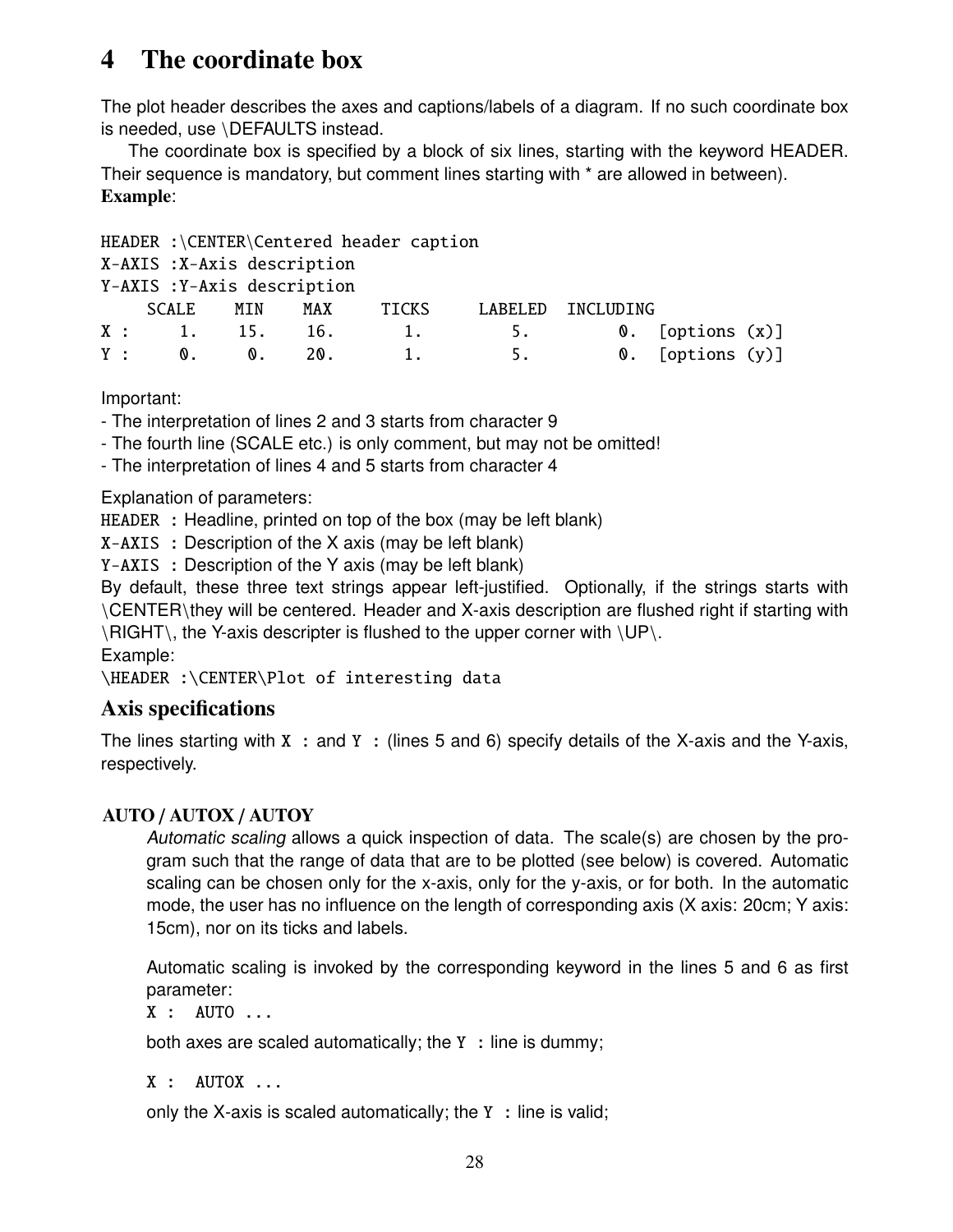#### Y : AUTO (or AUTOY) ...

the Y-axis is scaled automatically.

## SCALE

if not AUTO (see above), the first parameter specifies the scale of this axis in cm per unit. Note: a reversed axis requires a negative scale.

Alternatively, if this parameter ends on the letters CM (for example, 10.5CM), it gives the length of this axis in cm. If the scale parameter is 0 (zero), the length of the axis is default (X-axis: 20 cm, Y-axis: 15 cm).

#### MIN

value at the left / lower box boundary

#### MAX

value at the right / upper box boundary; note that MAX is smaller than MIN in case of a reversed axis.

#### **TICKS**

Difference between the values marked with ticks; if the axis is reversed, this number must also be negative)

#### LABELED

Difference between values marked with longer ticks and labels if the axis is reversed, this number must also be negative)

#### INCLUDING

one of the values which should appear among the labels;

#### [options ]

optional parameters, see Table [3;](#page-28-0) especially useful in multi-plots where plots are directly backed to each other

| Option          | Effect                                                                   |
|-----------------|--------------------------------------------------------------------------|
| <b>ALT</b>      | place the labels and numbers of that axis at the alternate side          |
|                 | (top or right, respectively) of the box;                                 |
| <b>MAXIND</b>   | slightly indent the last number to the left (downwards);                 |
| <b>MAXNOIND</b> | suppresses the default indentation of the last number if it has          |
|                 | overhang to the right (top) of the box;                                  |
| <b>MININD</b>   | slightly indent the first number to the right (upwards);                 |
| <b>NOLAB</b>    | suppresses the labels on this axis;                                      |
| <b>NOMAX</b>    | suppresses the last (i.e. rightmost / upmost) label;                     |
| <b>NOMIN</b>    | suppresses the first (i.e. leftmost of the X axis) number for this axis; |
| <b>NOTICK</b>   | suppresses the tick marks at the un-labeled side of the box              |
|                 | (by default the right or upper side);                                    |
| NOTICK-BOTH     | suppresses the ticks at both sides of the box;                           |

<span id="page-28-0"></span>Table 3: Options for the plot box axes

The box is plotted with the current (i.e. of the last KASDEF commands) color, pen (line width) and font. To change the font size, see LETTERSIZE; to change the size of the ticks see TICKSIZE (Sect. [3.2\)](#page-8-0).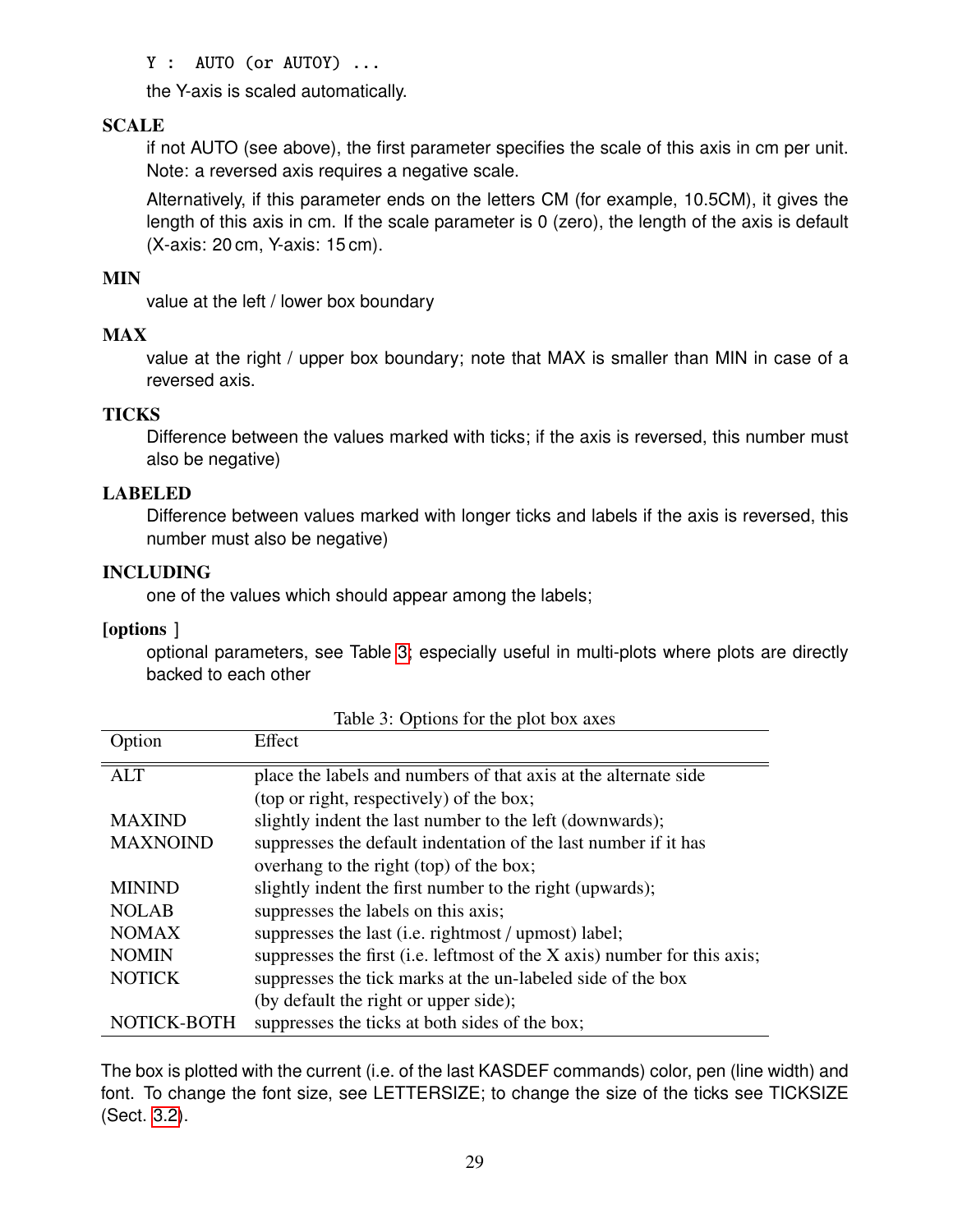# <span id="page-29-3"></span><span id="page-29-0"></span>5 The plot data

## <span id="page-29-1"></span>5.1 Datasets

A dataset is a table with (pairs of) values. Each dataset gets a number, according to its appearance, and can be given an additional name (see COMMAND SETNAME).

Each dataset is defined by a block started by a line

 $N=$  ... and ended by any of these lines FINISH COMMAND INCLUDE COMMAND INFITS (see Sect. [5.3\)](#page-30-0).

The block consists of the data and COMMANDs. Most of the COMMANDs can address another dataset (if it already exists at that point), if the COMMAND ends with DATASET=dataset where dataset is the number or name of that set.

## <span id="page-29-2"></span>5.2 Headline and plot attributes

## <sup>N</sup>=*<sup>m</sup>* SYMBOL=*<sup>n</sup>* SIZE=*x*.*<sup>x</sup>* PEN=*<sup>j</sup>* XYTABLE COLOR=*<sup>i</sup>*

This is a typical headline of a dataset block. The first two characters "N=" are mandatory. All other parameters can be in arbitrary order. If absent, default values are applied.

N=*m*

Set the number *<sup>m</sup>* of following data points (i.e. pairs of *<sup>x</sup>*, *<sup>y</sup>* values) or set *<sup>N</sup>* <sup>=</sup>? to read all data until FINISH is encountered. Note: In case an explicit *m* is given, there is no need for a FINISH line.

## SYMBOL=*n*

(also: PLOTSYMBOL=*n*) Set the symbol for this dataset (default is 5, see Fig. [5\)](#page-46-0). If SYMBOL=0, the set will not be plotted but it can be addressed (DATASET=dataset, calculations, error bars etc.).

## $\textbf{SIZE} = x.x$

(also SYMBOLSIZE) Set the symbol size (default: 0.3). If the size is negative, the area enclosed by the curve is filled (for symbols which draw a line), or the symbols are filled (in case of fillable symbols, see Appendix C).

## **HATCHED**

acts like negative size, but applies a hatched filling of areas (cf. Sect. [3.4.3](#page-18-0) for details).

 $PEN = j$ 

Set the line width (default: 1 or the value set in PENDEF).

## $COLOR = i$

Set the color  $(i = 0...9$ ; default: 1 or the value set in DEFAULTCOLOR). If SYM-BOL=40 (false color) is set, COLOR refers to the color table (1 to 5):

1= greyscale, 2= blackbody, 3= blue-black-red, 4= blue-white-red, 5= rainbow (see Fig. [4\)](#page-43-2). Also see \NCOLORSTEP if needed (Sect. [3.4.1\)](#page-15-1).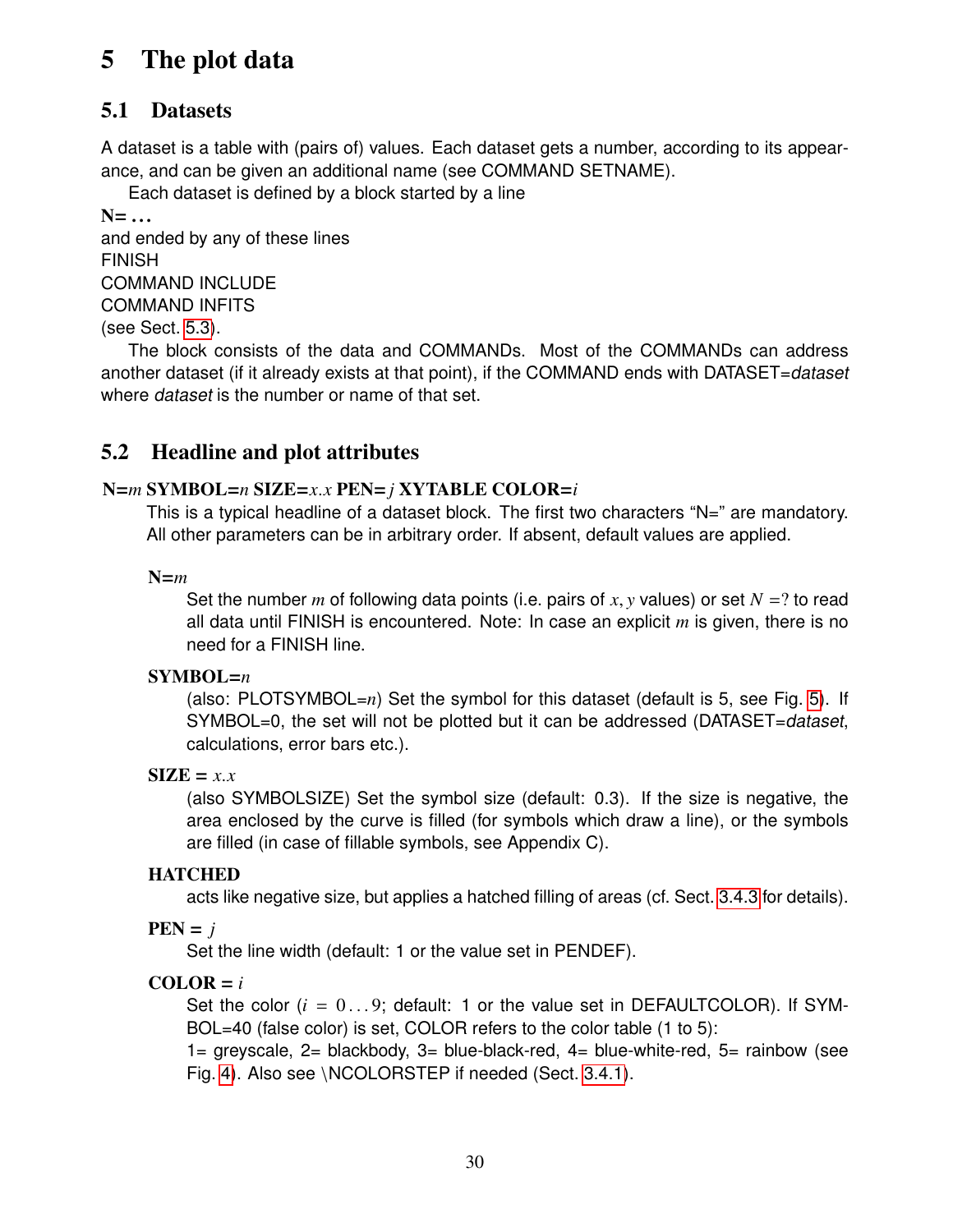<span id="page-30-1"></span>• Data formats: WRplot can read different formats of datasets – tables, sorted pairs and line-wise *x* and *y* values:

## **XYTABLE**

Set this parameter to expect a normal table with data in columns. If XYTABLE is not set, WRplot expects a different (default) format of the data: First a line of *x* values, followed by a line of the same number of *y* values (the number of values per line is irrelevant, it just needs to be the same to allocate the *<sup>x</sup>*, *<sup>y</sup>* pairs), then a line of *<sup>x</sup>* values etc.

## FLEX-XYTABLE

Set (alternatively to XYTABLE and SELECT) to expect the data in one line as ordered pairs, i.e. *<sup>x</sup>*<sup>1</sup> *<sup>y</sup>*<sup>1</sup> *<sup>x</sup>*<sup>2</sup> *<sup>y</sup>*<sup>2</sup> . . ..

## SELECT  $\langle n_1 \rangle$ : $\langle n_2 \rangle$

Set the ID of the columns of the data table (only if XYTABLE is set) that shall be used as x values  $(n_1)$  and y values  $(n_2)$ ; default:  $1:2$ . Bonus: If one of the  $n_i$  is set to  $-1$  (i.e. SELECT=  $-1$  : 1), the values are sequentially numbered. Attention: There is no check if the given column ID is present in the data table! If it's not, WRplot will probably plot nonsense.

## <span id="page-30-0"></span>5.3 Data tables

Data tables can either be written inside the block (between N= and FINISH), be included from external files, or mixed. In the mixed case the data inside the block are read first, followed by the external ones.

## FINISH

Finish a dataset. Alternatively to FINISH it can also be closed by including external files: COMMAND INCLUDE or COMMAND INFITS. The data table must be between the headline  $(N=?\ldots)$  and the FINISH command.

## COMMAND APPEND dataset

Append the data of dataset to the current dataset.

## COMMAND INCLUDE <filename: string>

Read the data of this dataset from the external file filename. Note: The chosen data format (see above) applies here. Recursive including is allowed (i.e. the included file may include another file).

There are three basic ways the data in the included file may look:

Raw dataset: The file just contains the data points, i.e. pairs of wavelength and flux.

Normal WRplot file: The file is another WRplot file with a single dataset (i.e. starting with  $N = ...$ ) which is included.

Normal plot file: Like in the second case but with multiple datasets. Use the keyword INCKEY=string (cf. \INCLUDE in Sect. [3.2\)](#page-8-0) to extract the dataset following the given string or/and use the keyword DATASET=n to include the  $n<sup>th</sup>$  dataset of that file. If both INCKEY and DATASET= $n$  are set, take the  $n<sup>th</sup>$  dataset following the string, instead. This allows to extract datasets from plots with several datasets in one plot.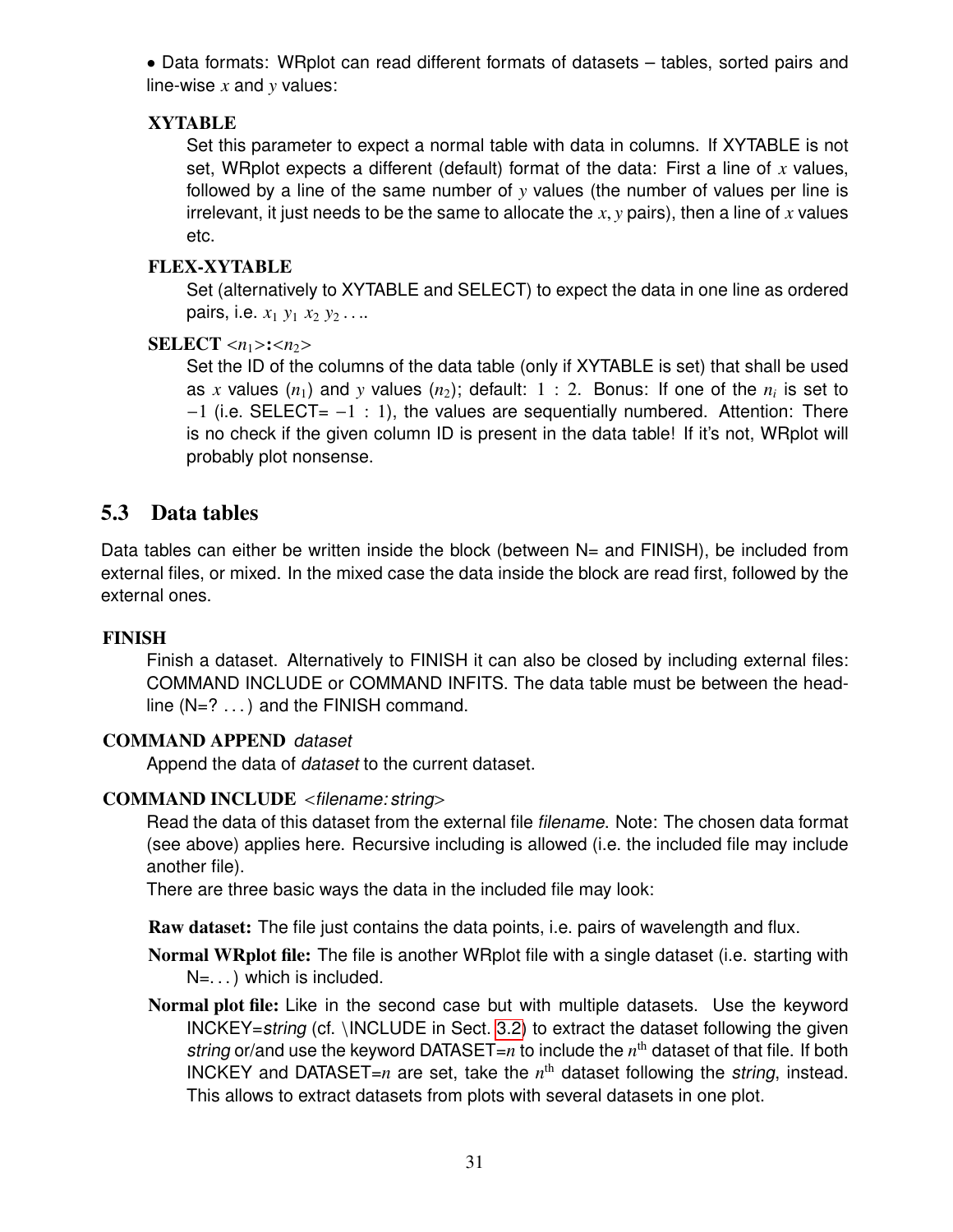<span id="page-31-1"></span>In any case an additional FINISH is not needed. Either the included file has a FINISH/END or the E-O-F of that file is allowed as end of the dataset.

## COMMAND INFITS: <Filename.fits> [ options ]

Include a (simple!) fits file. There are several options but only few of them are documented so far. The most useful usage of this command is to read one or more rows and/or columns of a fits file image (i.e. spectrum). The *<sup>x</sup>* values are sequentially numbered <sup>1</sup>, <sup>2</sup> . . ., e.g.:

COMMAND INFITS filename.fits NHDU=2 ROW=7  $\rightarrow$  read the seventh row of *filename.fits* into this dataset:

COMMAND INFITS filename.fits NHDU=2 ROWS= 7 15  $\rightarrow$  read and add up the rows 7 to 15 of filename. fits into this dataset.

Known options:

INFO, SHORT-INFO (return information on the fits file); NHDU (?); NROW (?); NSTART (?); DN (?); ROW, ROWS (read the given row(s and add them up)); BINTABLE (?); IMEXT (?)

(taken from ∼htodt/science.dir/lib wrplot x86 X11 x64/routines.dir/infits.f)

## <span id="page-31-0"></span>5.4 COMMAND lines

Some COMMANDs are executed (or set parameters) when they are read: APPEND, X-RANGE, Y-RANGE, SKIP, SETNAME, INCLUDE, INFITS. They cannot be skipped by IF constructions (see below). All other COMMANDs are first read and put on a stack before they are applied on the complete dataset in their order of appearance.

## COMMAND SETNAME <name: string>

Set a name for the current dataset to address it (i.e. for APPEND, ARI) either by this name or its sequential number.

#### COMMAND X-RANGE:  $\langle x_1 : \text{units} \rangle \langle x_2 : \text{units} \rangle$

Ignore all points during the read-in phase, if their x coordinate is not in the interval  $[x_1, x_2]$ .

## **COMMAND Y-RANGE:**  $\langle y_1 : \text{units} \rangle \langle y_2 : \text{units} \rangle$

Ignore all points during the read-in phase, if their *y* coordinate is not in the interval  $[y_1, y_2]$ .

#### **COMMAND X-CUT:**  $\langle x_1 : \text{units} \rangle \langle x_2 : \text{units} \rangle$

Delete all points of the dataset, if their x coordinate is not in the interval  $[x_1, x_2]$ .

## COMMAND Y-CUT:  $\langle y_1 : \text{units} \rangle \langle y_2 : \text{units} \rangle$

Delete all points of the dataset, if their *y* coordinate is not in the interval  $[y_1, y_2]$ .

## COMMAND X-OMIT:  $\langle x_1 : \text{units} \rangle \langle x_2 : \text{units} \rangle$

Delete all points of the dataset, if their x coordinate is in the interval  $[x_1, x_2]$  (negation of X-CUT).

## **COMMAND Y-OMIT:**  $\langle y_1 : \text{units} \rangle \langle y_2 : \text{units} \rangle$

Delete all points of the dataset, if their *y* coordinate is in the interval  $[y_1, y_2]$  (negation of Y-CUT).

## COMMAND XY-SWAP

Swap the *x* and *y* values of the current dataset.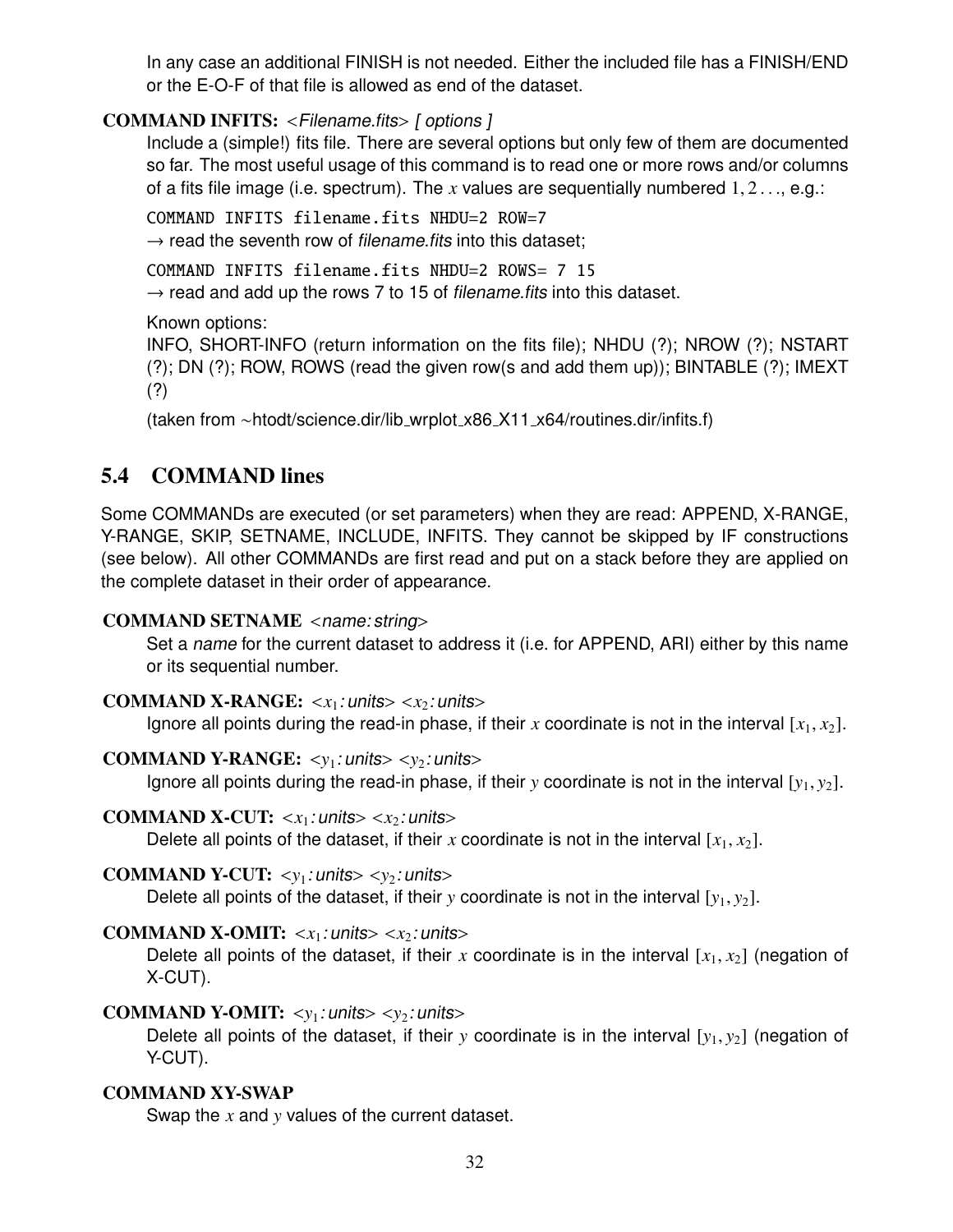#### <span id="page-32-0"></span>COMMAND WAVECAL <dataset *<sup>i</sup>*>

The *y* values of the current dataset are taken as *x* values for dataset *i* (i.e. it must already exist at that point). This requires both sets to have identical *x* values before.

Especially for wavelength calibration the current dataset may have a different set of *x* values, i.e. just a few support points of calibration lines. They need to be in monotonic order, at least. COMMAND WAVECAL then interpolates between them (splines) and/or extrapolates outside (linear with the first/last two values of the table) to obtain the set of *x* values as needed for dataset *i*.

### COMMAND SKIP <*i*>

Skip the current (or the last *i*) dataset(s), i.e. do not plot it/them and delete it/them after all COMMANDs were performed. Note: The sequential ID for following datasets is reduced by 1 (or *i*), too.

COMMAND EXPAND < $N$ >  $\leq k$  : units> < $\lambda_2$ : units>

or

#### COMMAND EXPAND-SPLINE  $\langle N \rangle$   $[\langle \lambda_1 : \text{units} \rangle \langle \lambda_2 : \text{units} \rangle]$

Expand the dataset by *N* points (between  $\lambda_1$  and  $\lambda_2$  if they are set) by linear interpolation of cubic spline interpolation, respectively.

#### **COMMAND INSERT**  $\langle \lambda_1 : \text{units} \rangle$

Insert a point at  $x = \lambda_1$  (always by linear interpolation between two existing points).

#### COMMAND HLYMAN parameter (also HLYMANA)

Apply corrections for interstellar absorption by hydrogen Lyman lines (from Ly $\alpha$  to Ly<sub>20</sub>). The format of *<sup>x</sup>*, *<sup>y</sup>* data is mandatory: *<sup>x</sup>* values are expected to be wavelengths in Å and *<sup>y</sup>* is expected to be the linear flux (i.e. in erg s<sup>-1</sup> cm<sup>-2</sup> Å<sup>-1</sup>).

This command corrects the observation by absorption (removes it); to add the absorption to a model flux, one needs COLDENS or EBV as negative value. In case EBV is specified, this is converted into the column density as  $N_{\rm H} = 3.8E21 * E_{B-V}$  [\(Groenewegen & Lamers](#page-41-1) [1989\)](#page-41-1).

By default, HLYMAN uses the formalism from [Groenewegen & Lamers](#page-41-1) [\(1989\)](#page-41-1) which accounts only for the damping (i.e. Lorentzian) profiles but no Doppler cores. However, if one of the parameters T and/or VTURB is specified, HLYMAN applies Voigt profiles with the according Doppler velocity.

The parameters consist of pairs "keyword = value"; allowed keywords are:

| Parameter     | Description                                                   |
|---------------|---------------------------------------------------------------|
| $EBV=x.x$     | Color excess $E_{B-V}$ , in magnitudes                        |
| $COLDENS=x.x$ | Column density of H-atoms per cm <sup>2</sup> ( $N_{\rm H}$ ) |
| $VRAD=x.x$    | Radial velocity, in km/s                                      |
| $T=x.x$       | Temperature in Kelvin; to additionally account for Doppler    |
|               | broadening with the thermal velocity (Maxwellian?)            |
| $VTURB=x.x$   | Turbulence velocity in km/s causing additional                |
|               | Doppler broadening                                            |

One of the parameters (EBV or COLDENS) is mandatory.

Example:

COMMAND HLYMANA EBV=0.2 VRAD=255.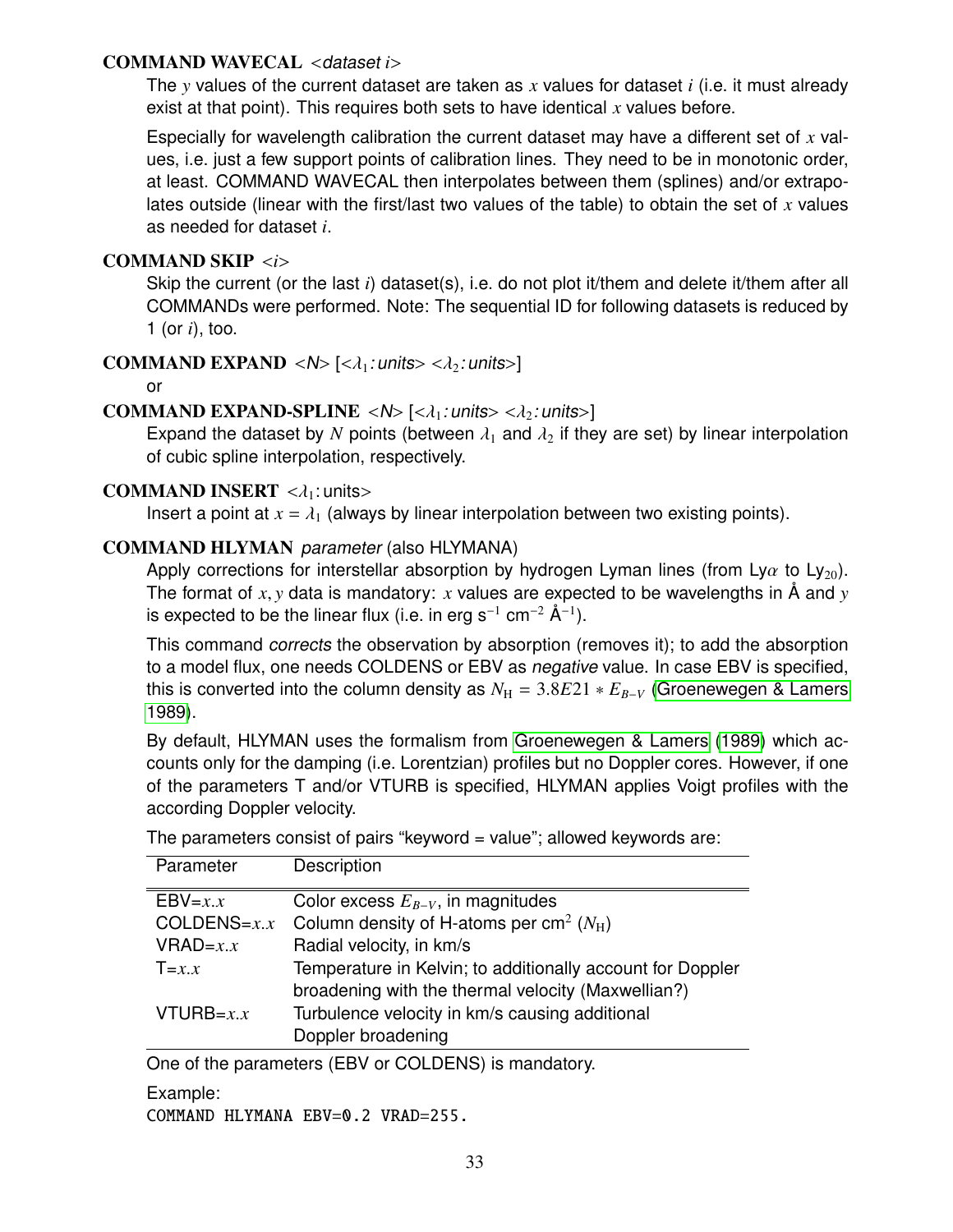<span id="page-33-0"></span>For compatibility with older syntax, one can use numerical parameters without keyword (but this is not recommended):

- only one parameter is interpreted as the value of EBV
- two numerical parameters are interpreted as EBV and VRAD

## COMMAND ISMLINE parameter

Correction or simulation of an interstellar line; the command is similar to HLYMAN, but now for an arbitrary line which is fully specified by the command. This command corrects the observation by absorption (removes it); to add the absorption to a model flux, one has to specify COLDENS as *negative* value.

The following parameters are mandatory:

| Parameter    | Description                                                               |
|--------------|---------------------------------------------------------------------------|
|              | COLDENS = $x.x$ Column density of the absorbing atoms per cm <sup>2</sup> |
| $L0 = x.x$   | Central wavelength of the ISM line in $\AA$                               |
| $GAMM = x.x$ | Damping constant for this transition in $s^{-1}$                          |
| $F = x.x$    | Oscillator strength                                                       |
|              |                                                                           |

If the following three parameters are also specified, the synthetic profile will also include a Doppler core and produce a Voigt profile:

| Parameter                                                             | Description                                                                     |  |  |  |
|-----------------------------------------------------------------------|---------------------------------------------------------------------------------|--|--|--|
| $T = x.x$<br>Temperature in Kelvin; additionally accounts for Doppler |                                                                                 |  |  |  |
|                                                                       | broadening with the thermal velocity                                            |  |  |  |
| $A = x.x$                                                             | Atomic weight in Atomic Mass Units                                              |  |  |  |
|                                                                       | VTURB = $x.x$ Turbulence velocity in km/s causing additional Doppler broadening |  |  |  |
|                                                                       | Further optional parameter:                                                     |  |  |  |
| $VRAD = x.x$                                                          | Radial velocity in km/s                                                         |  |  |  |

# **COMMAND REDDENING**  $\langle E_{(B-V)} : \text{real} \rangle$  [law]  $[R_V]$ <br>Apply a correction for interstallar reddening ln c

Apply a correction for interstellar reddening. In contrast to HLYMAN, both the *x* and *y* values are now expected to be logarithmic  $(\log[\lambda/\text{\AA}]$  and  $\log f$ , respectively). The x values must be in monotonic order and are automatically expanded to 1000 points if there are less. If no law is given, the default is used [\(Seaton 1979\)](#page-41-2).

Note:  $R_V = A_V/E_{B-V}$ , where  $A_V$  is the extinction in the *V* band. All reddening laws are extended towards the red end (outside their "range") according to a table from [Moneti et al.](#page-41-3) [\(2001\)](#page-41-3), above  $\lambda > 24 \,\mu$ m an extrapolation  $\propto \lambda^{-2}$  is extended.

In the X-ray regime ( $\lambda = 1.24 - 413$  Å) the absorption is calculated according to Table 2 of [Morrison & McCammon](#page-41-4) [\(1983\)](#page-41-4). The edges in this wavelength range arise due to the K-shell absorption of different elements (a solar composition is assumed). In the range  $\lambda = 413 - 504$ Å (the He i edge) these tabulated polynoms are extrapolated.

In the range of  $\lambda = 504 - 911 \text{ Å}$ , i.e. between the Lyman edge of hydrogen and the He i edge, only the opacity of H<sub>I</sub> is considered in the same way as in the PoWR code (including the Gaunt factor).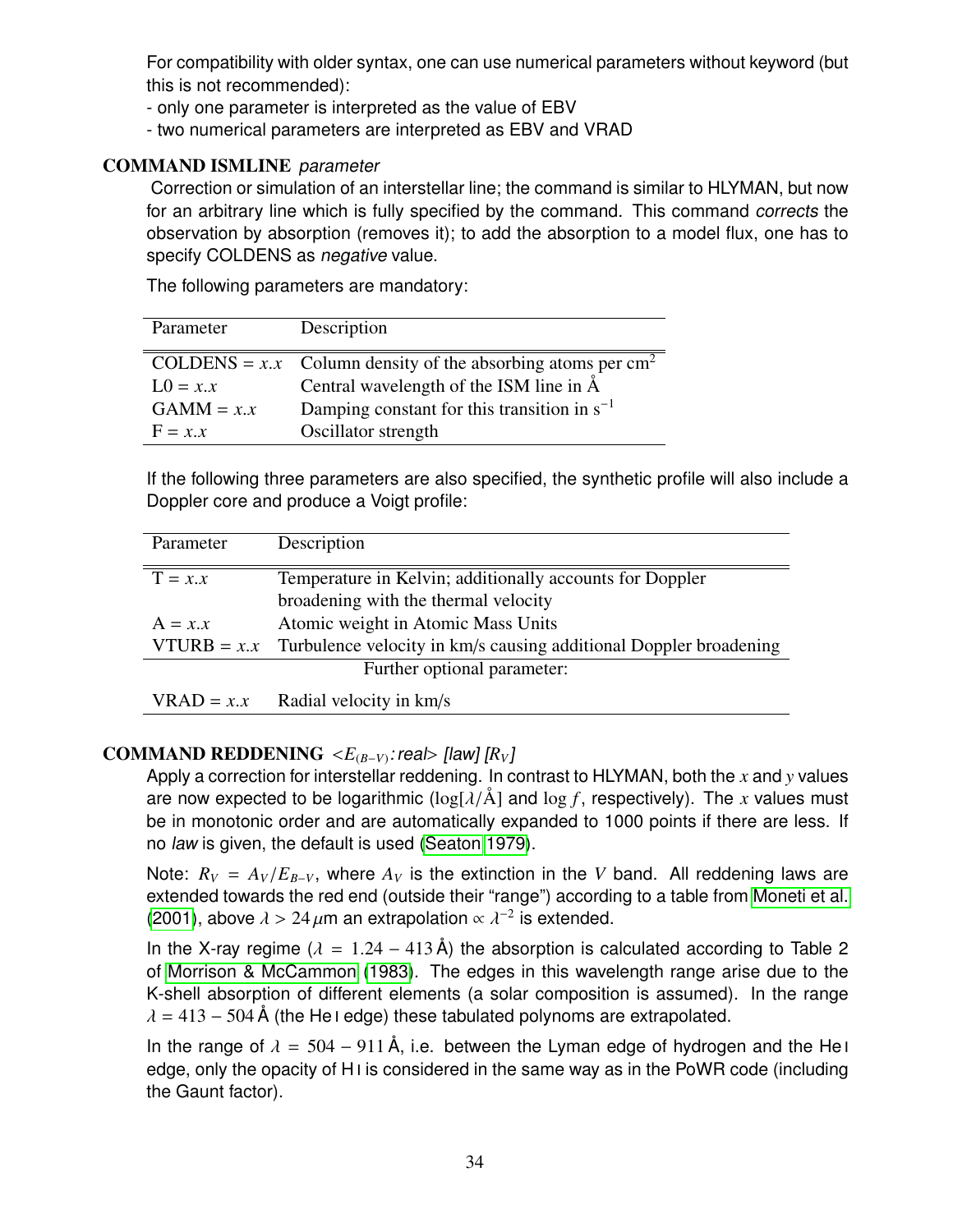<span id="page-34-0"></span>

| Keyword            | Ref. <sup>a</sup> | default $R_V$ | Comment                                                                                                      |
|--------------------|-------------------|---------------|--------------------------------------------------------------------------------------------------------------|
| <b>SEATON</b>      | S, N              | 3.1           | default in the range 911 Å – 1 $\mu$ m;                                                                      |
| (or none)          |                   |               | established by Seaton for $\lambda$ < 3700 Å,                                                                |
|                    |                   |               | and augmented by Nandy et al. for $3500 < \lambda < 10000$ Å                                                 |
| <b>CARDELLI</b>    | C                 | 3.1           | established for $1000 \text{ Å} - 3.33 \mu \text{m}$ , used here for 911 Å - 2.44 $\mu \text{m}$             |
| <b>FITZPATRICK</b> | F                 | 3.1           | a<br>established from 1150 Å – 5 $\mu$ m, used here for 911 Å – 4 $\mu$ m                                    |
| <b>LMC</b>         | H                 | $3.2$ (fixed) | special for the LMC                                                                                          |
| <b>SMC</b>         | H                 | 2.7           | $R_V$ from Bouchet et al. (1985)                                                                             |
|                    |                   |               | with $R_V = 3.2$ it becomes the LMC law                                                                      |
| <b>SMC_BAR</b>     | G                 | 2.74          | for $\lambda$ < 3000 Å; to the red: FITZPATRICK with $R_V = 2.74$                                            |
|                    |                   |               | for $\lambda > 5 \mu m$ it follows Nandy et al. (1975)                                                       |
|                    |                   |               | References: C: Cardelli et al. (1989); F: Fitzpatrick (1999); G: Gordon et al. (2003); H: Howarth (1983); N: |

Table 4: Reddening laws as for the different Keyword

[Nandy et al.](#page-41-6) [\(1975\)](#page-41-6) S: [Seaton](#page-41-2) [\(1979\)](#page-41-2)



Figure 1: Ranges of different reddening laws in dependence from the keyword

| Keyword                | Kernel function                      | Parameter                                                    |
|------------------------|--------------------------------------|--------------------------------------------------------------|
| <b>GAUSS</b>           | Gaussian                             | <b>FWHM</b>                                                  |
| <b>BOX</b> (or KASTEN) | box profile                          | half box width                                               |
| <b>ROT[ATION]</b>      | half ellipse <sup>1</sup>            | $\Delta \lambda_{\rm rot} = \lambda v_{\rm rot}/c$           |
| <b>MACRO-RT</b>        | radial-tangential                    | $\Delta \lambda_{\text{macro}} = \lambda v_{\text{macro}}/c$ |
|                        | macroturbulence profile <sup>2</sup> |                                                              |

<sup>1</sup> additional parameter (optional): limb-darkening coefficient BETA= $\beta$  (Unsöld 1968)<sup>2</sup> [Gray](#page-41-12) [\(1975\)](#page-41-12)

#### COMMAND CONVOL: <Keyword> <C>

Convolve the dataset by the function given as keyword and parameter *C*:

Example (see also the example plots): COMMAND CONVOL ROT=0.2 BETA=1.5

#### COMMAND BINNING *w*

This command requires the dataset to be monotonic in *x*. Starting with the first value, all points with *x* values differing  $\leq w$  ( $\forall j$  with  $x_i + w > x_{i+j}$ ) are averaged. Each new point  $(x_{i'}, y_{i'})$  is the arithmetic mean of all  $x_{i+j}, y_{i+j}$  that were averaged.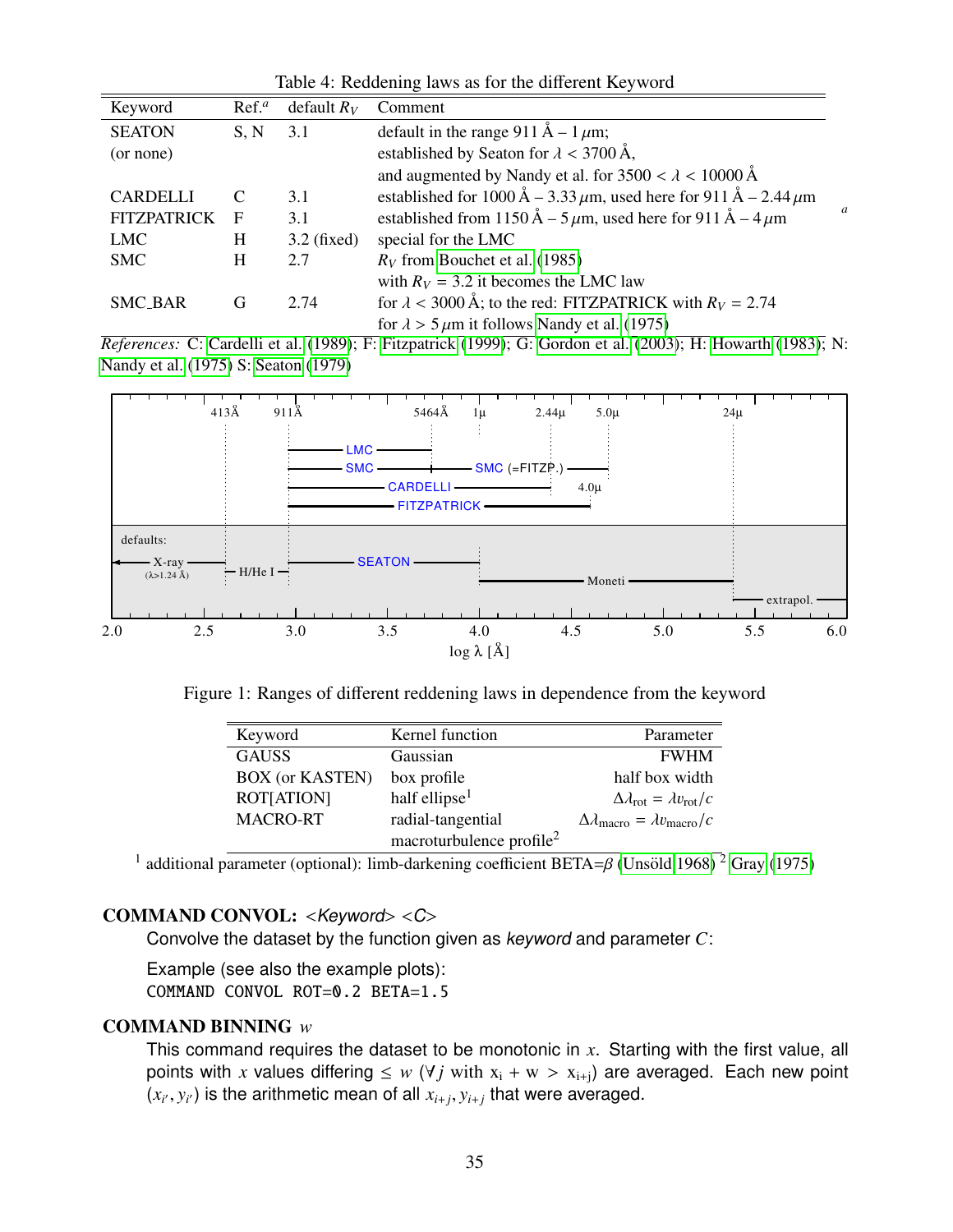COMMAND X<sup>+</sup> <*A*: units> (also COMMAND XADD or COMMAND XOFFSET) Add the constant *A* to the *x* values of the dataset, i.e. shift the *x* coordinate by *A*. Note: Between X+ and *A* there must be a blank (this applies to the rest, too!).

COMMAND X- <*A*: units> (also COMMAND XSUB) Subract the constant *A* from the *x* values of the dataset.

COMMAND Y<sup>+</sup> <*A*: units> (also COMMAND YADD or COMMAND YOFFSET) Add the constant *A* to the *y* values of the dataset.

COMMAND Y- <*A*: units> (also COMMAND YSUB) Subract the constant *A* from the *y* values of the dataset.

COMMAND X\* <*A*: units> (also COMMAND XMULT) Multiply the constant *A* to the *x* values of the dataset.

COMMAND X/ <*A*: units> (also COMMAND XDIV) Divide the *x* values of the dataset by the constant *A*.

COMMAND Y\* <*A*: units> (also COMMAND YMULT) Multiply the constant *A* to the *y* values of the dataset.

COMMAND Y/ <*A*: units> (also COMMAND YDIV) Divide the *y* values of the dataset by the constant *A*.

Note: Instead of a constant *A* one can also write X or Y in the above COMMANDs, i.e. to multiply the flux by the wavelength.

COMMAND XINV or COMMAND 1/X Invert the *x* coordinates of the dataset.

## COMMAND YINV or COMMAND 1/Y

Invert the *y* coordinates of the dataset.

## COMMAND XDEX or COMMAND 10∗∗X

Delogarithmize (un-log) the *x* values of the dataset.

## COMMAND YDEX or COMMAND 10∗∗Y

Delogarithmize (un-log) the *y* values of the dataset.

COMMAND XLOG or COMMAND LOG(X)

Logarithmize the *x* values of the dataset.

## COMMAND YLOG or COMMAND LOG(Y)

Logarithmize the *y* values of the dataset.

#### COMMAND XMIN  $= x.x$

Set all x values of the dataset with  $x \le x$ .x to that value. In an analogous way the following three COMMANDs exist:

COMMAND XMAX  $= x.x$ 

COMMAND YMIN  $= x.x$ 

## COMMAND YMAX  $= x.x$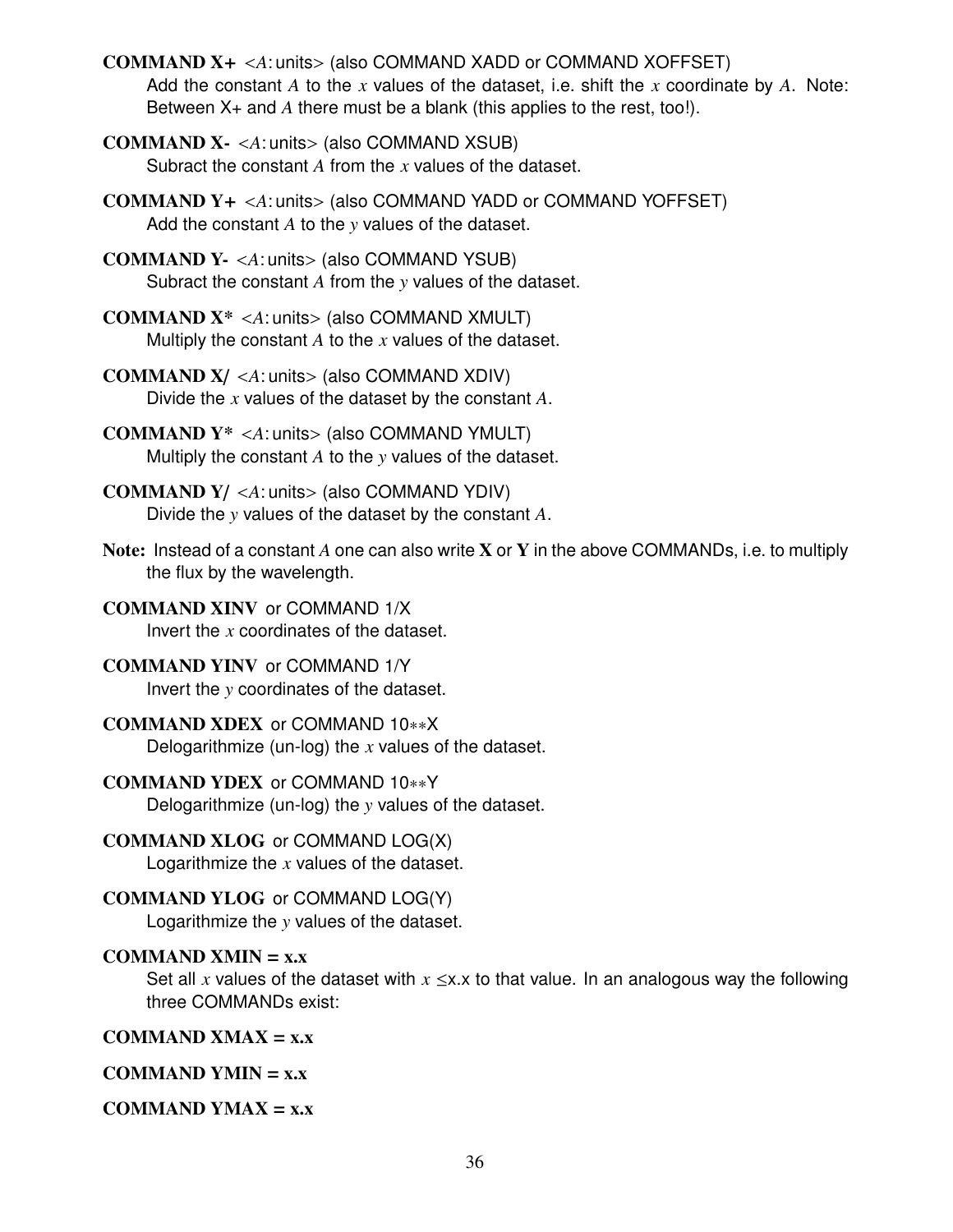#### <span id="page-36-0"></span>**COMMAND Y-NORM**  $\langle x_1 : \text{units} \rangle \langle y_1 : \text{units} \rangle$

or

#### **COMMAND Y-NORM\***  $\langle x_1 : \text{units} \rangle \langle y_1 : \text{units} \rangle$

Normalize the curve (*y* values) by the given point  $(x_1, y_1)$ . This command finds the interval around *x* and adjusts the *y* values of the dataset by addition (or multiplication, respectively) such, that the given point  $(x_1, y_1)$  becomes part of the curve, i.e. normalizes the curve.

#### COMMAND SIGN(X)

Replace the *x* values by  $-1, 0, +1$ , according to the signum function.

#### COMMAND SIGN(Y)

Replace the *<sup>y</sup>* values by <sup>−</sup>1., <sup>0</sup>., <sup>+</sup>1., according to the signum function.

#### COMMAND X-INC

Delete all points of the dataset if their *x* values are not monotonically increasing. This can help to work with imported data, i.e. IUE data, that do not necessarily follow the "strict german purity laws for nice spectra". Certain COMMANDs (like CONVOL) need monotonically sorted *x* values.

#### COMMAND ARI <dataset 1> <operator> <dataset 2> [KEEP\_X1]

Execute the operation given as operator (+, -, ∗, /) on the *y* values of the given datasets. The result is saved in dataset 1. If the *x* values are identical for both datasets, the *y* values are assigned pair-wise, else they are interpolated in the overlapping region. If either *x* set is nonmonotonic the command returns an Error message.

The optional parameter KEEP X1 disables the interpolation of *x* data, i.e. the *y* values are only calculated at these supporting points. The saved values for *dataset 1* are only at these points, then.

#### COMMAND STRIP <y1: units> <y2: units>

Set the strip (between *y*1 and *y*2) in which the false-color representation is plotted. The *x* values are taken from the dataset, i.e.

```
N=2 XYTABLE SYMBOL=40 SELECT=1:1 COLOR=5
COMMAND STRIP= 0.5 1
COMMAND EXPAND 1000
0
2
FINISH
```
plots a rainbow colored strip (COLOR 5) between  $x = [0, 2]$  and  $y = [0.5, 1]$ .

## COMMAND XERROR <dataset n> <type: PLUSMINUS/MINMAX>

Assign the dataset n as error data in *x* to the current dataset, i.e. the dataset n must be defined before the current one. The mandatory parameter type sets the type of error data: relative to the data point (PLUSMINUS); or absolute (MINMAX).

Note: The dataset n must have SYMBOL=0, i.e. not be plotted directly, and must either consist of a single pair of data (to have that error bar for the whole dataset); or have the same number of data points as the current set (individual error bars for each *x* value). The style (COLOR, PEN, SIZE) of the error bars is taken from the headerline of the dataset n. SIZE characterizes the size of the error bar's footer (the small perpendicular bars). Note: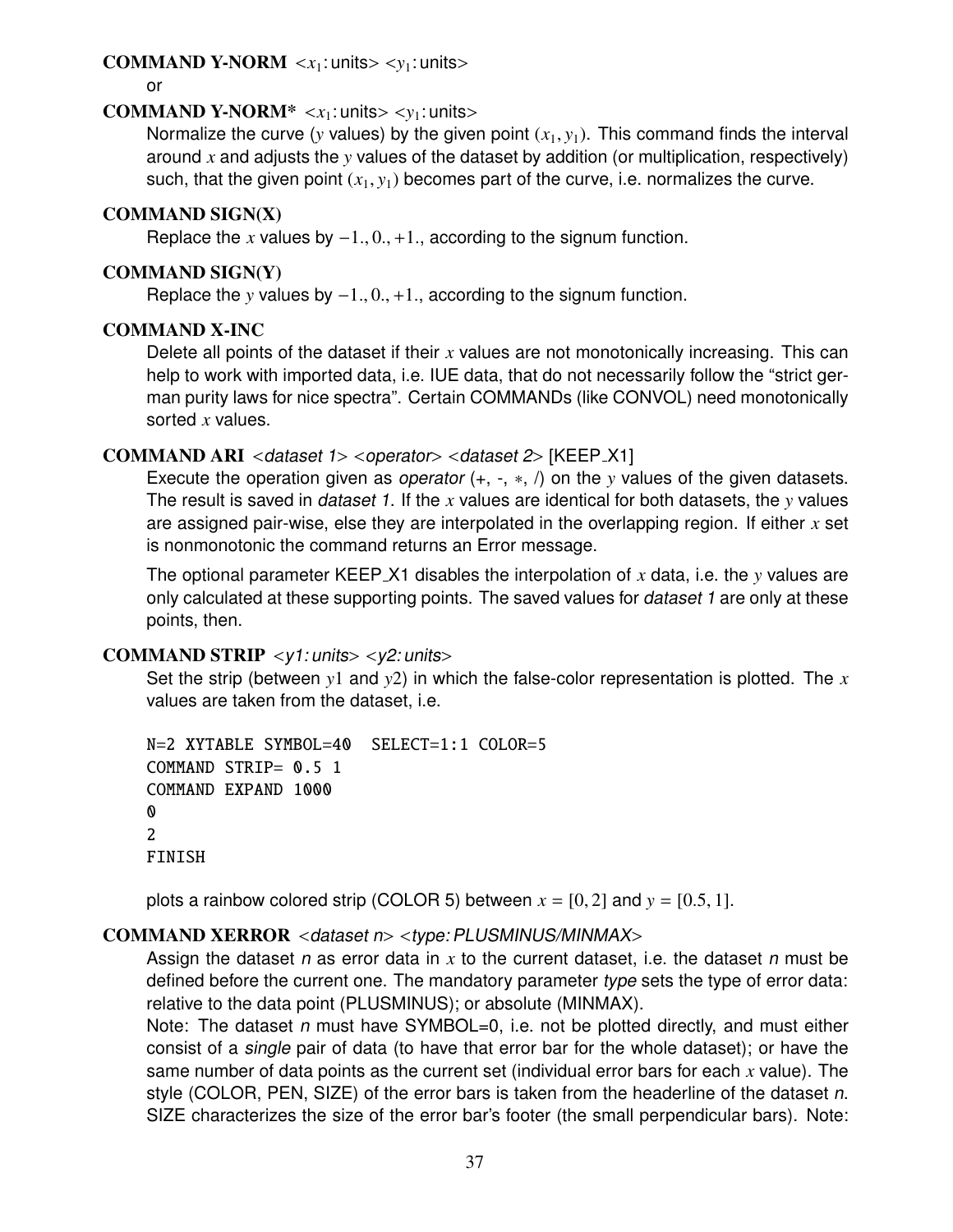<span id="page-37-1"></span>To get error bars in both directions, i.e.  $x_{-0.7}^{+0.5}$ , the dataset n must contain both numbers as two columns, e.g.  $0.5$  as *x* value and  $-0.7$  as *y* value.

#### COMMAND YERROR  $\langle n \rangle \langle \text{type} \rangle$

Like XERROR, but for errors in *y* (to have independent error bars for either/both uncertainties).

#### COMMAND MERGE <dataset1> <dataset2>

Merge two (ordered) datasets into dataset1. In overlapping intervals the arithmetic mean is taken (by interpolation where needed, i.e. if the *x* values are not identical). This command is especially useful to merge overlapping spectra, like the different Echelle orders.

#### COMMAND SORT [INV] [JOIN]

Sort the dataset such, that the *x* values will be in monotonic order. With the optional parameter INV given, the dataset is sorted in a falling sequence. With the optional parameter JOIN given, the dataset becomes strictly monotonic. Entries with identical *x* values are joined into one entry, with the *y* value set to their arithmetic mean. This command is useful in preparing datasets for operations that require a monotonic order.

#### COMMAND WRITE [FILE=<filename: string>]

Write the current dataset (in its state at the line COMMAND WRITE is given) as an XYTABLE into the given file (overwrites an existing file). If no FILE=*filename* is given, the output file will be named WRPLOT DATASET*n*.DAT, where *n* is the sequential number of that dataset.

#### COMMAND kasdef-kommando, i.e. IF, ELSE, ENDIF

Furthermore, many commands described in the KASDEF sections can be placed into the COMMAND block, excluding those which plot/write text (from ARR to LUN and the TEXT options). But commands that handle variables, i.e. COMMAND CALC, conditional constructions (IF, ELSE etc.), DO loops, ECHO, GOTO and LABEL are allowed, i.e. most of the instructions described in Sect. [3.3.](#page-10-0)

## <span id="page-37-0"></span>5.5 COMMAND-Functions

#### COMMAND CF-... ...

WRplot has some Command-Functions. These functions calculate different things and save the result in variables that can be used in following COMMANDs or KASDEFs. Currently there are:

#### COMMAND CF-YEXT  $\langle \lambda : \text{units} \rangle \langle \text{VAR} \rangle$

Interpolate the *y* value at  $x = \lambda$  and save it in the variable VAR. If SYMBOL=6 or 7, the interpolation will be splines, else linear.

#### COMMAND CF-XMIN <XVAR> <YVAR>

Find the point with  $x = min(x<sub>dataset</sub>)$  and save that point's coordinates in variables XVAR, YVAR.

#### COMMAND CF-XMAX <XVAR> <YVAR>

Find the point with  $x = max(x<sub>dataset</sub>)$  and save that point's coordinates in variables XVAR, YVAR.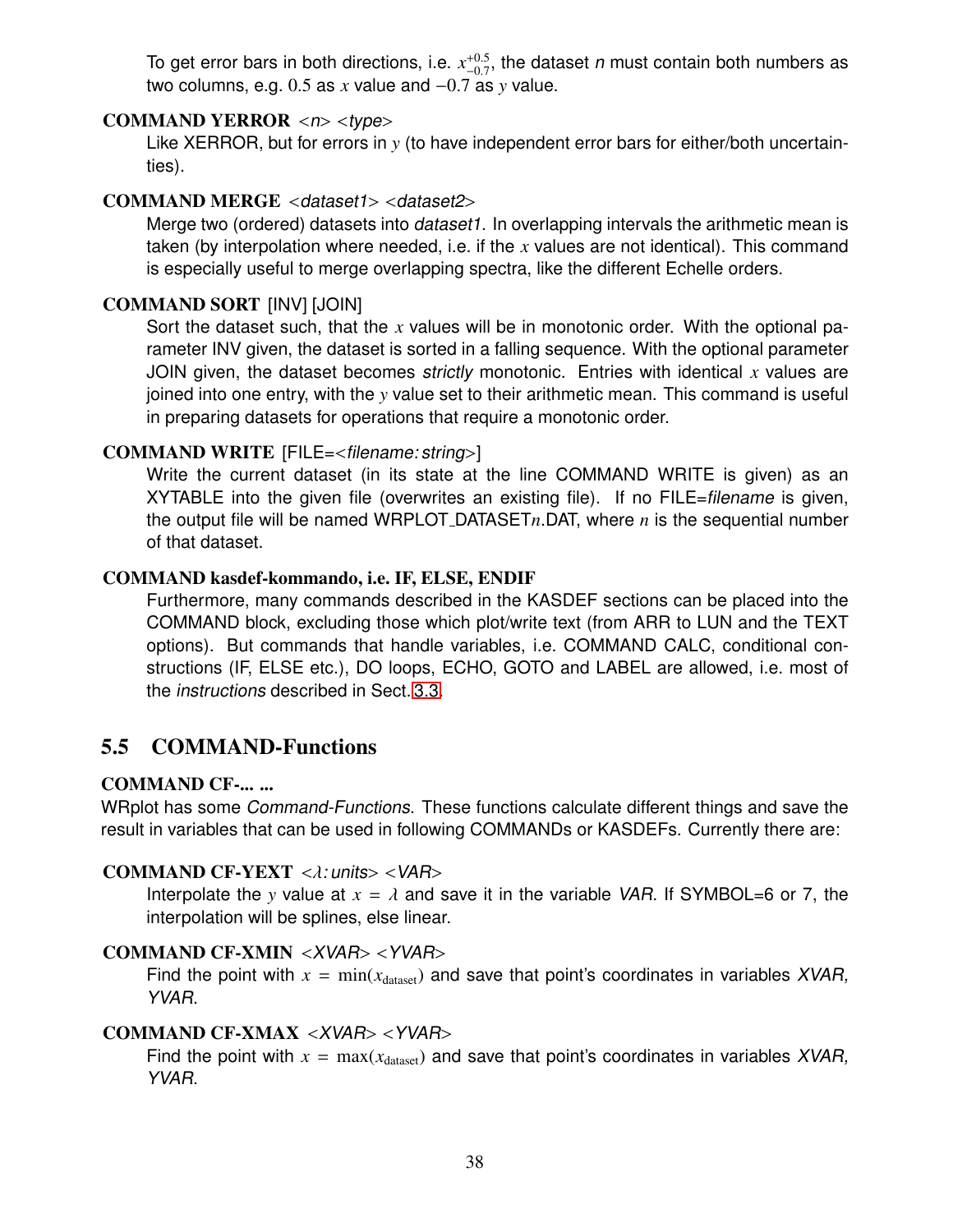#### COMMAND CF-YMIN <XVAR> <YVAR>

Find the point with  $y = min(y_{dataset})$  and save that point's coordinates in variables XVAR, YVAR.

#### COMMAND CF-YMAX <XVAR> <YVAR>

Find the point with  $y = max(y<sub>dataset</sub>)$  and save that point's coordinates in variables XVAR, YVAR.

#### COMMAND CF-YSUM <VAR>

Sum up all *y* values of the dataset and save the result in the variable VAR.

#### **COMMAND CF-INT** <*VAR*> [FROM < $x_1$ : units> TO < $x_2$ : units>]

Integrate the tabulated function and save the result in the variable VAR. The function just needs to be monotonic. By default the integration is done over all *x* values, however, one can set the integration limits  $x_1$  and  $x_2$  to integrate  $\mathsf{VAR}=\int_{x_1}^{x_2} y(x) \mathrm{d}x$  (both must be within the range of *x* values, i.e. no extrapolation).

#### **COMMAND CF-LINREG**  $[x_1 \, y_1 \, x_2 \, y_2 \, a \, b \, a_{\text{err}} \, b_{\text{err}}]$

Fit the dataset by a linear regression curve  $y_r = a + bx$ . Note: One can also fit power laws if the dataset is logarithmic. There are up to eight variables for CF-LINREG, which can get their values by this COMMAND function. Their meaning is:

 $x_1$  = smallest *x* value of the dataset

 $y_1$  = value of  $y_r$  at that point

 $x_2$  = largest *x* value of the dataset

 $y_2$  = value of  $y_r$  at that point

These four variables are most helpful to plot a regression curve using

\LINUN \$x1 \$y1 \$x2 \$y2 0 0

though the data points.

Further optional variables contain the values of:

 $a =$  coefficient  $a$  of the above regression function

 $b =$  coefficient  $b$  of the above regression function

 $a_{\text{err}}$  = formal uncertainty (1 $\sigma$ ) of *a* 

 $b_{\text{err}}$  = formal uncertainty (1 $\sigma$ ) of *b* 

If the dataset has error bars in *y* (i.e. YERROR has been used), the points are weighted accordingly. Note that the coefficients *<sup>a</sup>*, *<sup>b</sup>* are calculated by different means if error bars are present (cf. Numerical Recipes), especially the formal errors  $a_{\rm err}$ ,  $b_{\rm err}$  can be smaller if the data have error bars.

All these parameters are also printed in the command window/Terminal.

#### COMMAND CF-NDATA <VAR>

Write the number of data points (i.e. number of  $(x, y)$  pairs) in the variable VAR.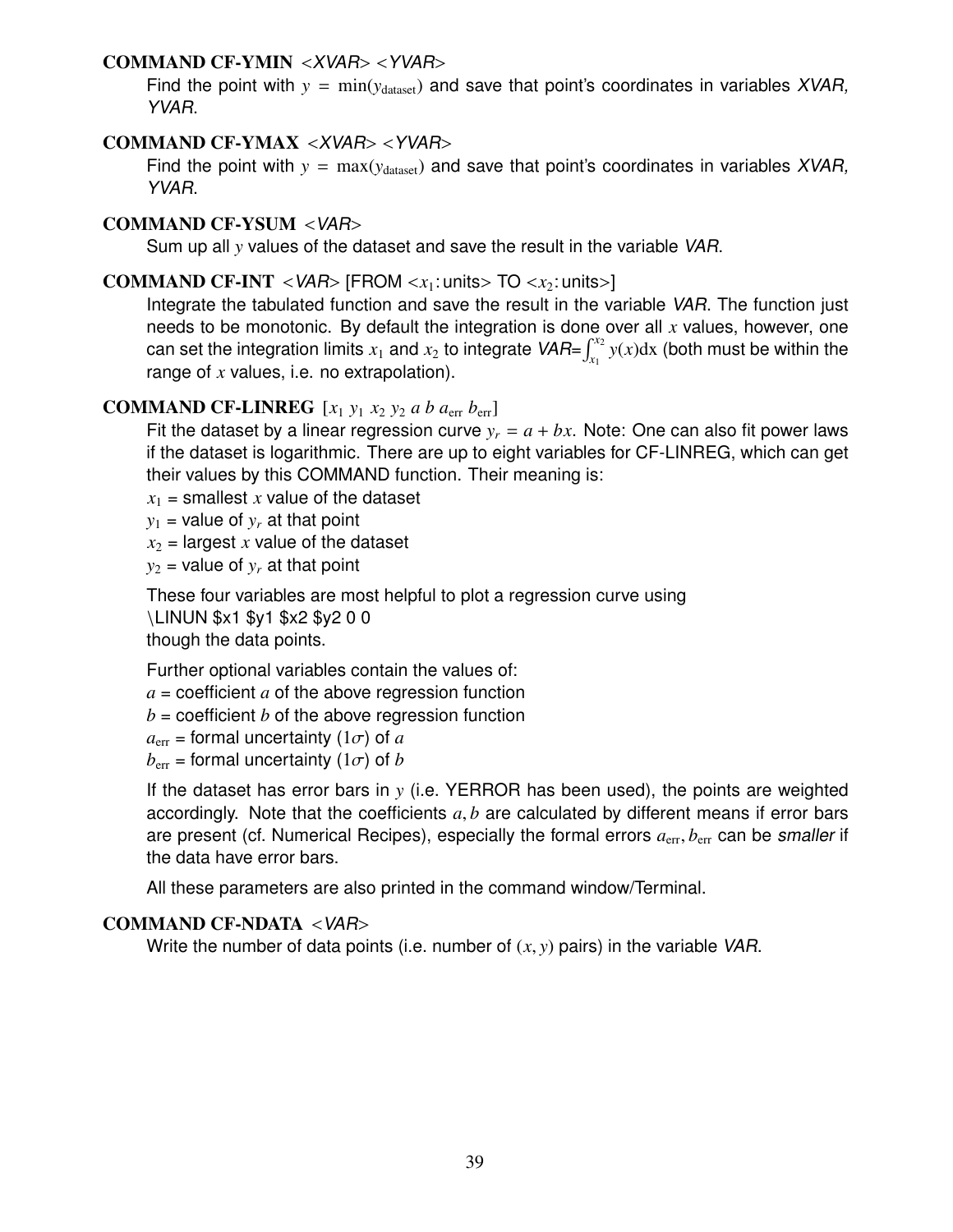## <span id="page-39-0"></span>6 Creating WRplot files with fortran programs

The famous FORTRAN subroutines PLOTANF and PLOTCON can create ordinary WRplot files. To have some more specialized attributes, i.e. in the headline (PEN=*n* COLOR=*i* SIZE=*k*), use the routines PLOTANFS and PLOTCONS. These routines can e.g. be found in the WRplot installation directory in the library/archive *lib plotcalls*. Find the parameters in the respective *f* files (i.e. ∼wrh/wrplot.dir/fortran.dir/).

KASDEF options can also be called from within FORTRAN programs:

- a) Start the plot by hand, i.e. write the initial PLOT line: WRITE (KANAL,\*) 'PLOT: Text ...' (this line just starts and names the plot, i.e. to get orientation in interactive usage).
- b) Write the KASDEF options as string, e.g. WRITE (KANAL,\*) '\LUN . . . . . . . . . '
- c) Use PLOTANF to create the plot box (HEADER: etc.). It writes another PLOT line which is ignored by WRplot (dummy line).

# <span id="page-39-1"></span>7 Include plots into TeX documents

The PostScript files created by WRplot can easily be included into  $\mathbb{E}$ FTEX files, i.e. write:

- a) At the beginning: \usepackage{epsf}
- b) Inside the figure environment (after \begin{figure}):  $\begin{subarray}{c}$  \epsffile{filename.ps} to include the given PostScript file in original size (1:1), left-justified at the (current) position.
- c) To have centered figures, write: \centering  $\mbox{\epsilon}$ {ilename.ps}}
- d) To scale the included PostScript file use:
	- (a) Full line measure: \epsfxsize=\textwidth  $\epsilon_{\text{filename} \text{pr}}$
	- (b) 70% of the line measure, centered: \centering \epsfxsize=0.7\textwidth  $\mbox{\begin{subarray}{c} 1\end{subarray}}$
	- (c) Alternatively one can set the width/height in cm: \centering \epsfysize=8.0cm  $\mbox{\epsffile{file}}$ .ps}} (or  $\epsilon=10$ . Ocm for the width)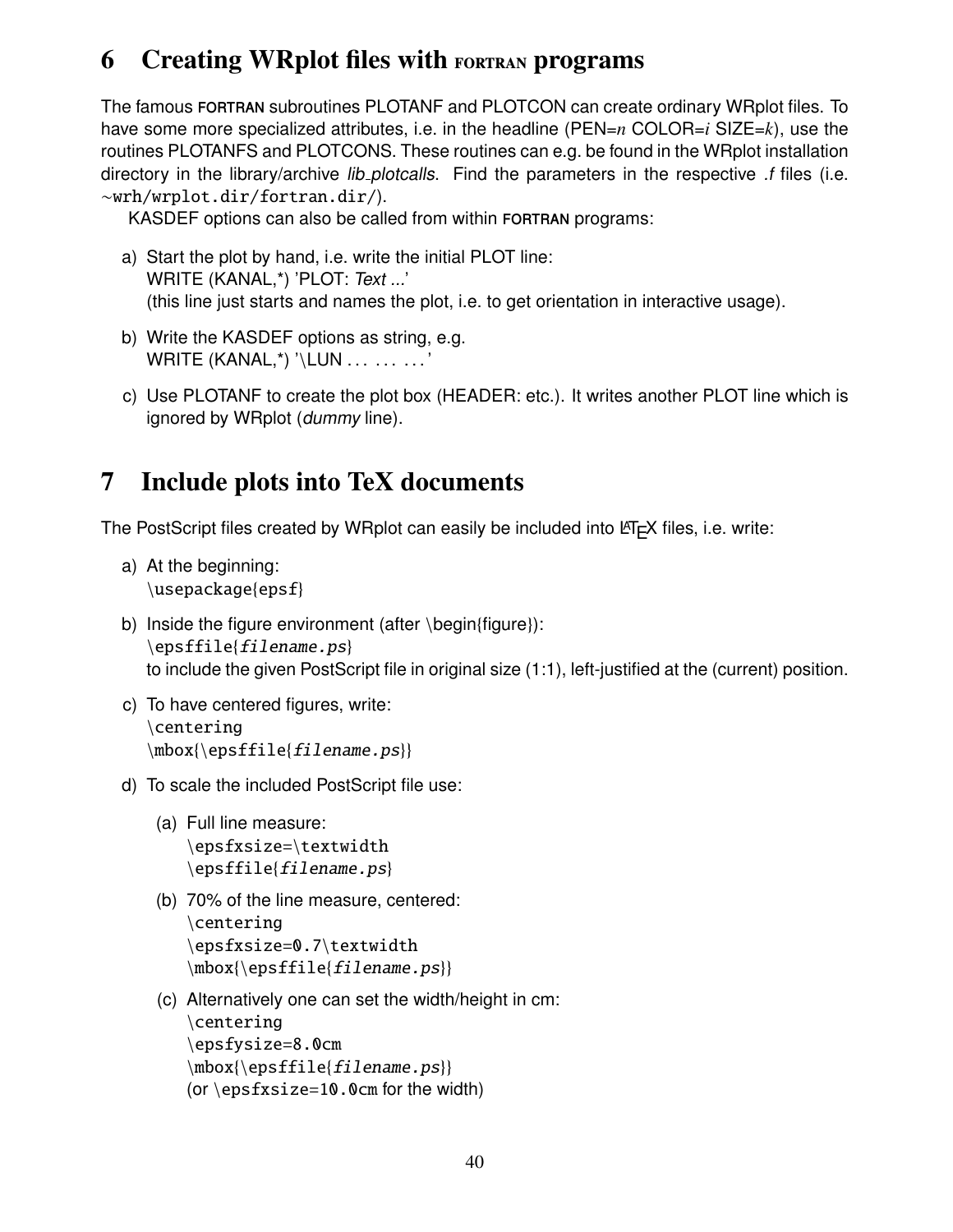Attention: In two column style (A&A etc.) \textwidth is the full width. To have a onecolumn figure, set \columnwidth instead.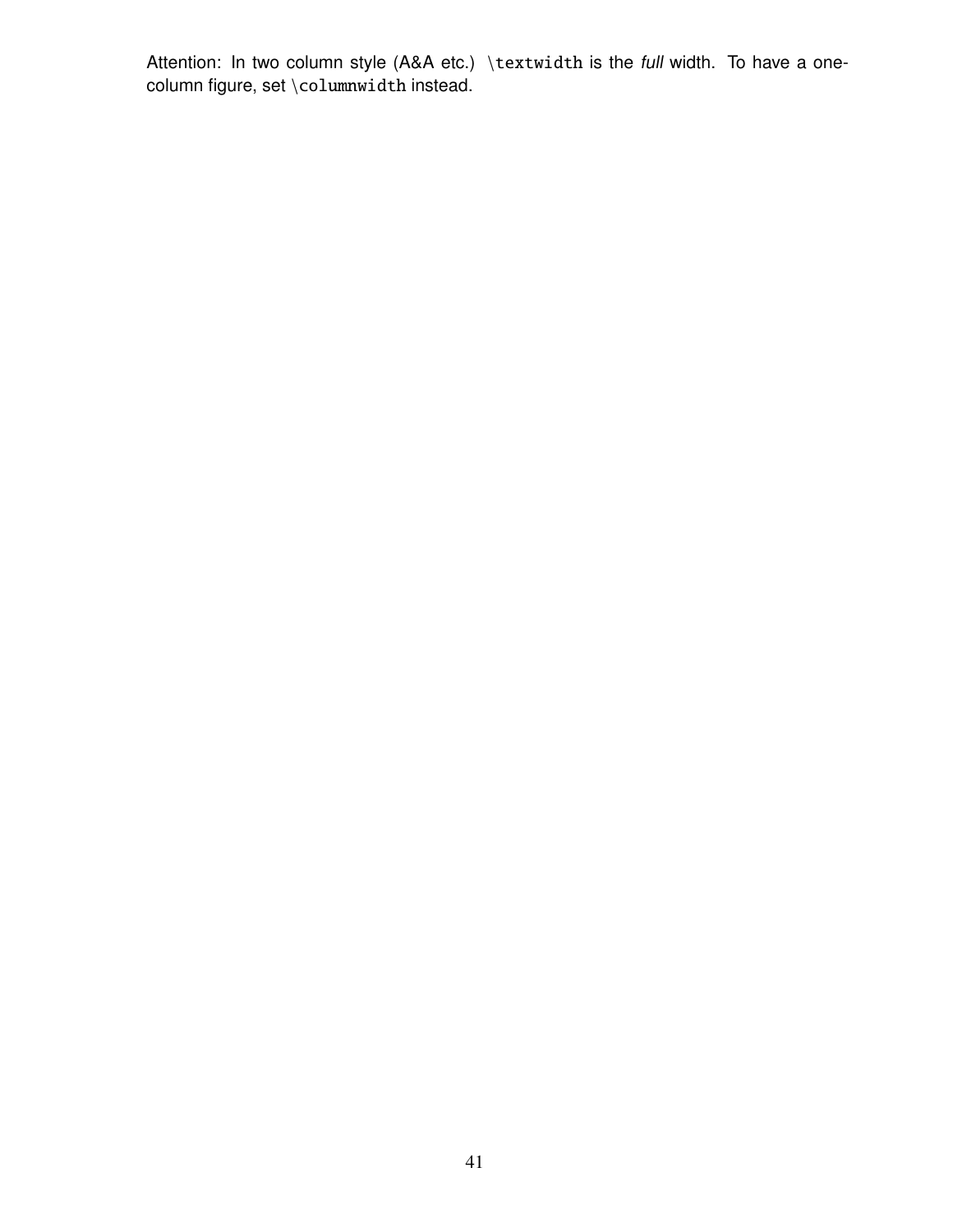## <span id="page-41-0"></span>References

<span id="page-41-12"></span><span id="page-41-10"></span><span id="page-41-9"></span><span id="page-41-8"></span><span id="page-41-7"></span><span id="page-41-5"></span><span id="page-41-4"></span><span id="page-41-3"></span><span id="page-41-1"></span>Bouchet, P., Lequeux, J., Maurice, E., Prevot, L., & Prevot-Burnichon, M. L. 1985, A&A, 149, 330 Cardelli, J. A., Clayton, G. C., & Mathis, J. S. 1989, ApJ, 345, 245 Fitzpatrick, E. L. 1999, PASP, 111, 63 Gordon, K. D., Clayton, G. C., Misselt, K. A., Landolt, A. U., & Wolff, M. J. 2003, ApJ, 594, 279 Gray, D. F. 1975, ApJ, 202, 148 Groenewegen, M. A. T. & Lamers, H. J. G. L. M. 1989, A&AS, 79, 359 Howarth, I. D. 1983, MNRAS, 203, 301 Moneti, A., Stolovy, S., Blommaert, J. A. D. L., Figer, D. F., & Najarro, F. 2001, A&A, 366, 106 Morrison, R. & McCammon, D. 1983, ApJ, 270, 119 Nandy, K., Thompson, G. I., Jamar, C., Monfils, A., & Wilson, R. 1975, A&A, 44, 195 Seaton, M. J. 1979, MNRAS, 187, 73P Unsöld, A. 1968, Physik der Sternatmosphären

## <span id="page-41-11"></span><span id="page-41-6"></span><span id="page-41-2"></span>Acknowledgements

Many people have contributed over the years to the development of WRplot: Gerhard Dünnebeil, Ulf Wessolowski, Uwe Leuenhagen, Lars Koesterke, Helge Todt, Martin Steinke (list incomplete)

The english translation of this manual has been initiated by Martin Steinke.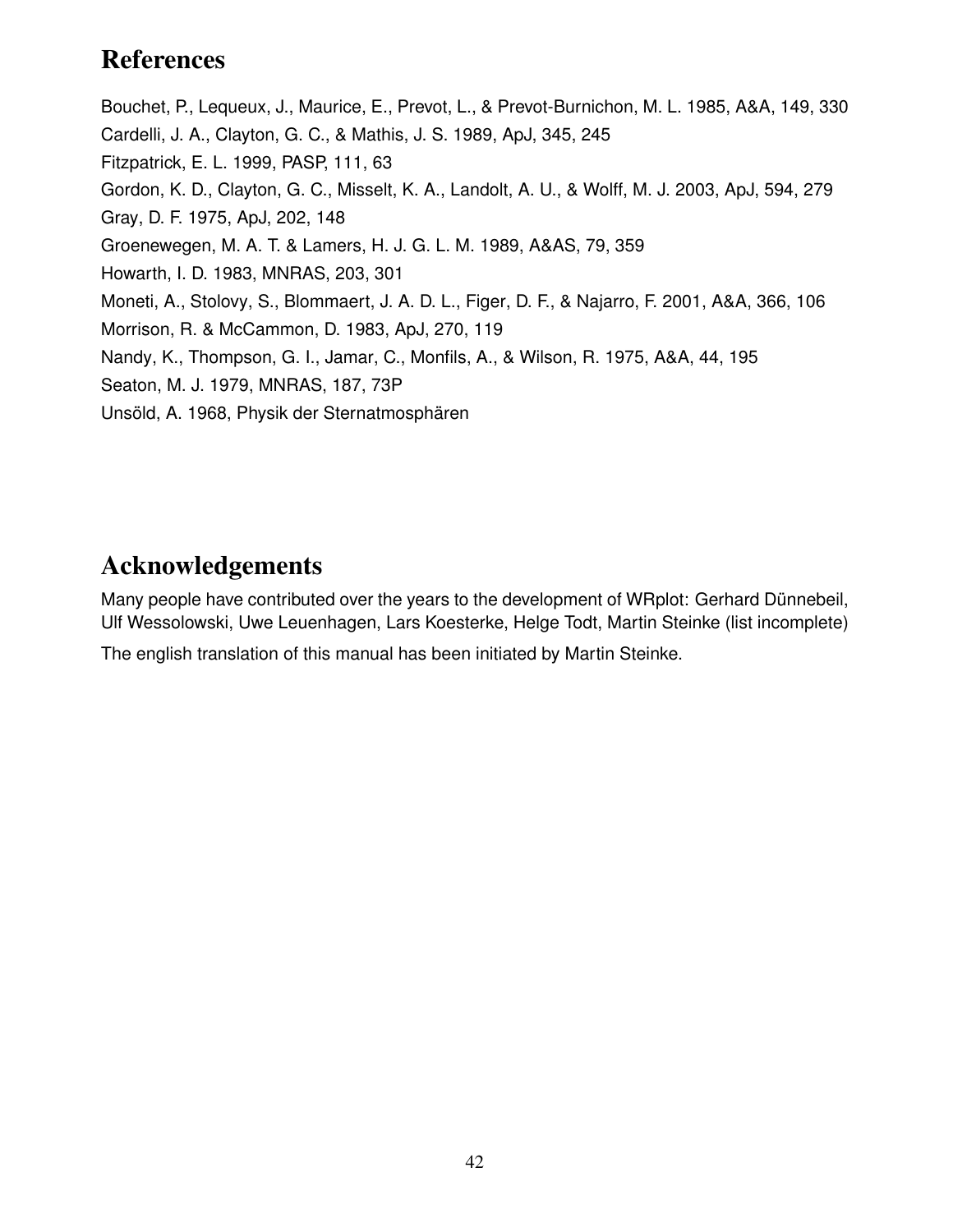# <span id="page-42-0"></span>A Appendix: Examples for fonts

| WRPLOT Font                                                                                                                                                                                                                                                                                                                                                                                                                                                                                                                                                                                                                                                                                                                                                                                                                                                                                                                                                                                                                                                                                                                                                                                                       | <b>TIMES Fonts</b>                                                                                                                                                                                         |
|-------------------------------------------------------------------------------------------------------------------------------------------------------------------------------------------------------------------------------------------------------------------------------------------------------------------------------------------------------------------------------------------------------------------------------------------------------------------------------------------------------------------------------------------------------------------------------------------------------------------------------------------------------------------------------------------------------------------------------------------------------------------------------------------------------------------------------------------------------------------------------------------------------------------------------------------------------------------------------------------------------------------------------------------------------------------------------------------------------------------------------------------------------------------------------------------------------------------|------------------------------------------------------------------------------------------------------------------------------------------------------------------------------------------------------------|
| $1\overset{\cdot\cdot}{\phantom{1}}\phantom{1}3\%$ '()*+,-./0123456789:,<=>?@                                                                                                                                                                                                                                                                                                                                                                                                                                                                                                                                                                                                                                                                                                                                                                                                                                                                                                                                                                                                                                                                                                                                     | !" $\frac{\sqrt{6}}{2}$ ()*+,-./0123456789:;<=>?@                                                                                                                                                          |
| ABCDEFGHIJKLMNOPQRSTUVWXYZ                                                                                                                                                                                                                                                                                                                                                                                                                                                                                                                                                                                                                                                                                                                                                                                                                                                                                                                                                                                                                                                                                                                                                                                        | ABCDEFGHIJKLMNOPQRSTUVWXYZ                                                                                                                                                                                 |
| []∆ `abcdefghijklmnopqrstuvwxyz                                                                                                                                                                                                                                                                                                                                                                                                                                                                                                                                                                                                                                                                                                                                                                                                                                                                                                                                                                                                                                                                                                                                                                                   | []^_'abcdefghijklmnopqrstuvwxyz                                                                                                                                                                            |
| $\alpha$ abuiAOUß& $\alpha$ , $\alpha$ $\alpha$ $\beta$ $\alpha$ $\beta$ $\alpha$ $\beta$ $\alpha$ $\beta$ $\alpha$ $\beta$ $\alpha$ $\beta$ $\beta$ $\alpha$ $\beta$ $\gamma$ $\alpha$ $\beta$ $\gamma$ $\alpha$ $\beta$ $\gamma$ $\alpha$ $\beta$ $\gamma$ $\alpha$ $\beta$ $\gamma$ $\alpha$ $\beta$ $\gamma$ $\alpha$ $\gamma$ $\gamma$ $\alpha$ $\gamma$ $\gamma$ $\alpha$ $\gamma$                                                                                                                                                                                                                                                                                                                                                                                                                                                                                                                                                                                                                                                                                                                                                                                                                          | aouiAOUB&#" $\alpha$ $\stackrel{\circ}{A}$ $\stackrel{\circ}{M}$ $\stackrel{\circ}{\sim}$ $\stackrel{\circ}{A}$ $\stackrel{\circ}{M}$ $\stackrel{\circ}{\sim}$ $\stackrel{\circ}{A}$ $\stackrel{\circ}{N}$ |
| <b>HELVETICA Fonts</b>                                                                                                                                                                                                                                                                                                                                                                                                                                                                                                                                                                                                                                                                                                                                                                                                                                                                                                                                                                                                                                                                                                                                                                                            | ZAPF Fonts (Zapf-Chancery medium italic)                                                                                                                                                                   |
| !"\$%'()*+,-./0123456789:;<=>?@                                                                                                                                                                                                                                                                                                                                                                                                                                                                                                                                                                                                                                                                                                                                                                                                                                                                                                                                                                                                                                                                                                                                                                                   | $\frac{1}{2}$ % '()*+, -./0123456789:; <=>?@                                                                                                                                                               |
| ABCDEFGHIJKLMNOPQRSTUVWXYZ                                                                                                                                                                                                                                                                                                                                                                                                                                                                                                                                                                                                                                                                                                                                                                                                                                                                                                                                                                                                                                                                                                                                                                                        | ABCDEFGHIJKLMNOPQRSTUVWXYZ                                                                                                                                                                                 |
| []^_'abcdefghijklmnopqrstuvwxyz                                                                                                                                                                                                                                                                                                                                                                                                                                                                                                                                                                                                                                                                                                                                                                                                                                                                                                                                                                                                                                                                                                                                                                                   | $\iint_{a}^{\infty}$ abcdefghijklmnopqrstuvwxyz                                                                                                                                                            |
| äöüíÄÖÜß&#<sub>" ∞</sub> Å <sub>∗</sub> M <sub>∞</sub> → ← ± \ •</td><td>aout<math>\ddot{a}</math>O<math>\ddot{a}</math>B&# " <math>\alpha</math> <math>\overset{\circ}{A}</math> * <math>\dot{M}</math> <math>\rightarrow</math> <math>\leftarrow</math> <math>\pm</math> \<math>\bullet</math></td></tr><tr><td><b>COURIER Fonts</b></td><td>WRPLOT Symbol Font (# switch)</td></tr><tr><td><math>! "</math>\$%'()*+,-./0123456789:;<=>?@</td><td>" !"\$%'()*+,-./0123456789:,<=>?@"</td></tr><tr><td>ABCDEFGHIJKLMNOPORSTUVWXYZ</td><td>ΑΒΧΔΕΦΓΗΙΨΚΛΜΝΟΠΘΡΣΤ~≈ΩΞΥΖ</td></tr><tr><td>[]^_'abcdefghijklmnopqrstuvwxyz</td><td>αβχδεφγηιψκλμνοπθρστ≤≥ωξυζ</td></tr><tr><td>äöüíÄÖÜß&# <sup>w</sup> o Å * M ∞ → ← ± \ •</td><td><math>\Box \triangle</math></td></tr><tr><td>PS Symbol Font (# switch)</td><td>PS Italic Font (&I switch)</td></tr><tr><td><math>\forall !\forall \exists \% \Theta() * +, -.0123456789</math> : ; <=>?≅<math>\forall</math></td><td>" !"\$%'()*+,-./0123456789:;<=>?@"</td></tr><tr><td>ΑΒΧΔΕΦΓΗΙΘΚΛΜΝΟΠΘΡΣΤΥςΩΞΨΖ</td><td><b>ABCDEFGHIJKLMNOPQRSTUVWXYZ</b></td></tr><tr><td>[] L _ αβχδεφγηιφκλμνοπθρστυσωξψζ</td><td>[]^_'abcdefghijklmnopqrstuvwxyz</td></tr></tbody></table> |                                                                                                                                                                                                            |

## **Text attributes (&-Switches)**

&H: superscript &M: normal &T: subscript &H...&T (directly following):  $_{\text{lower}}^{\text{upper}}$ &E: compact &B: broad &W: **quasi-boldface** (X11 window only) &N: regular &F: **boldface** &f: normal font weight (both only PS output) &R: inclination to the right &L: inclination to the left &G: uninclined Fractions:  $\setminus \{$  numerator  $\setminus \}$  denominator  $\setminus \} \rightarrow \frac{\text{numerator}}{\text{denominator}}$ 

<span id="page-42-1"></span>Figure 2: The fonts available in PostScript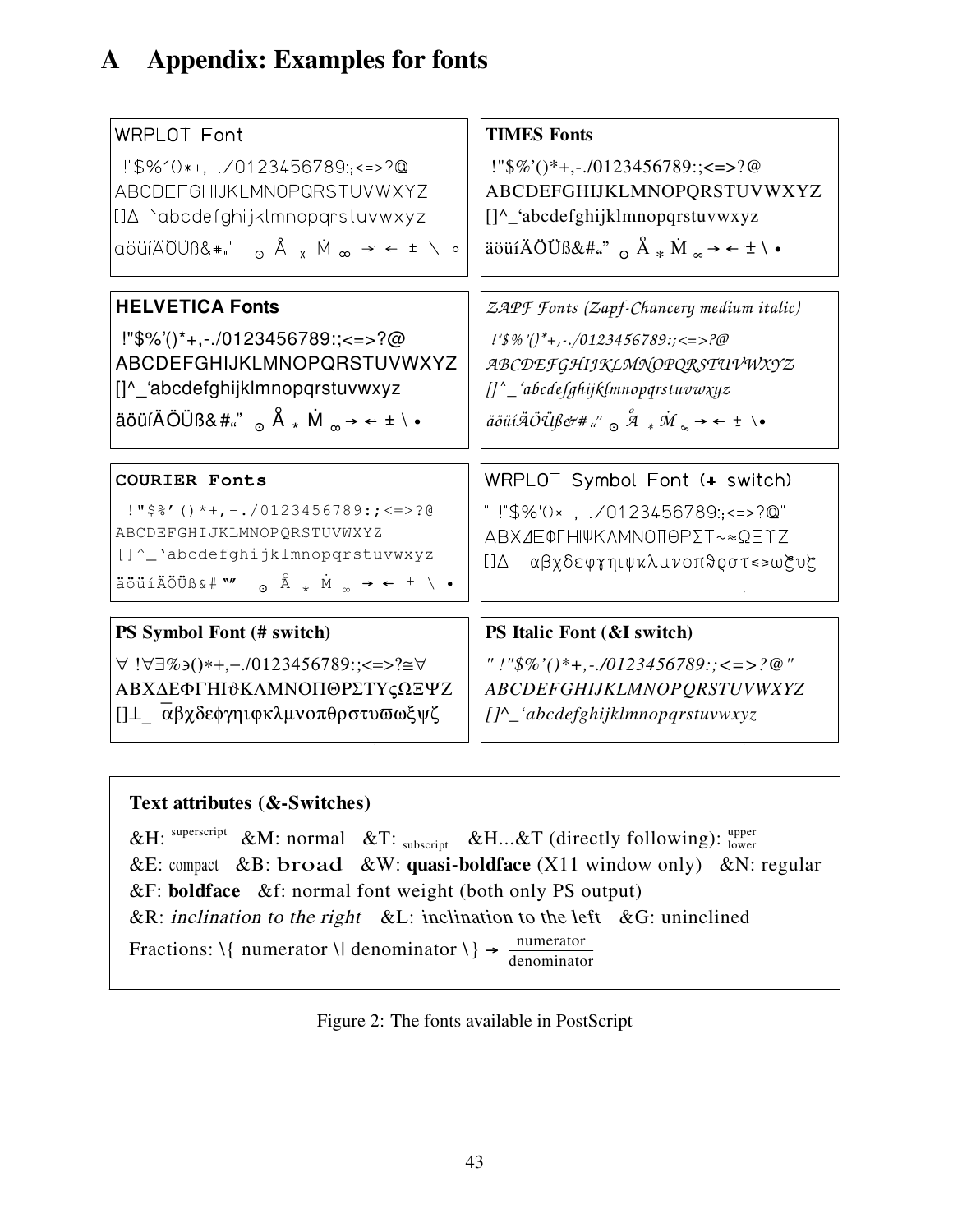# <span id="page-43-0"></span>B Appendix: Examples for colors



Figure 3: The predefined colors:  $0 \dots 9$ ; 0 is white

<span id="page-43-1"></span>

<span id="page-43-2"></span>Figure 4: The defined color tables (COLOR=1 − 5) for the false-color plotting (SYMBOL=40): 1= greyscale, 2= blackbody, 3= blue-black-red, 4= blue-white-red, 5= rainbow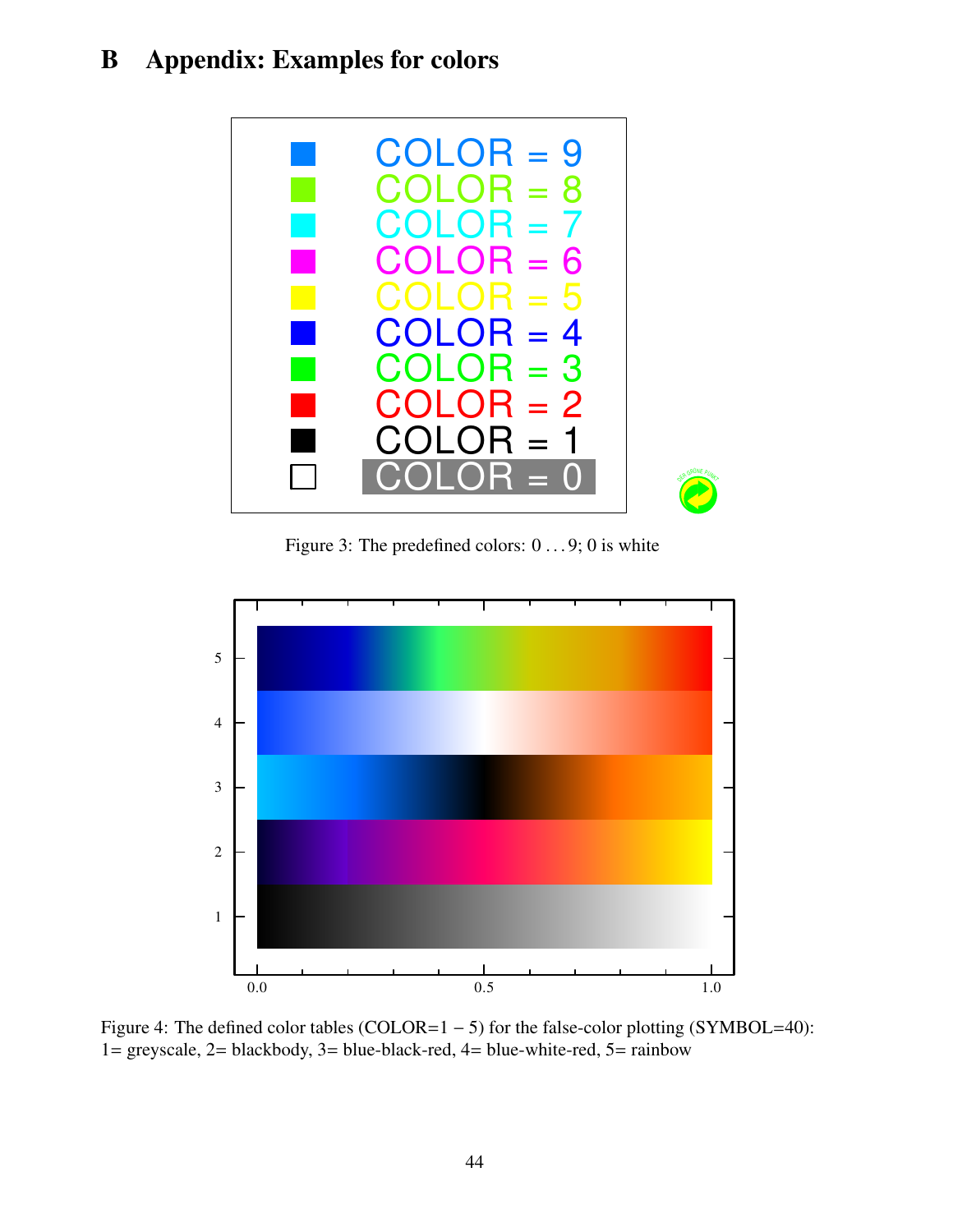# <span id="page-44-1"></span><span id="page-44-0"></span>C Appendix: The Plot symbols

See Fig. [4!](#page-43-2)

- 0: Nothing plotted
- 1: Cross
- 2: Asterisk
- 3: Triangle, upright (fillable)
- 4: Square, axis-parallel (fillable)
- 5: Polygon (SIZE is redundant; if negative, the encircled area is filled)
- 6: Cubic Spline Interpolation, solid line (also works for non-injective mappings). SIZE gives the spacing of the interpolated points in cm; negative SIZE: fill the encircled area).
- 7: Cubic Spline Interpolation, dashed (also works for non-injective mapping). SIZE specifies both, the spacing of the interpolated points and the length of the dashes (in mm).
- 8: Circle, negative SIZE fills the symbol. The diameter is  $2/3 \times$ SIZE and fits harmonically to the size of the other discrete symbols.
- 9: Polygon, dashed (SIZE specifies the length of the dashes)
- 10: Polygons, dash-dotted (SIZE specifies the length of the dashes)
- 11: Triangle, upside-down (fillable)
- 12: Square, standing on corner (fillable)
- 13: Bomb (fillable) do not abuse !
- 14: Star with three spikes (similar to the Daimler-Benz star) (fillable)
- 15: Rhomb (diamond, lozenge) (fillable)
- 16: Vertical dash, centered, SIZE specifies the length
- 17: Rhomb (like SYMBOL=15), but lying (fillable)
- 18: Star with five spikes (fillable)
- 19: Cubic Spline with sinusoidal modulation; SIZE regulates the amplitude and wavelength of the sine (i.e., they cannot be chosen independently)
- 20: Polygons, dashed, gaps of double length (SIZE is the length of the dashes in cm)
- 21: String of beads with crosses (SYMBOL 1). SIZE sets both their distance and size
- 22: String of beads with asterisks (SYMBOL 2). SIZE sets both their distance and size
- 23: String of beads with triangles (SYMBOL 3). SIZE sets both their distance and size, negative SIZE fills the symbols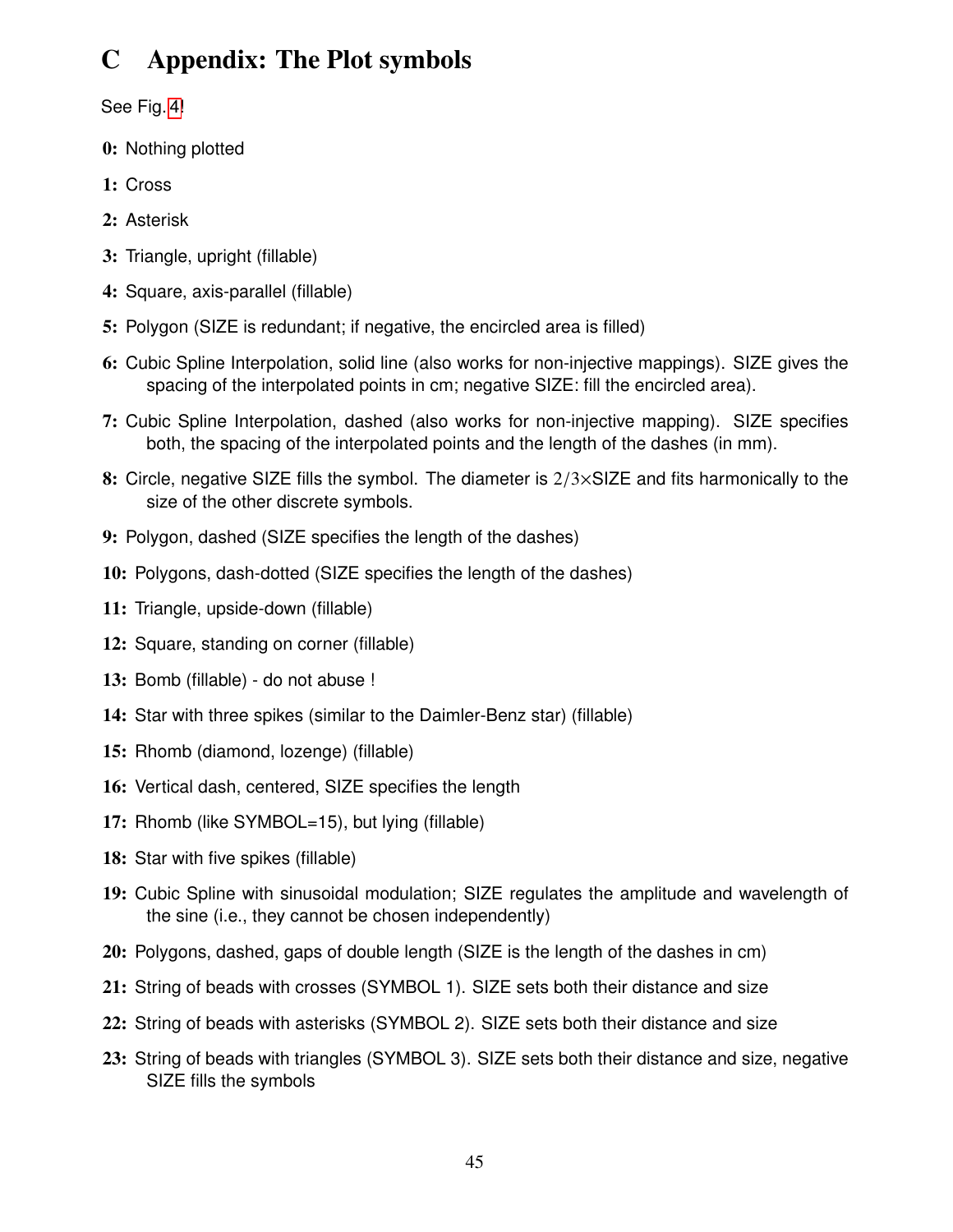- 24: String of beads with squares (SYMBOL 4). SIZE sets both their distance and size, negative SIZE fills the symbols
- 25: String of beads with triangles of their tip (SYMBOL 11). SIZE sets both their distance and size, negative SIZE fills the symbols
- 26: Cross (fillable)
- 27: St Andrew's cross (fillable)
- 28: String of beads with circles (SYMBOL 8). SIZE sets both their distance and size, negative SIZE fills the symbols
- 31: String of beads with triangles of their tip (SYMBOL 11). SIZE sets both their distance and size, negative SIZE fills the symbols – (redundant to SYMBOL 25).
- 32: String of beads with squares of their tip (SYMBOL 12). SIZE sets both their distance and size, negative SIZE fills the symbols
- 35: Histogram, solid lines; negative SIZE fills the area underneath
- 36: Histogram, dashed, negative SIZE fills the area underneath
- 40: False color representation. The *y* values of the dataset are encoded in false colors (COLOR 1–5, see Fig. [4\)](#page-43-2) and plotted in an horizontal strip (cf. COMMAND STRIP for details).

By default, the color table is scaled to the minimum and maximum of the dataset, unless specified otherwise: WRplot has *global* variables MIN<sub>-COL</sub> and MAX<sub>-COL</sub> that influence the part taken from the color table (so they need to be specified in the INSTRUCTION-EXPORT block, see page [46\)](#page-44-0).

The color table is scaled to the minimum and maximum of the dataset by default unless specified otherwise: However, the user can define the variables MIN\_COL and MAX\_COL (within an INSTRUCTION EXPORT block) in order to fix these values globally, as shown in the following example:

\INSTRUCTION EXPORT  $\Delta$ VAR MIN COL = 123.4  $\Delta$  VAR MAX\_COL = 5000 \INSTRUCTION NO-EXPORT

Effect: the color table starts at  $y = 123.4$  and ends at  $y = 5000$ . *y*-values smaller then MIN COL are coded with the color of MIN COL, while *y*-values larger then MAX COL are coded with the color of MAX\_COL,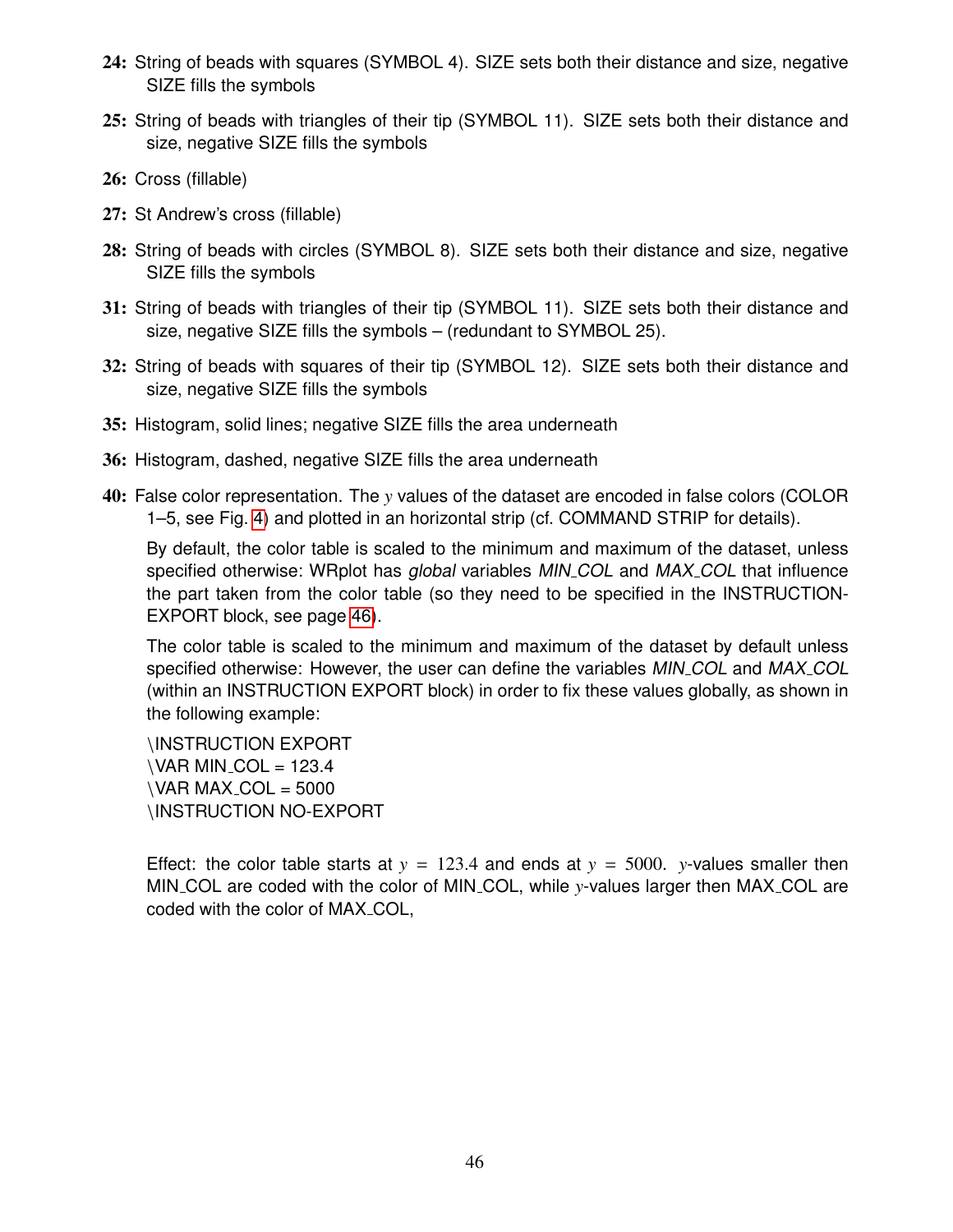

<span id="page-46-0"></span>Figure 5: The available symbols for plotting, fillable discrete symbols are painted red (fill with a negative SIZE value). Note: Symbols 5 to 7, and 35+36 show the same dataset in this example.